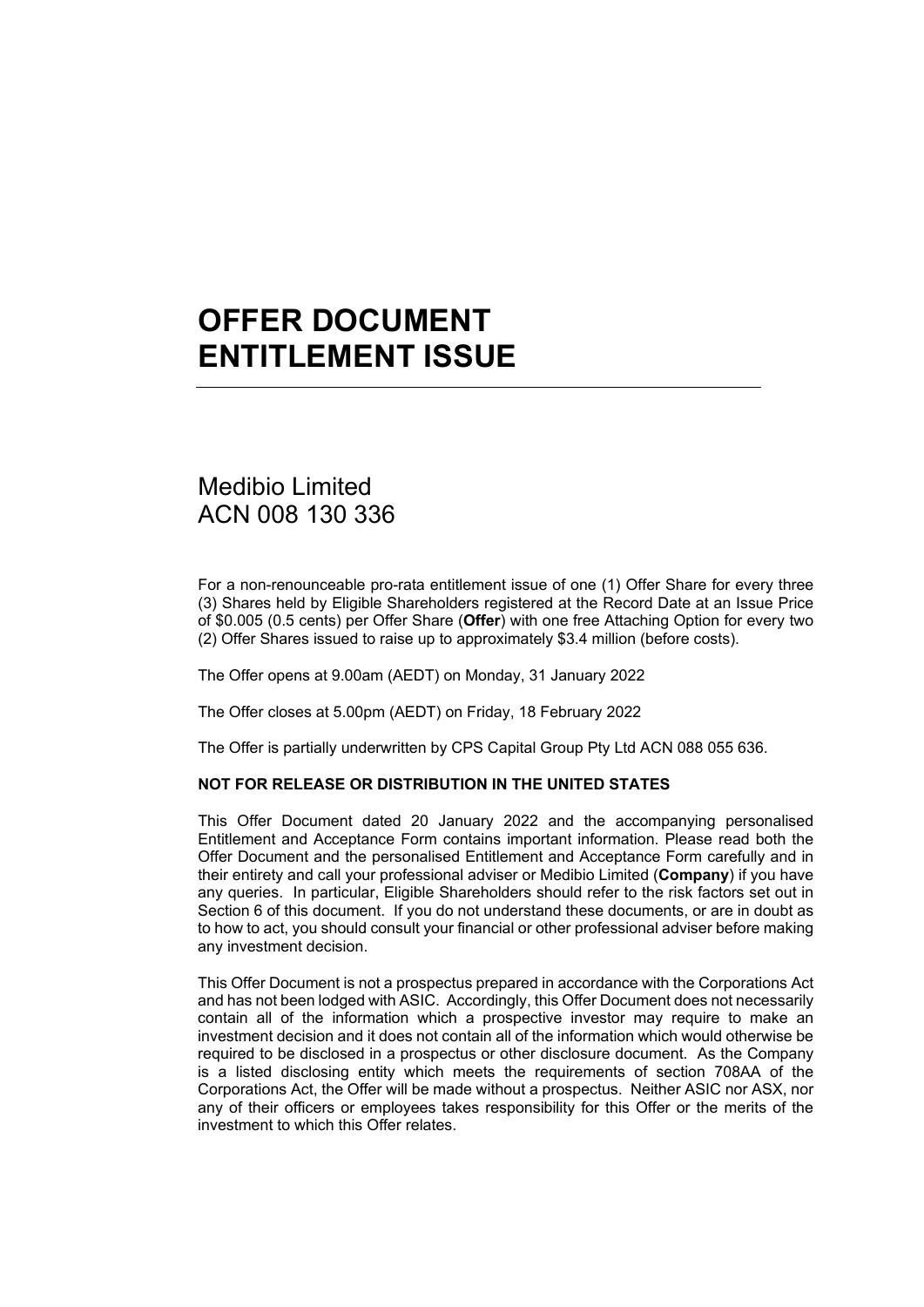# **Contents**

|    | 1. Key details of Offer         | 1  |
|----|---------------------------------|----|
|    | 2. Managing Director's Letter   | 3  |
| 3. | Important Information           | 5  |
| 4. | Details of the Offer            | 8  |
| 5. | Purpose and effect of the Offer | 15 |
| 6. | <b>Risk Factors</b>             | 19 |
|    | 7. Additional information       | 24 |
| 8. | <b>Definitions</b>              | 32 |
| 9. | <b>Corporate Directory</b>      | 35 |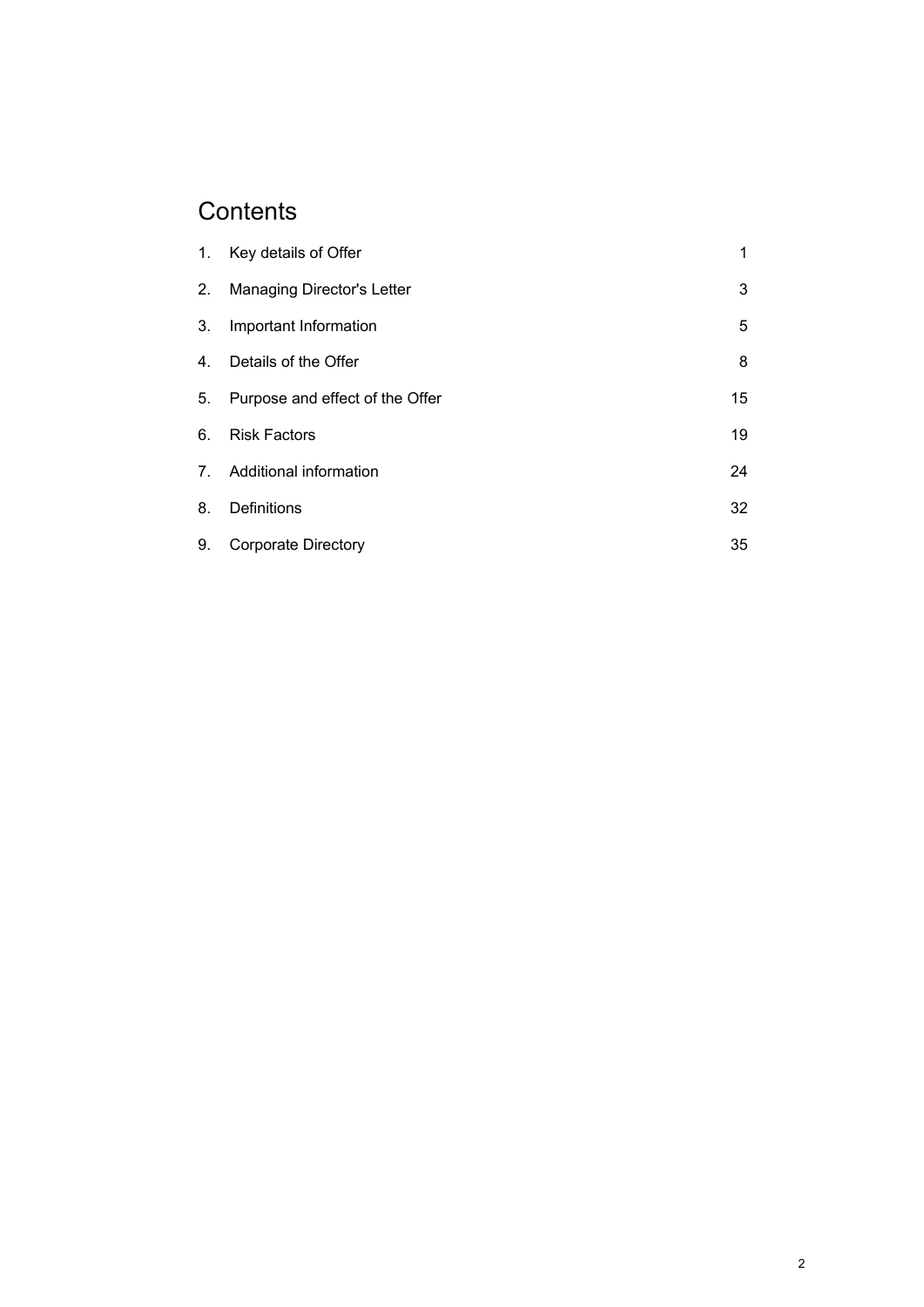# **1. Key details of Offer**

# **1.1 Key terms of Offer**

| <b>Detail</b>                                                          | Terms                                                                                                                                                                                                                                           |
|------------------------------------------------------------------------|-------------------------------------------------------------------------------------------------------------------------------------------------------------------------------------------------------------------------------------------------|
| <b>Issue Price</b>                                                     | $$0.005(0.5 \text{ cents})$                                                                                                                                                                                                                     |
| Entitlement                                                            | 1 Offer Share for every 3<br>Shares held at the Record Date                                                                                                                                                                                     |
| <b>Attaching Option</b>                                                | For each 2 Offer Shares issued<br>under the Entitlement Offer, the<br>Company will also grant 1 free<br>Attaching Option for no<br>additional consideration                                                                                     |
| <b>Shortfall Offer</b>                                                 | Eligible Shareholders, who<br>apply for their full Entitlement,<br>may apply for 'Additional<br>Shares', provided that the issue<br>of those Additional Shares will<br>not result in a breach of the<br>Listing Rules or any applicable<br>law. |
| Maximum number of Offer Shares to be issued                            | 687,018,109 Offer Shares                                                                                                                                                                                                                        |
| Maximum gross proceeds of Offer                                        | \$3,435,091                                                                                                                                                                                                                                     |
| Maximum number of Shares on issue following the<br>Offer and Placement | 2,938,118,482 Shares                                                                                                                                                                                                                            |

The above figures assume that no existing Options will be exercised prior to the Record Date. As at the date of this Offer Document there are 306,208,622 Options on issue.

# <span id="page-2-0"></span>**1.2 Key indicative dates**

| <b>Action</b>                                                   | Date                        |
|-----------------------------------------------------------------|-----------------------------|
| Announcement of Offer                                           | Wednesday, 15 December 2021 |
| Lodgement of Appendix 3B with ASX                               | Wednesday, 15 December 2021 |
| Dispatch Notice of EGM                                          | Thursday, 6 January 2022    |
| Cleansing Notice and Lodgement of Offer Document<br>with ASX    | Thursday, 20 January 2022   |
| Letter to Ineligible Shareholders regarding Offer<br>despatched | Friday, 21 January 2022     |
| Trading on ex basis                                             | Monday, 24 January 2022     |
| Record Date for Offer and determining Entitlements              | Tuesday, 25 January 2022    |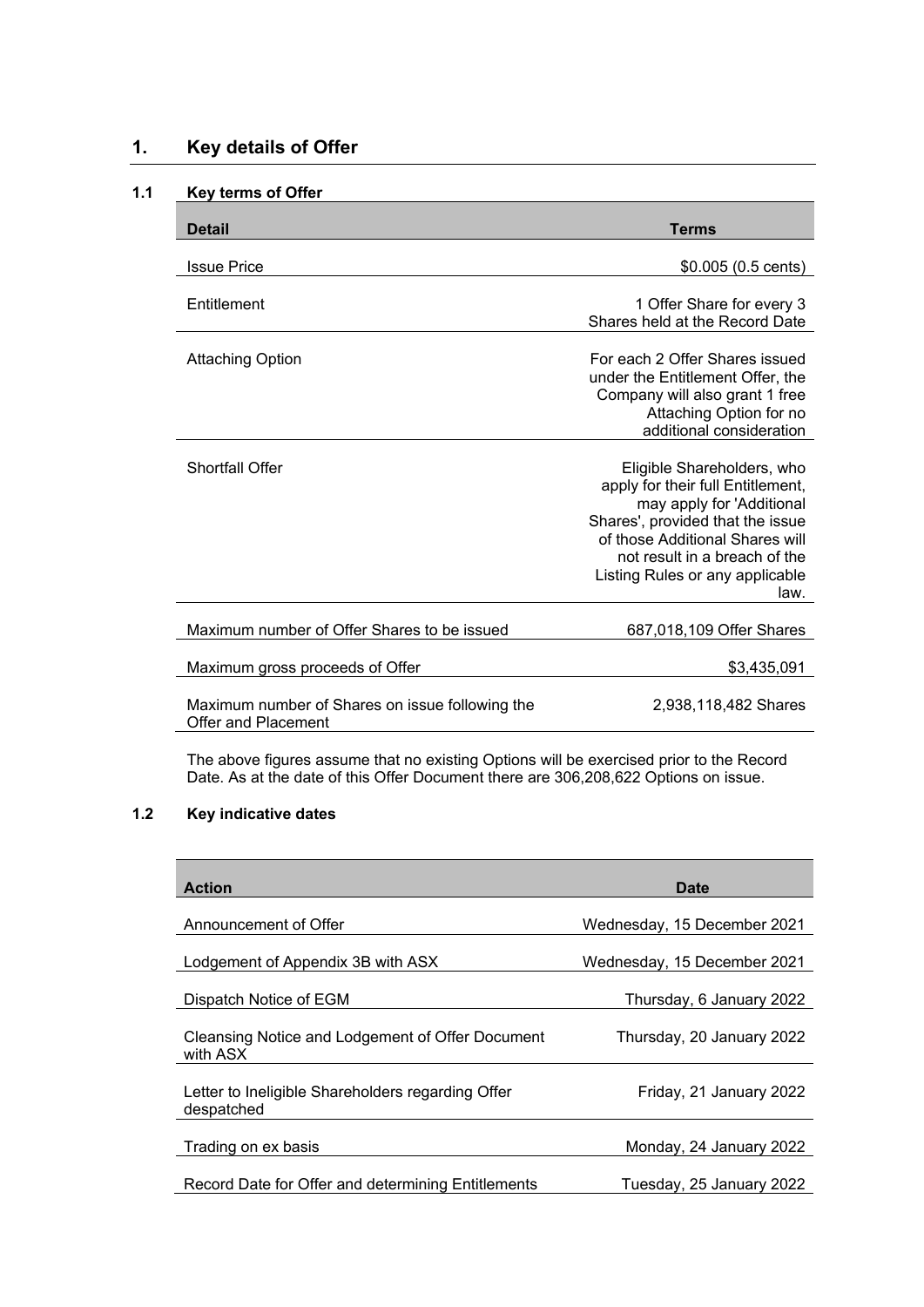| <b>Offer Opening Date</b>                                                                                  | 9.00am (AEDT), Monday, 31<br>January 2022   |
|------------------------------------------------------------------------------------------------------------|---------------------------------------------|
| Offer Document despatched to Eligible Shareholders<br>and Company announces despatch has been<br>completed | Monday, 31 January 2022                     |
| <b>Closing Date</b>                                                                                        | 5.00pm (AEDT), Friday, 18<br>February 2022  |
| Offer Shares quoted on a deferred settlement basis                                                         | Monday, 21 February 2022                    |
| Announcement of results of Offer                                                                           | Friday, 25 February 2022                    |
| Issue date of Offer Shares                                                                                 | 12.00pm (AEDT), Friday, 25<br>February 2022 |
| Quotation of Offer Shares                                                                                  | Monday, 28 February 2022                    |

The above dates are indicative only and may be subject to change. Subject to the Corporations Act, the Listing Rules and other applicable laws, the Directors reserve the right:

- (a) to vary the dates of the Offer in consultation with the Underwriter; or
- (b) not to proceed with the whole or part of the Offer at any time prior to issue of the Offer Shares.

In the event the Directors decide not to proceed with the whole or part of the Offer, Application Monies (without interest) will be returned in full to the Applicants.

An extension of the Closing Date for the Offer will delay the anticipated date for issue of the Offer Shares. The commencement of quotation of Offer Shares is subject to confirmation from ASX.

Eligible Shareholders wishing to participate in the Offer are encouraged to submit their Entitlement and Acceptance Form and make payment of the appropriate Application Monies as soon as possible after the Offer opens.

You cannot, in most circumstances, withdraw an Application once it has been accepted. No cooling-off rights apply to the Offer.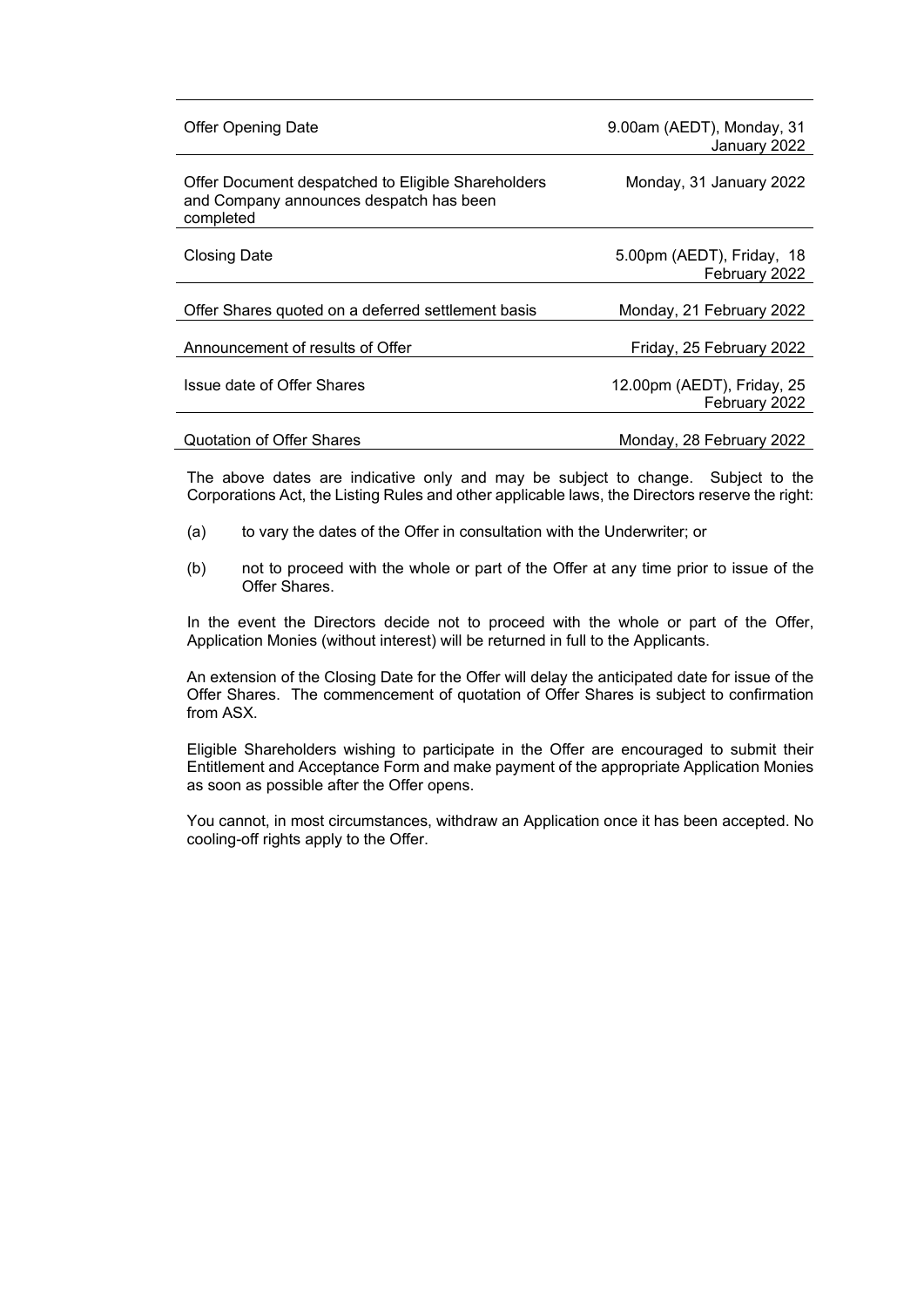<span id="page-4-0"></span>Dear Shareholders,

# **Offer**

On behalf of the Board, I am pleased to invite you to participate in this partially underwritten nonrenounceable pro-rata entitlement offer of one (1) Offer Share for every three (3) Shares (**Entitlement**) held at the Record Date at an issue price of \$0.005 (0.5 cents) with one free Attaching Option for every two (2) Offer Shares to raise up to approximately \$3.4 million (before costs). Your Entitlement will provide you with the opportunity to increase your exposure to the upside of the Company moving forward.

Where fractions arise in the calculation of an Entitlement, they have been rounded up to the next whole number of Offer Shares.

The Offer Shares will be issued under exception 1 and 2 of ASX Listing Rule 7.2 and exception 1 of ASX Listing Rule 10.12 which means that shareholder approval under ASX Listing Rule 7.1 and 10.11 (respectively) will not be required for the issue.

The Offer will be open to those Eligible Shareholders who are on the Company's share register at 7:00pm (Melbourne time) on Tuesday, 25 January 2022 and that have a registered address in Australia or New Zealand; and are not located in the US and are not a US Person or acting for the account of or benefit of a person in US or a US Person. Eligible Shareholders who subscribe for their full Entitlement may also apply for Offer Shares in excess of their Entitlement (**Additional Shares**) in accordance with the Shortfall Offer.

The Offer is partially underwritten by CPS Capital Group Pty Ltd ACN 088 055 636.

The proceeds of the Offer, in conjunction with funds raised from the Placement undertaken by the Company on 15 December 2021 (for the issue of 450,049,250 Shares, with (1) one free Attaching Option for every two (2) Placement Shares issued to sophisticated investors and professional investors at an issue price of \$0.005 (0.5 cents) to raise \$2,250,247 (before costs and expenses) (**Placement**) will be used to:

- (a) finalise the depressive burden validation trial and submit the data for FDA approval pursuant to a De Novo application;
- (b) establish the depressive burden trial with Medibio's existing research partner, Medbridge Health, for monitoring of sleep disturbance patience's in the home environment;
- (c) establish the trial with a commercial partner to monitor the effects of pharmaceuticals in psychiatric patients;
- (d) increase the promotion, sales and marketing activities for the Company's corporate and consumer products, ilumen and LUCA, particularly in the USA; and
- (e) general working capital.

I encourage all Shareholders to review closely our Company Update presentation announced on 15 December 2021 for more details on the Company's plans and activities.

#### **Non-tradable rights**

Entitlements are non-renounceable and will not be tradeable on ASX or otherwise transferrable. Eligible Shareholders who do not take up their Entitlement will not receive any value in respect of those Entitlements.

#### **Low-docs offer**

The Offer is to be made under s708AA of the Corporations Act and the Offer Document has been lodged with the ASX. A copy of that document can be accessed on the ASX website or the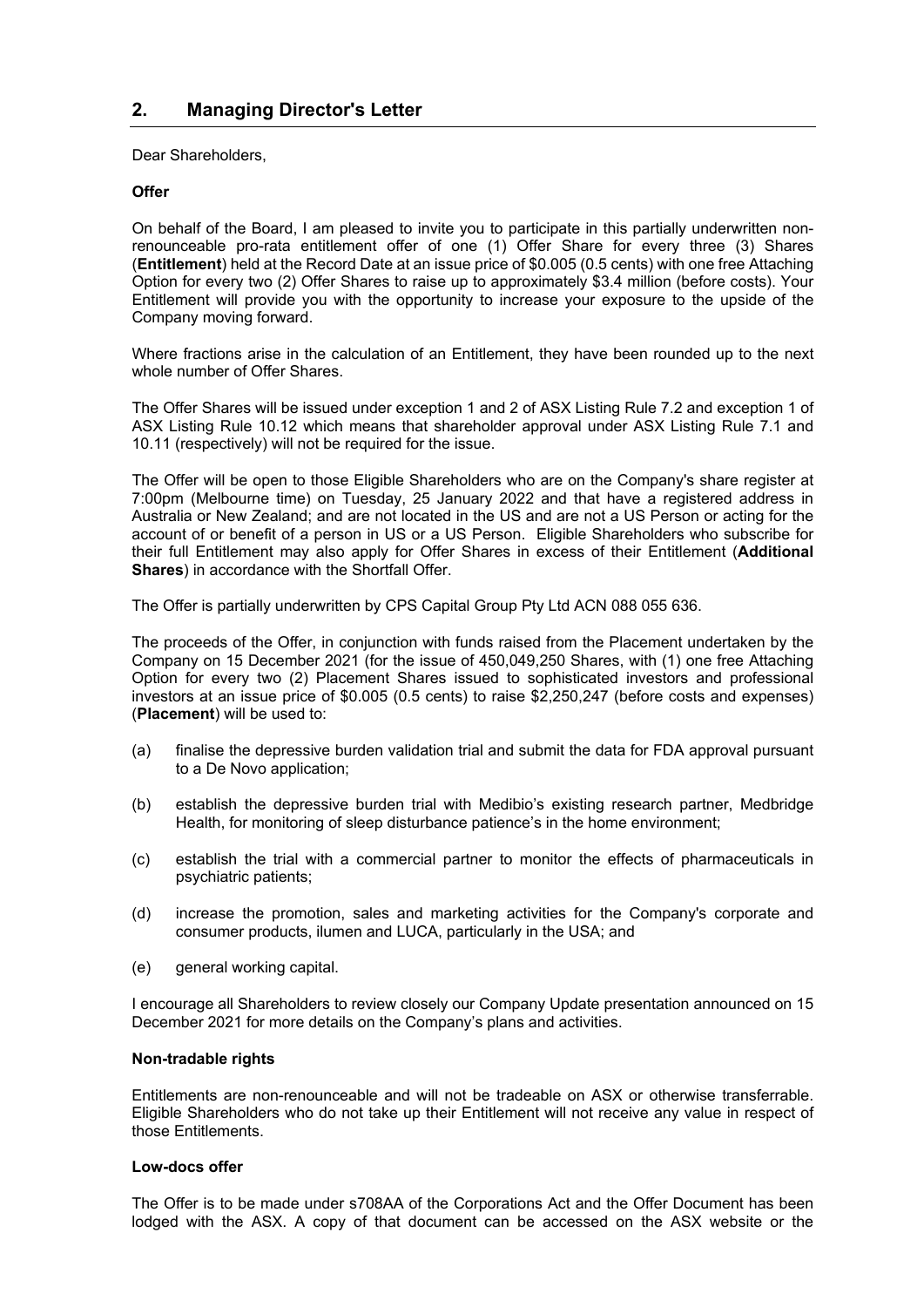Company's website and is anticipated to be despatched to Eligible Shareholders (with personalised Entitlement and Acceptance Forms) on or before Monday, 31 January 2022.

Both the Offer Shares and Attaching Options are continuously quoted securities, and the Company is therefore able to rely on s708AA of the Corporations Act provided that it satisfies the requirements of that section.

#### **How to apply**

The Offer is scheduled to close at 5:00pm (AEDT) on Friday, 18 February 2022. To participate in the Offer, you must have applied for Offer Shares online at the Offer Website at [https://meb2022entoffer.thereachagency.com](https://meb2022entoffer.thereachagency.com/) so that your completed Entitlement and Acceptance Form and BPAY® payment (or if applicable, EFT payment) of Application Monies is received by this time. Shareholders recorded on the share register with an address outside Australia or New Zealand are not eligible to participate in the Offer.

Payment by cheque or cash will not be accepted.

#### **Conclusion**

Potential investors should be aware that subscribing for the Offer Shares involves a number of risks. The key risk factors of which investors should be aware are set out in section [6](#page-20-0) of this Offer Document. Investors should carefully consider the risk factors that affect the Company specifically and the industry in which it operates.

On behalf of the Board, I would like to thank you for your continued support and invite you to seriously consider this compelling investment opportunity.

Yours Sincerely,

Quiton

Claude Solitario Managing Director & CEO Medibio Limited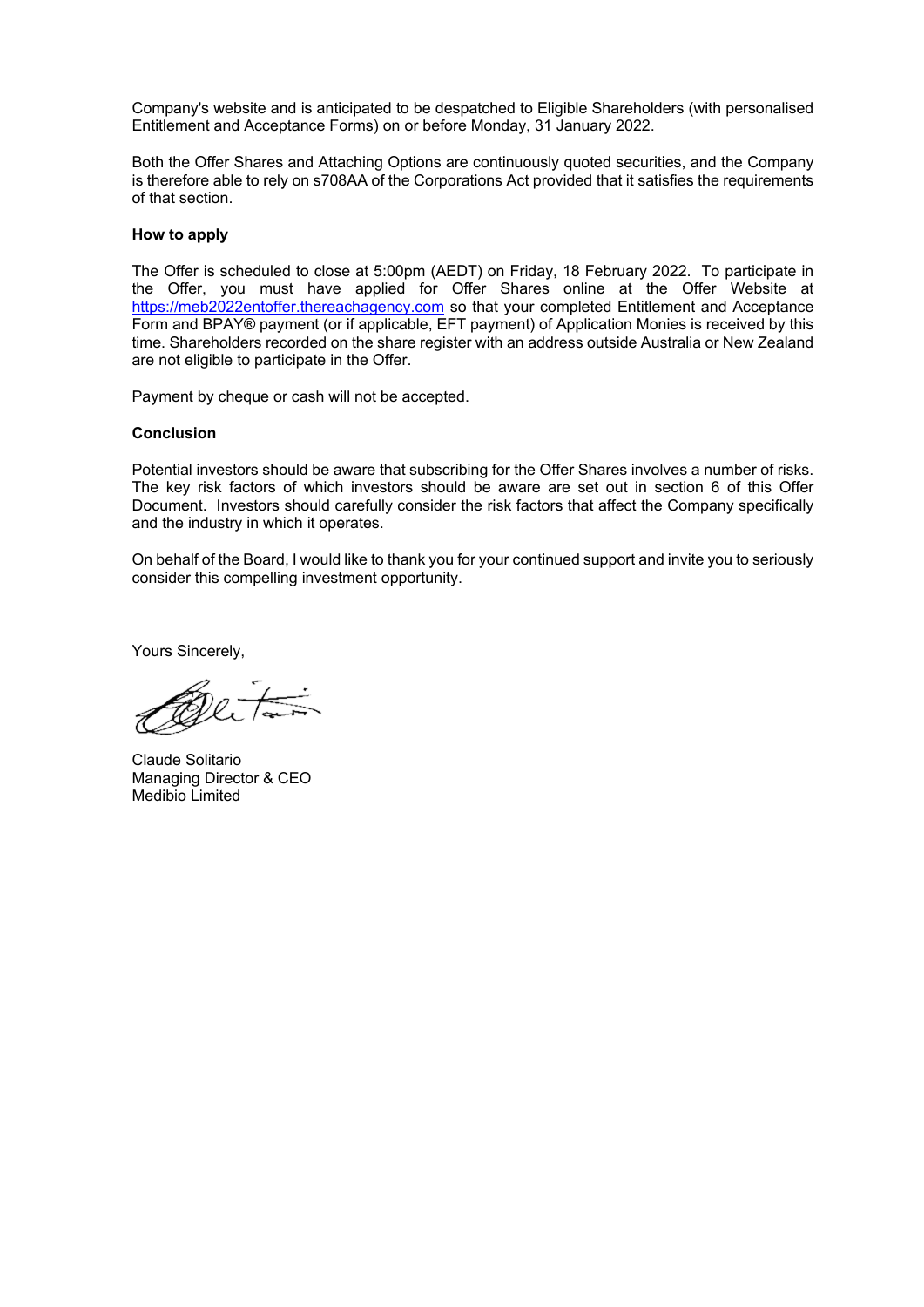# **3. Important Information**

This Offer Document is dated 20 January 2022. This Offer Document is not a prospectus, product disclosure statement or other form of disclosure document under the Corporations Act (or any other law) and has not been lodged with ASIC. The Offer Document is for information purposes only.

This Offer Document does not purport to contain all the information that you may require to evaluate a possible application for Offer Shares, nor does it contain all the information which would be required in a prospectus or product disclosure statement prepared in accordance with the requirements of the Corporations Act (or any other law). It should be read in conjunction with the Company's other periodic statements and continuous disclosure announcements lodged with ASX.

It is also not financial product advice and has been prepared without taking into account your investment objectives, financial circumstances or particular needs. The Company is not licensed to provide financial product advice in respect of the Offer Shares. Neither ASIC nor ASX take responsibility for the contents of this Offer Document.

By returning an Entitlement and Acceptance Form (if applicable) or paying for your Offer Shares and any Additional Shares through BPAY® in accordance with the instructions on the Entitlement and Acceptance Form, you acknowledge that you have read this Offer Document and you have acted in accordance with and agree to the terms of the Offer detailed in this Offer Document.

You should also consider the key risks which is included in this Offer Document at section [6.](#page-20-0)

#### *References to 'you' and 'your Entitlement'*

In this Offer Document, references to 'you' are references to Eligible Shareholders and references to 'your Entitlement' (or 'your Entitlement and Acceptance Form') are references to the Entitlement and Acceptance Form of Eligible Shareholders.

#### *No Entitlement trading*

Entitlements are non-renounceable and will not be tradable on the ASX or otherwise transferable. Accordingly, you cannot, in most circumstances, withdraw your Application for Offer Shares once it has been accepted.

#### **3.1 Investment decisions**

The information in this Offer Document does not take into account the investment objectives, financial situation or needs of you or any particular investor. The potential tax effects of the Offer will vary between individual investors. Before deciding whether to apply for Offer Shares, you should consider whether they are a suitable investment for you in light of your own investment objectives and financial circumstances and having regard to the merits or risks involved. You should conduct your own independent review, investigation and analysis of Offer Shares the subject of the Offer. If, after reading this Offer Document, you have any questions about the Offer, you should contact your stockbroker, accountant or other independent and appropriately licensed professional adviser.

# **3.2 Disclaimer**

No person is authorised to give any information or to make any representations in connection with the Offer which is not contained in this Offer Document. Any information or representation not contained in this Offer Document may not be relied on as having been authorised by the Company in connection with the Offer.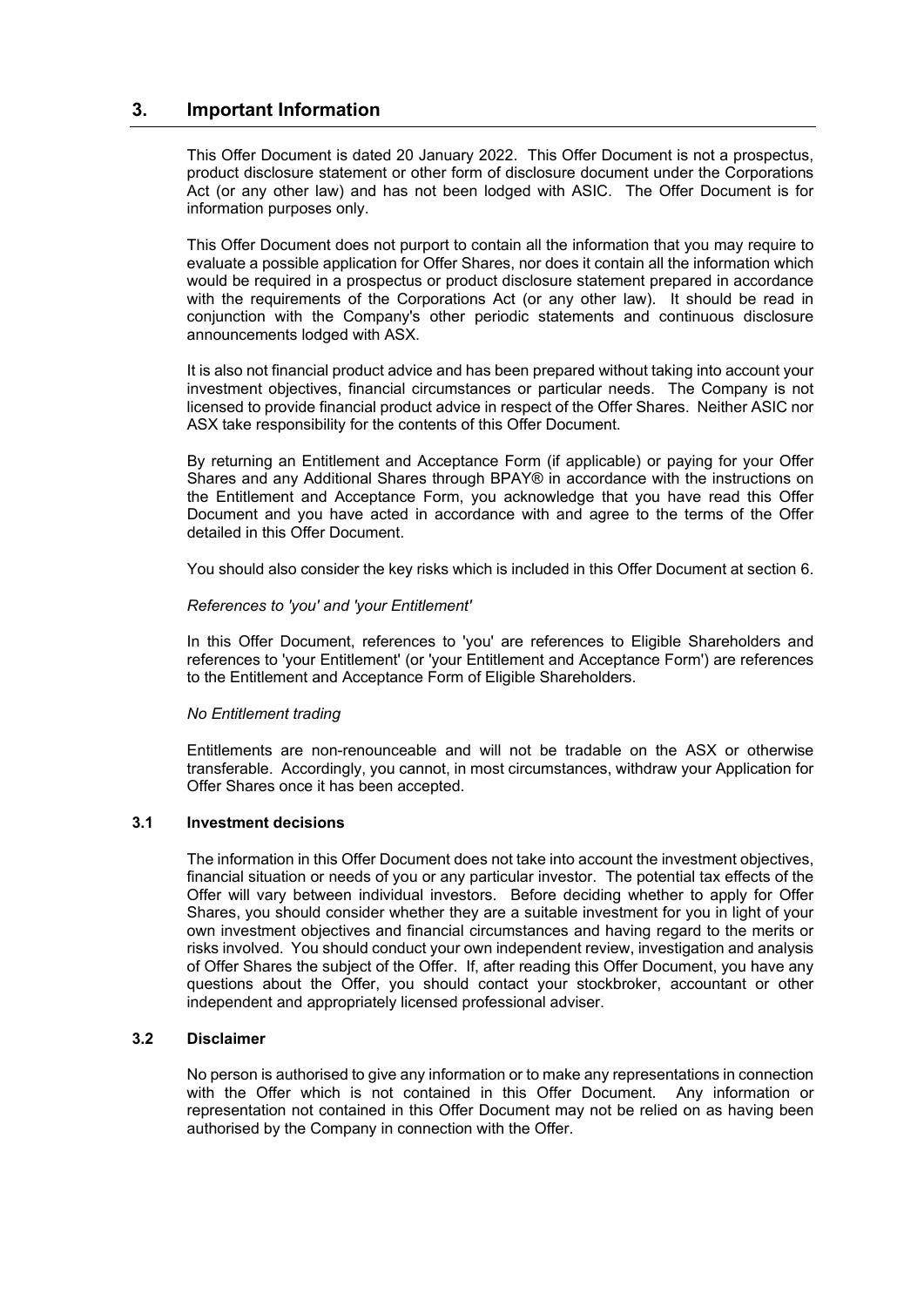# **3.3 Offer is only made in Australia and New Zealand**

This Offer does not constitute an offer in any place in which, or to any person to whom, it would not be lawful to make such an offer. In particular, the Offer (and any Shortfall Offer) is only being made in Australia and New Zealand.

The distribution of this Offer Document in jurisdictions outside Australia may be restricted by law and persons who come into possession of this Offer Document should seek advice on and observe any of these restrictions. Failure to comply with these restrictions may violate securities laws. Applicants who are resident in countries other than Australia should consult their professional advisers as to whether any governmental or other consents are required or whether any other formalities need to be considered and followed. In particular, this Offer Document may not be distributed in the US or any other country except Australia or New Zealand.

The Offer to New Zealand investors is made pursuant to the New Zealand *Securities Act (Overseas Companies) Exemption Notice 2013*. Pursuant to this Act, the only members of the public to whom the Offer Shares are offered in New Zealand are those who, at the time of the Offer, are holders of Shares in the Company.

As the ASX does not operate in New Zealand, the way in which the market operates, the regulation of participants in that market, and the information available to you about the securities and trading may differ from securities markets that operate in New Zealand.

#### **3.4 Forward-looking statements**

This Offer Document contains forward-looking statements which are identified by words such as 'may', 'could', 'believes', 'estimates', 'targets', 'expects', or 'intends' and other similar words that involve risks and uncertainties.

These statements are based on an assessment of present economic and operating conditions, and on a number of assumptions regarding future events and actions that, as at the date of this Offer Document, are expected to take place.

Such forward-looking statements are not guarantees of future performance and involve known and unknown risks, uncertainties, assumptions and other important factors, many of which are beyond the control of the Company, the Directors and management of the Company.

To the maximum extent permitted by law, none of the Company or any person named in this Offer Document or any person involved in the preparation of this Offer Document makes any representation or warranty (express or implied) as to the accuracy or likelihood of fulfilment of any forward looking statement, or any intentions or outcomes expressed or implied in any forward looking statement and disclaim all responsibility and liability for such forward looking statements (including, without limitation, liability for negligence). The Company has no intention to update or revise forward-looking statements, or to publish prospective financial information in the future, regardless of whether new information, future events or any other factors affect the information contained in this Offer Document, except where required by law. You are cautioned not to place undue reliance on any forward looking statement having regard to the fact that the outcome may not be achieved.

Any pro forma financial information (including past performance information) provided in this Offer Document is for information purposes only and is not a forecast of operating results to be expected in any future period. Except as required by law, and only then to the extent so required, neither the Company nor any other person warrants or guarantees the future performance of the Company or any return on any investment made pursuant to this Offer Document.

# **3.5 Risk factors**

Potential investors should be aware that subscribing for Shares in the Company involves a number of risks. The key risk factors of which investors should be aware are set out in section [6](#page-20-0) of this Offer Document. Investors should carefully consider the risk factors that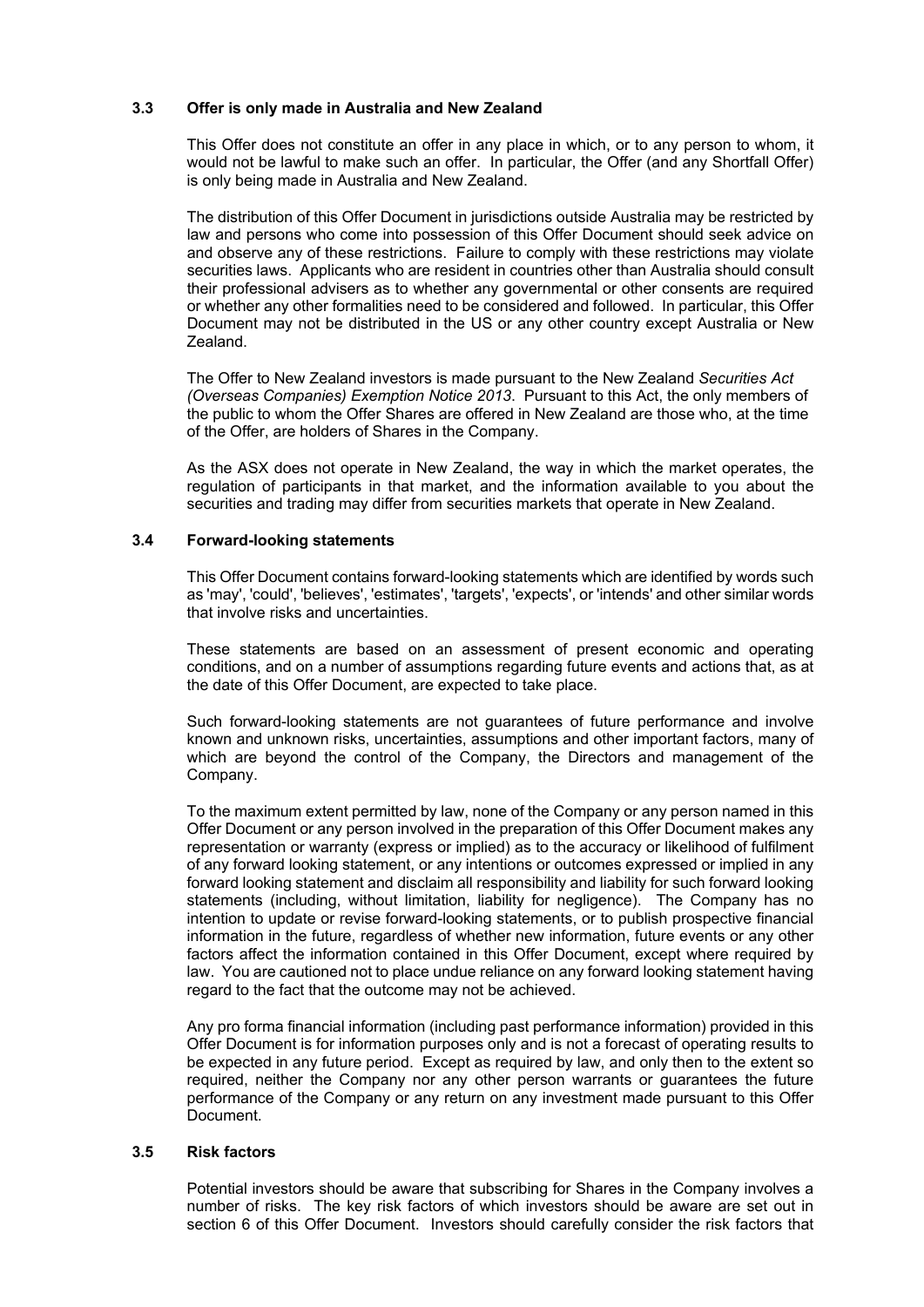affect the Company specifically and the resources, mining and exploration industry in which it operates.

#### **3.6 Defined terms and time**

Terms and abbreviations used in this Offer Document are defined in section [8](#page-33-0) of this Offer Document. All financial amounts shown in this Offer Document are expressed in Australian dollars unless otherwise stated.

Notwithstanding any references to the contrary, all references to time in this Offer Document are to Melbourne time.

#### **3.7 Publicly available information**

The Offer Document should be read in conjunction with the Company's continuous disclosure announcements made to the ASX available from the ASX website (at [www.asx.com.au](http://www.asx.com.au/) - ASX Code: MEB). The Company may release further announcements after the date of this Offer Document which may be relevant to your consideration of the Offer.

# **3.8 Past performance**

Investors should note that past performance, including past Share price performance, cannot be relied on as an indicator of, and provides no guidance as to, future Company performance, including future Share performance.

#### **3.9 Withdrawal**

The Company reserves the right to withdraw the Offer at any time before the issue of Offer Shares under the Offer, in which case Medibio will refund any Application Monies received.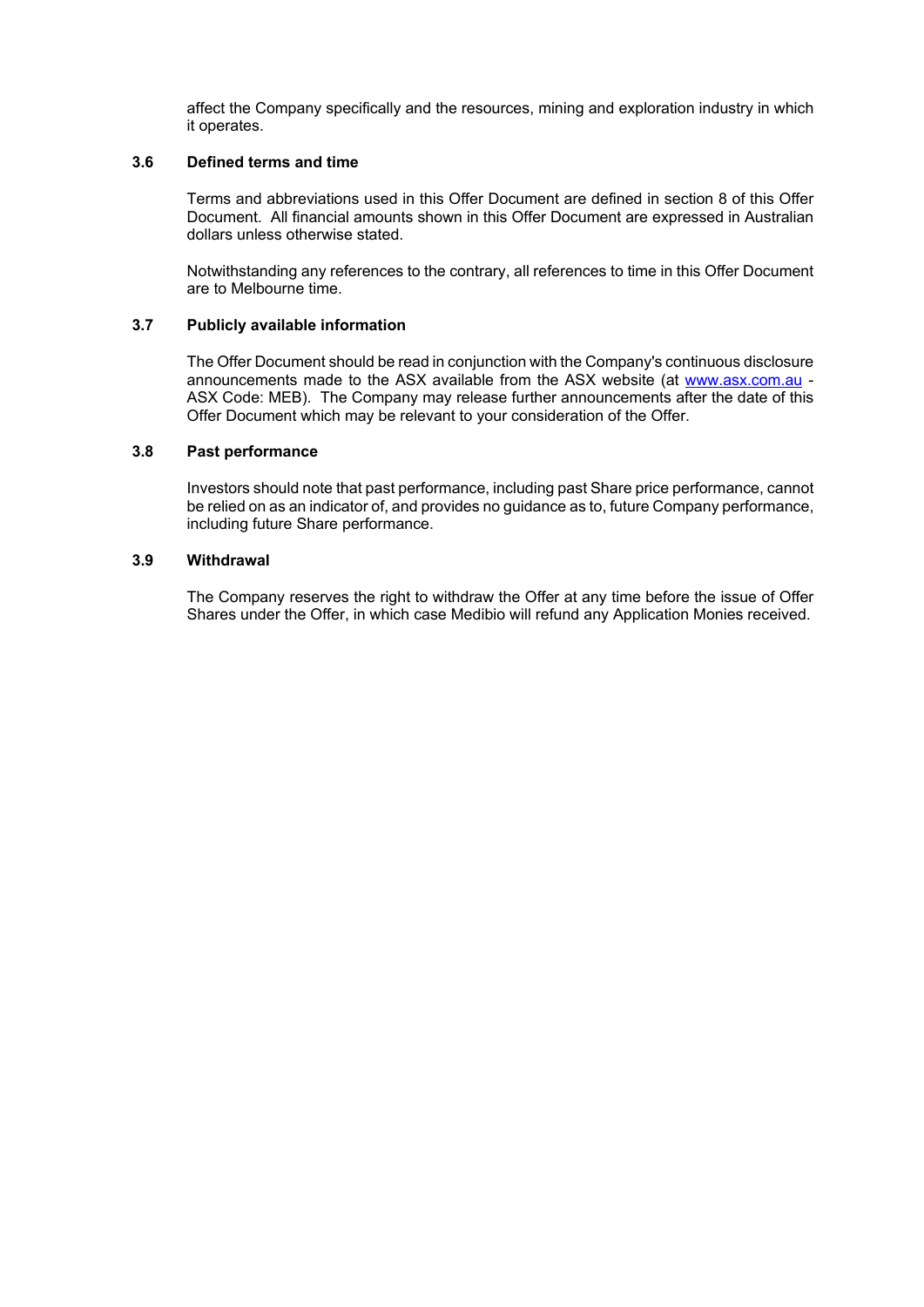# **4. Details of the Offer**

#### **4.1 Purpose of the Offer**

The purpose of this Offer is to:

- (a) raise additional working capital for the Company to undertake the items listed in the Managing Director's letter in section [2](#page-4-0) of this Offer Document; and
- (b) recognise Shareholders' ongoing support of the Company and provide the opportunity for Eligible Shareholders to participate in a discounted rights issue.

## **4.2 Entitlement and amount to be raised**

The Company is undertaking a partially underwritten non-renounceable pro-rata entitlement issue of one (1) Offer Share for every three (3) Shares (**Entitlement**) held by Eligible Shareholders registered as at the Record Date at an issue price of \$0.005 (0.5 cents) per Offer Share (**Offer**).

Where fractions arise in the calculation of an Entitlement, they have been rounded up to the next whole number of Offer Shares.

Based on the capital structure of the Company as at the date of this Offer Document, a maximum of 687,018,109 Offer Shares will be issued pursuant to this Offer to raise up to approximately \$3.4 million (before costs).

All Offer Shares issued will have the rights attaching to those securities as set out in section [4.8.](#page-10-0)

The intended use of funds raised under the Offer is set out in section [5.1](#page-16-0) of this Offer Document.

The Directors may, at any time, decide to withdraw this Offer Document and the Offer of Offer Shares made under it, in which case the Company will return all Application Monies (without interest) in accordance with the Corporations Act.

#### **4.3 Issue price**

The issue price is \$0.005 (0.5 cents) for each Offer Share payable in full in Australian currency via BPAY® payment (or if applicable, via EFT payment).

Your completed Entitlement and Acceptance Form must be submitted online at the Offer Website located at [https://meb2022entoffer.thereachagency.com](https://meb2022entoffer.thereachagency.com/) and your payment must be received by the Company via BPAY® payment (or if applicable, via EFT payment) by no later than 5.00 pm AEDT on the Closing Date.

#### **Payment by cheque or cash will not be accepted.**

#### **4.4 Minimum subscription**

There is no minimum subscription in respect of the Offer.

# **4.5 Underwriting**

The Offer is partially underwritten by the Underwriter for an amount up to \$1 million. Subject to the terms of the Underwriting Agreement, the Underwriter will lodge or cause to be lodged with the Company, Applications for any Offer Shares not subscribed for by Eligible Shareholders. The Underwriter is entitled to, in consultation with the Company, nominate who is to receive Offer Shares not subscribed for as Entitlements by Eligible Shareholders.

A summary of the other material terms of the Underwriting Agreement is set out in Section [7.12](#page-27-0) of this Offer Document.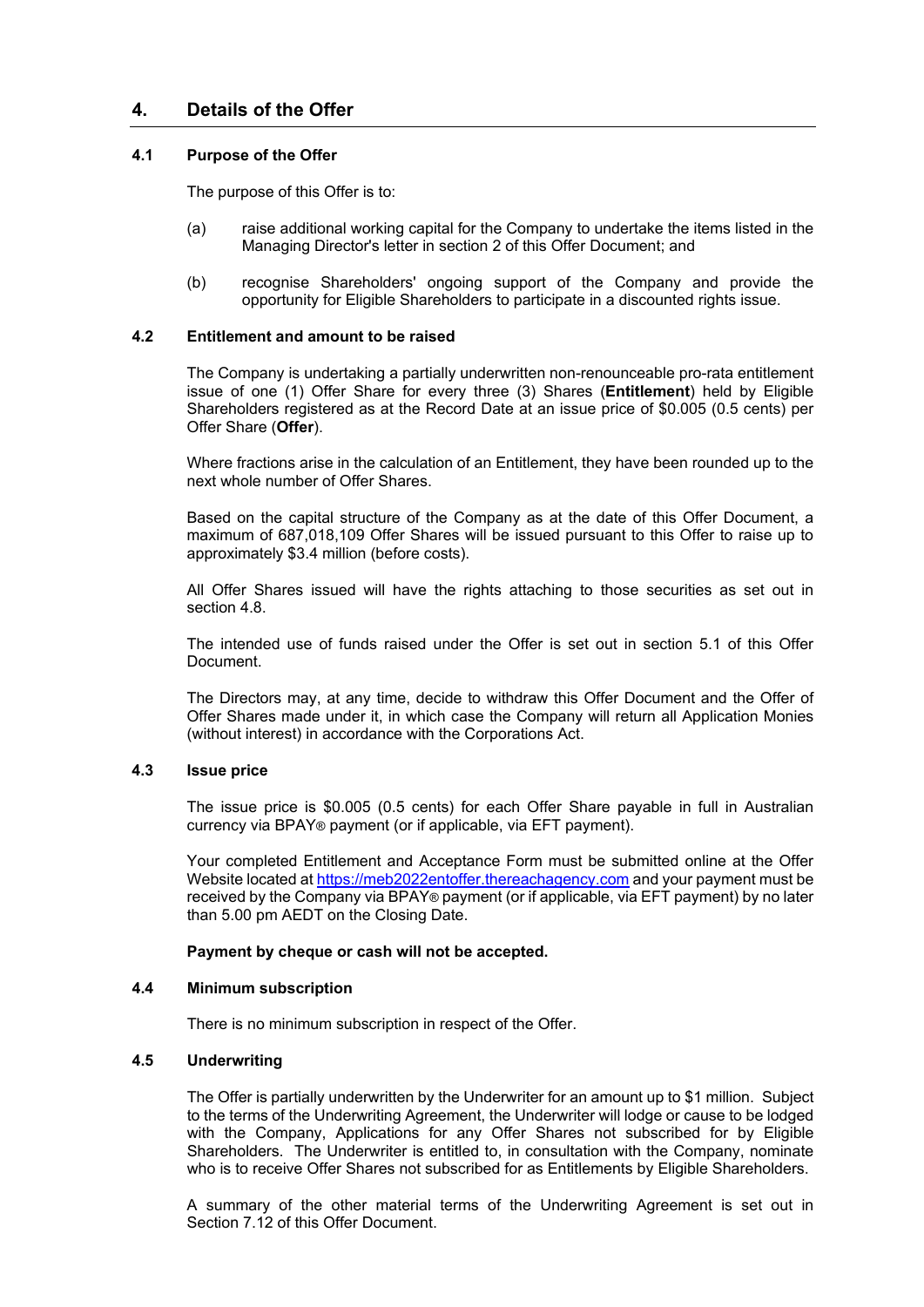# <span id="page-10-1"></span>**4.6 Eligibility to participate in Offer**

The Offer is being offered to Eligible Shareholders only. Eligible Shareholders are persons who are registered as a holder of Shares as at the Record Date that:

- (a) have a registered address in Australia or New Zealand; and;
- (b) are not located in US and are not a US Person or acting for the account of or benefit of a person in US or a US Person,

#### (**Eligible Shareholders**).

Shareholders who are not Eligible Shareholders are Ineligible Shareholders.

The Company has decided that it is unreasonable to make offers under the Offer to Shareholders who have a registered address outside Australia or New Zealand having regard to the number of such holders in those places and the number and the value of the Offer Shares that they would be offered, and the costs of complying with the relevant legal and regulatory requirements in those places. The Company may (in its absolute discretion) extend the Offer to Shareholders who have registered addresses outside of Australia or New Zealand in accordance with applicable law.

Shareholders with a registered address in New Zealand must note the selling restrictions set out in Section [4.17](#page-14-0) of this Offer Document.

Eligible Shareholders will receive a personalised Entitlement and Acceptance Form setting out their Entitlement which will accompany the copy of this Offer Document sent to them. Where fractions arise in the calculation of an Entitlement, they have been rounded up to the next whole number of Offer Shares.

Shareholders who are not Eligible Shareholders, will not be entitled to participate in the Entitlement Offer or to subscribe for Offer Shares.

#### **4.7 Optionholders**

Optionholders will not be able to participate in the Offer unless they:

- (a) have become entitled to exercise their existing Options under the terms of their issue and do so, so they are registered as holders of Shares prior to the Record Date; and
- (b) participate in the Offer as a result of being a holder of Shares registered on the register of the Company at the Record Date.

# <span id="page-10-0"></span>**4.8 Rights attaching to Shares**

Shares issued pursuant to the Offer will be fully paid ordinary and rank equally with all other issued Shares, including in respect of dividends.

The rights attaching to Shares are set out in the Constitution and are regulated by the Corporations Act, the ASX Listing Rules and general law.

#### **4.9 Non-renounceable offer**

The rights to Offer Shares are non-renounceable. Accordingly, there will be no trading rights on the ASX (or any other exchange) and you may not dispose of your rights to subscribe for Offer Shares to any other party. If you do not take up your Entitlement to Offer Shares by the Closing Date, the Offer to you will lapse, you will receive no benefit and your interest in the Company may be diluted.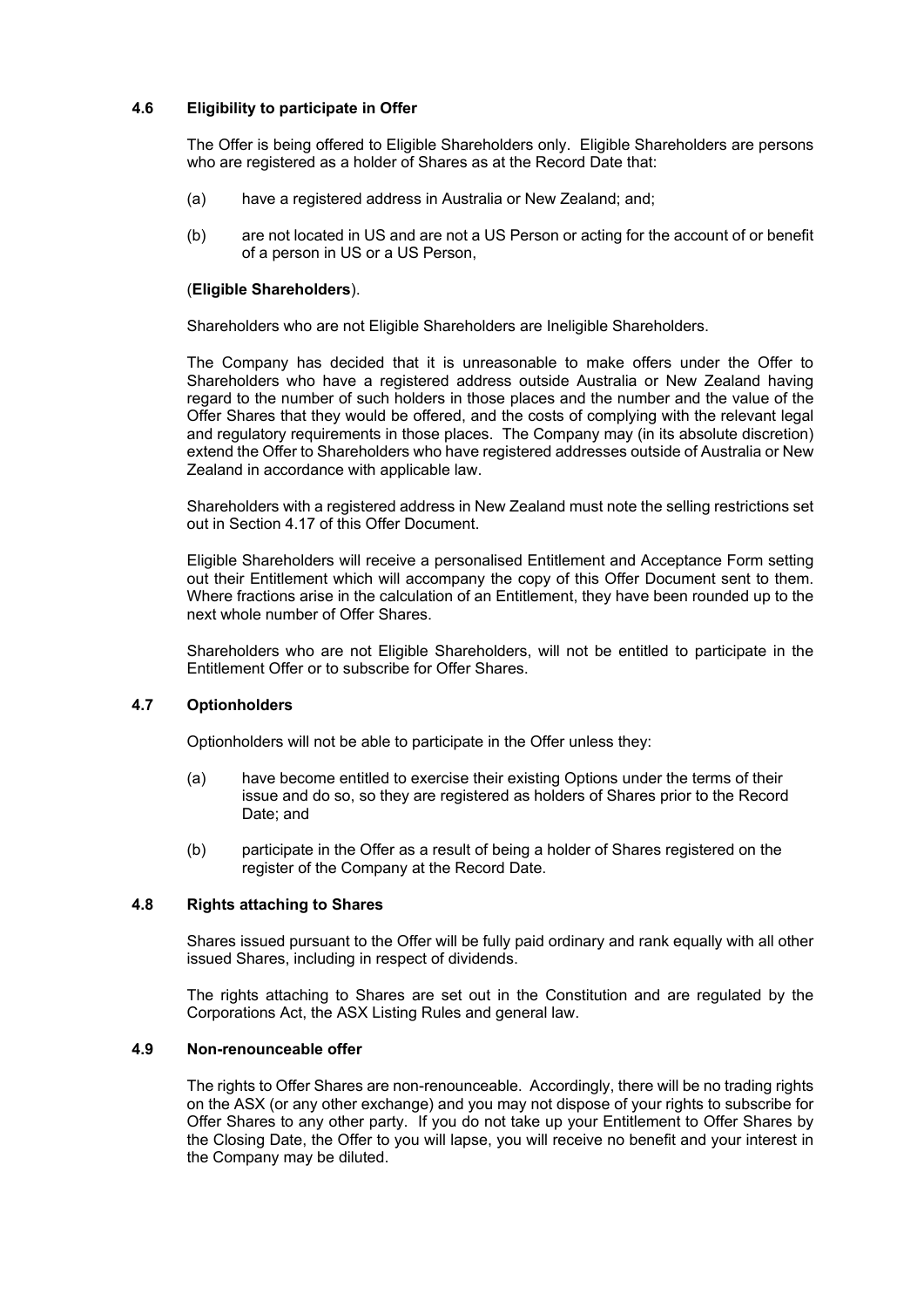#### **4.10 Acceptance**

Your acceptance of the Offer must be made on the Entitlement and Acceptance Form which can be accessed at [https://meb2022entoffer.thereachagency.com.](https://meb2022entoffer.thereachagency.com/)

The number of Offer Shares to which Eligible Shareholders are entitled (your Entitlement) is shown on your personalised Entitlement and Acceptance Form, which along with this Offer Document is accessible at [https://meb2022entoffer.thereachagency.com.](https://meb2022entoffer.thereachagency.com/)

If you do not take up your Entitlement in full, then your percentage holding in the Company will be diluted.

<span id="page-11-0"></span>You may participate in the Offer as follows:

- (a) if you wish to take up your Entitlement in **full** and, if you do so, also **apply for Additional Shares** (refer to section [4.13](#page-13-0) of this Offer Document);
	- (i) apply for your full Entitlement for Offer Shares and the Additional Shares you wish to apply for (being more than your Entitlement as specified on the Entitlement and Acceptance Form) online by visiting the Offer Website at [https://meb2022entoffer.thereachagency.com.](https://meb2022entoffer.thereachagency.com/) You will need to provide your Securityholder Reference Number (**SRN**) or Holder Identification Number (**HIN**) and postcode to access the online application system and follow the instructions provided including making payment by BPAY® (or EFT, if applicable). You will be deemed to have applied for that number of Additional Shares which in aggregate with your Entitlement is covered in full by your Application Monies. In order to participate in the Shortfall Offer and subscribe for Additional Shares, you must also apply for your Entitlement in full; and
	- (ii) arrange payment by:
		- (A) **BPAY®** as instructed for the appropriate Application Monies for your Entitlement of Offer Shares plus the number of Additional Shares you have applied for (at \$0.005 (0.5 cents) per Offer Share and Additional Shares); or
		- (B) for New Zealand Shareholders only, that are unable to pay via **BPAY®**, please contact the Share Registry on 1300 855 080 (within Australia) or +61 3 9415 4000 (outside Australia) for alternative electronic funds transfer (**EFT**) payment arrangements for the appropriate Application Monies for your Entitlement of Offer Shares plus the number of Additional Shares you have applied for (at \$0.005 (0.5 cents) per Offer Share and Additional Shares); or
- (b) if you wish to take up your Entitlement in **full** without applying for Additional Shares;
	- (i) apply for your full Entitlement for Offer Shares online by visiting the Offer Website at [https://meb2022entoffer.thereachagency.com.](https://meb2022entoffer.thereachagency.com/) You will need to provide your SRN or HIN and postcode to access the online application system and follow the instructions provided including making payment by BPAY® (or EFT, if applicable); and
	- (ii) arrange payment by:
		- (A) **BPAY®** as instructed for the appropriate Application Monies for your Entitlement of Offer Shares you have applied for (at \$0.005 (0.5 cents) per Offer Share); or
		- (B) for New Zealand Shareholders only, that are unable to pay via **BPAY®**, please contact the Share Registry on 1300 855 080 (within Australia) or +61 3 9415 4000 (outside Australia) for alternative EFT payment arrangements for the appropriate Application Monies for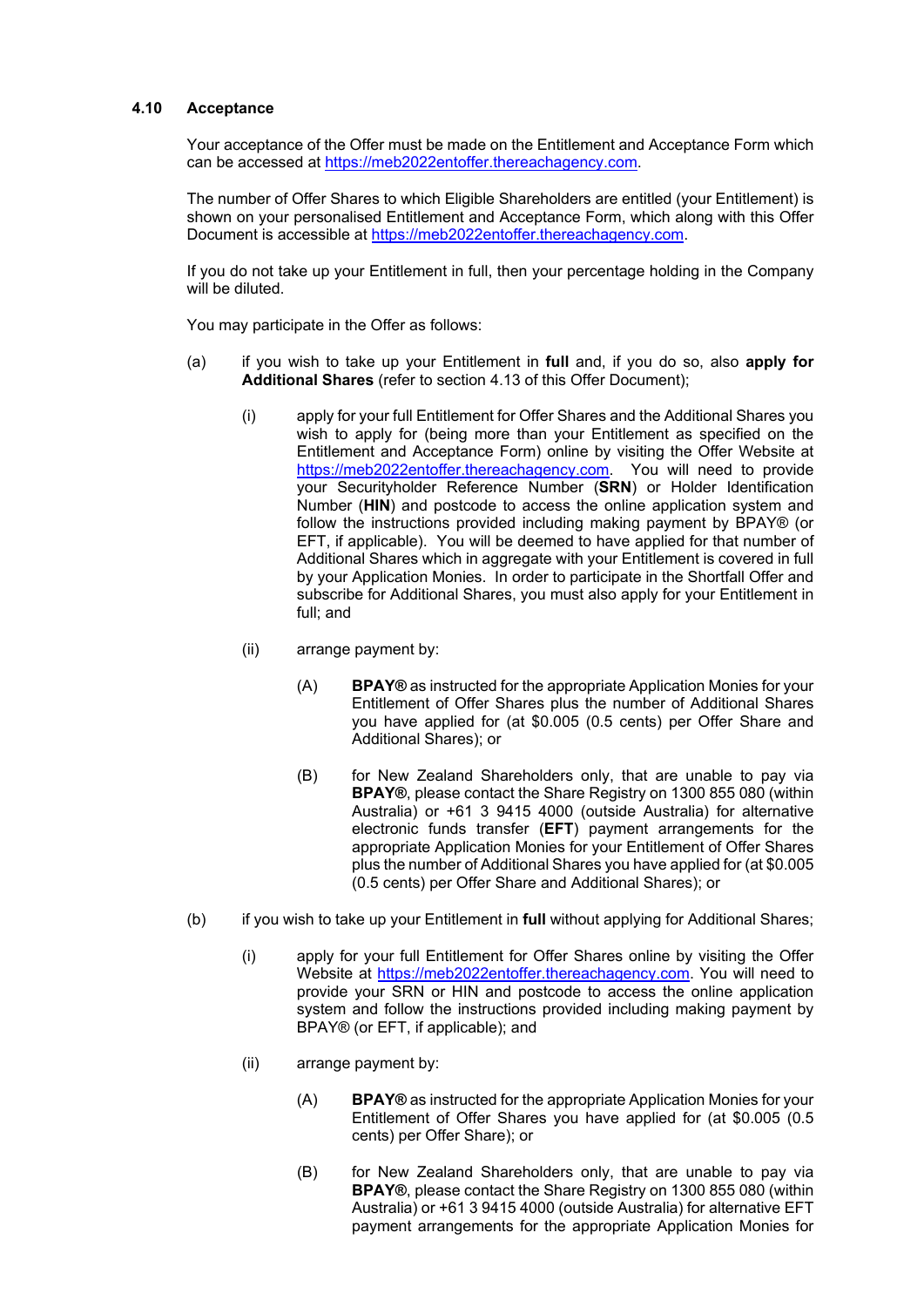your Entitlement of Offer Shares (at \$0.005 (0.5 cents) per Offer Share); or

- (c) if you wish to take up **part**, but not all of your Entitlement;
	- (i) apply for the number of Offer Shares you wish to subscribe for online by visiting the Offer Website at [https://meb2022entoffer.thereachagency.com.](https://meb2022entoffer.thereachagency.com/) You will need to provide your SRN or HIN and postcode to access the online application system and follow the instructions provided including making payment by BPAY® (or EFT, if applicable); and
	- (ii) arrange payment by:
		- (A) **BPAY®** as instructed for the appropriate Application Monies for the number of Offer Shares you have applied for (at \$0.005 (0.5 cents) per Offer Share); or
		- (B) for New Zealand Shareholders only, that are unable to pay via **BPAY®**, please contact the Share Registry on 1300 855 080 (within Australia) or +61 3 9415 4000 (outside Australia) for alternative EFT payment arrangements for the appropriate Application Monies for the number of Offer Shares you have applied for (at \$0.005 (0.5 cents) per Offer Share); or
- (d) if you do not wish to accept all or part of your Entitlement, you are not obligated to do anything in response to the Offer.

#### **Payment by cheque or cash will not be accepted.**

The Offer is non-renounceable. Accordingly, a Shareholder may not sell or transfer all or part of their Entitlement.

#### **4.11 Implications of an acceptance**

The payment of any Application Monies by BPAY® or EFT (if applicable) will be taken by the Company to constitute a representation by you that:

- (a) you have received a copy of this Offer Document and the accompanying Entitlement and Acceptance Form, and read them both in their entirety;
- (b) such payment constitutes a binding and irrevocable offer to apply for Offer Shares (plus any Additional Shares) on the terms and conditions set out in this Offer Document and/or the Entitlement and Acceptance Form and, once lodged or paid, cannot be withdrawn; and
- (c) you acknowledge that once the Entitlement and Acceptance Form is returned or a BPAY® payment or an EFT payment instruction (if applicable) is given in relation to any Application Monies, the Application may not be varied or withdrawn except as required by law.

# **4.12 Payment by BPAY® and EFT**

For payment by BPAY®, please follow the instructions on the Entitlement and Acceptance Form which can be accessed at [https://meb2022entoffer.thereachagency.com.](https://meb2022entoffer.thereachagency.com/) You can only make a payment via BPAY® if you are the holder of an account with an Australia financial institution that supports BPAY® transactions or for New Zealand Shareholders only, if you do not have an account that supports BPAY® transactions to an Australian bank account then please contact the Share Registry on 1300 855 080 (within Australia) or +61 3 9415 4000 (outside Australia) for alternative EFT payment arrangements. Please note that by paying by BPAY® or EFT:

(a) you do not need to submit the Entitlement and Acceptance Form but are taken to have made the declarations on that Entitlement and Acceptance;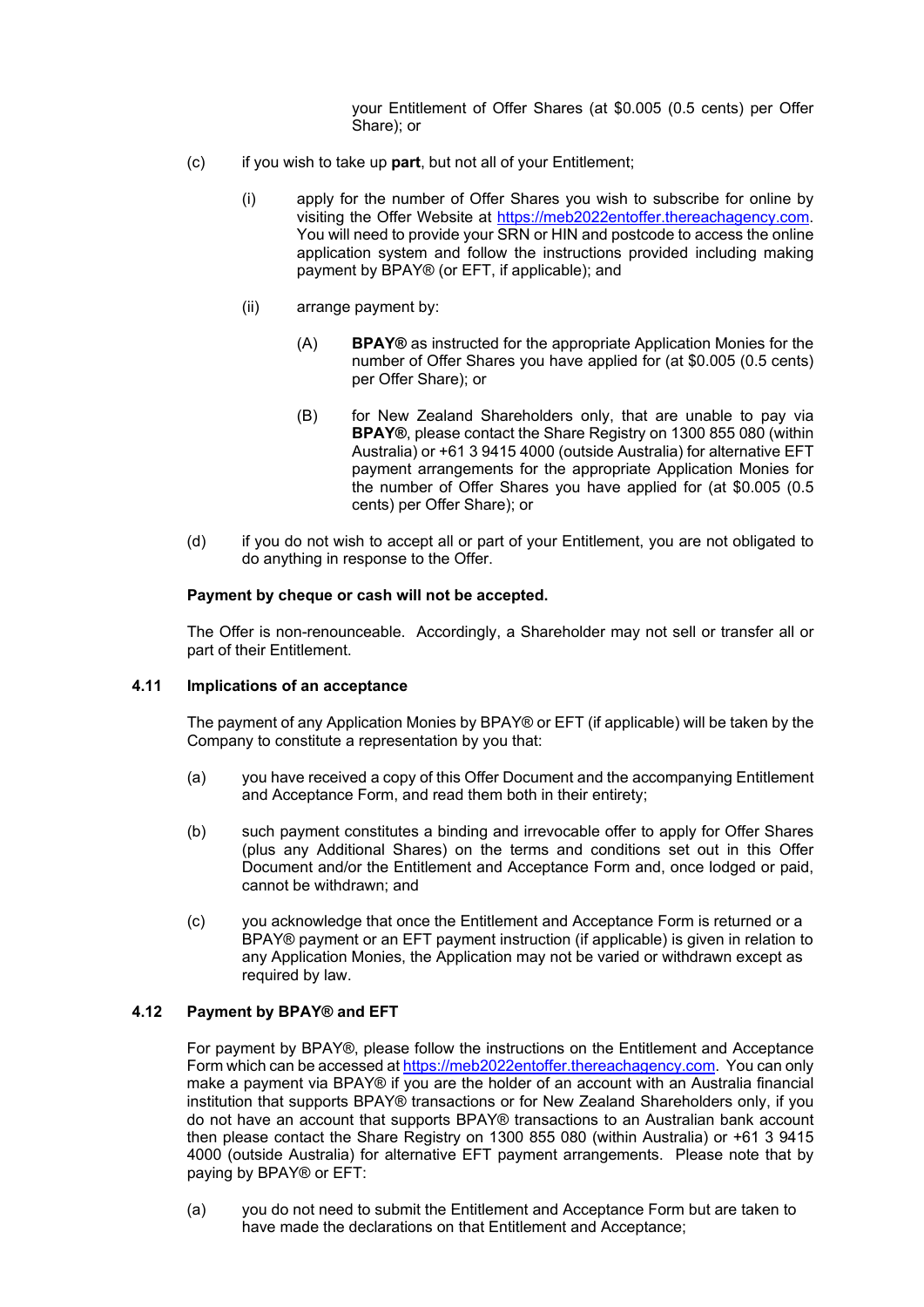- (b) if you do not pay for your Entitlement in full, you are deemed to have taken up your Entitlement in respect of such whole number of Offer Shares which is covered in full by your Application Monies; and
- (c) if you pay more than is required to subscribe for your Entitlement, you will be taken to have applied for Additional Shares (if any) under the Shortfall Offer, to the extent of the excess.

**It is your responsibility to ensure that your BPAY® or EFT payment is received by the Share Registry by no later than 5.00pm (AEDT) on the Closing Date. You should be aware that your financial institution may implement earlier cut-off times with regards to electronic payment and you should therefore take this into consideration when making payment.** Any Application Monies received for more than your final allocation of Offer Shares (including any Additional Shares) (only where the amount is \$1.00 or greater) will be refunded. No interest will be paid on any Application Monies received or refunded.

#### **Payment by cheque or cash will not be accepted.**

The Offer is non-renounceable. Accordingly, a Shareholder may not sell or transfer all or part of their Entitlement.

#### <span id="page-13-0"></span>**4.13 Shortfall Offer**

Eligible Shareholders who have subscribed for their Entitlement in full may apply for Offer Shares in addition to their Entitlement (**Additional Shares**) in accordance with the Shortfall Offer. Please refer to sectio[n 4.10\(a\)](#page-11-0) of this Offer Document for further information as to how to apply for Additional Shares above your Entitlement.

Any Additional Shares will be limited to the extent that there are sufficient Offer Shares available after satisfying all Applications received from Eligible Shareholders for Entitlements pursuant to the Offer and allocations made by the Underwriter (i.e. there is a shortfall between the number of Offer Shares applied for under the Offer and the total number of Offer Shares offered to Eligible Shareholders under the Offer). The Company may, in its absolute discretion, determine whether or not to accept any or all applications for Additional Shares by Eligible Shareholders.

It is possible that there will be few or no Additional Shares available, depending on the level of acceptance of Entitlements by Eligible Shareholders and allocations made by the Underwriter in accordance with the terms of the Underwriting Agreement. There is therefore no guarantee that in the event that Additional Shares are available for issue, they will be allocated to all or any of the Eligible Shareholders who have applied for them.

Following the allocation of the Additional Shares, any remaining Offer Shares will be issued to the Underwriter or its nominees in accordance with the Underwriting Agreement.

The Company's decision as to the number of Additional Shares to be allocated to you will be final and binding. The Company may issue to an Applicant a lesser number of Additional Shares or not proceed with the issuing of all or part of the Additional Shares. If the number of Additional Shares is less that the number applied for, surplus Application Monies will be refunded without interest.

# **4.14 ASX Quotation**

Application for Official Quotation of the Offer Shares and Attaching Options offered pursuant to this Offer Document will be made in accordance with the timetable set out at the commencement of this Offer Document.

The fact that ASX may grant Official Quotation to the Offer Shares or the Attaching Options is not to be taken in any way as an indication of the merits of the Offer or an interest in the Company.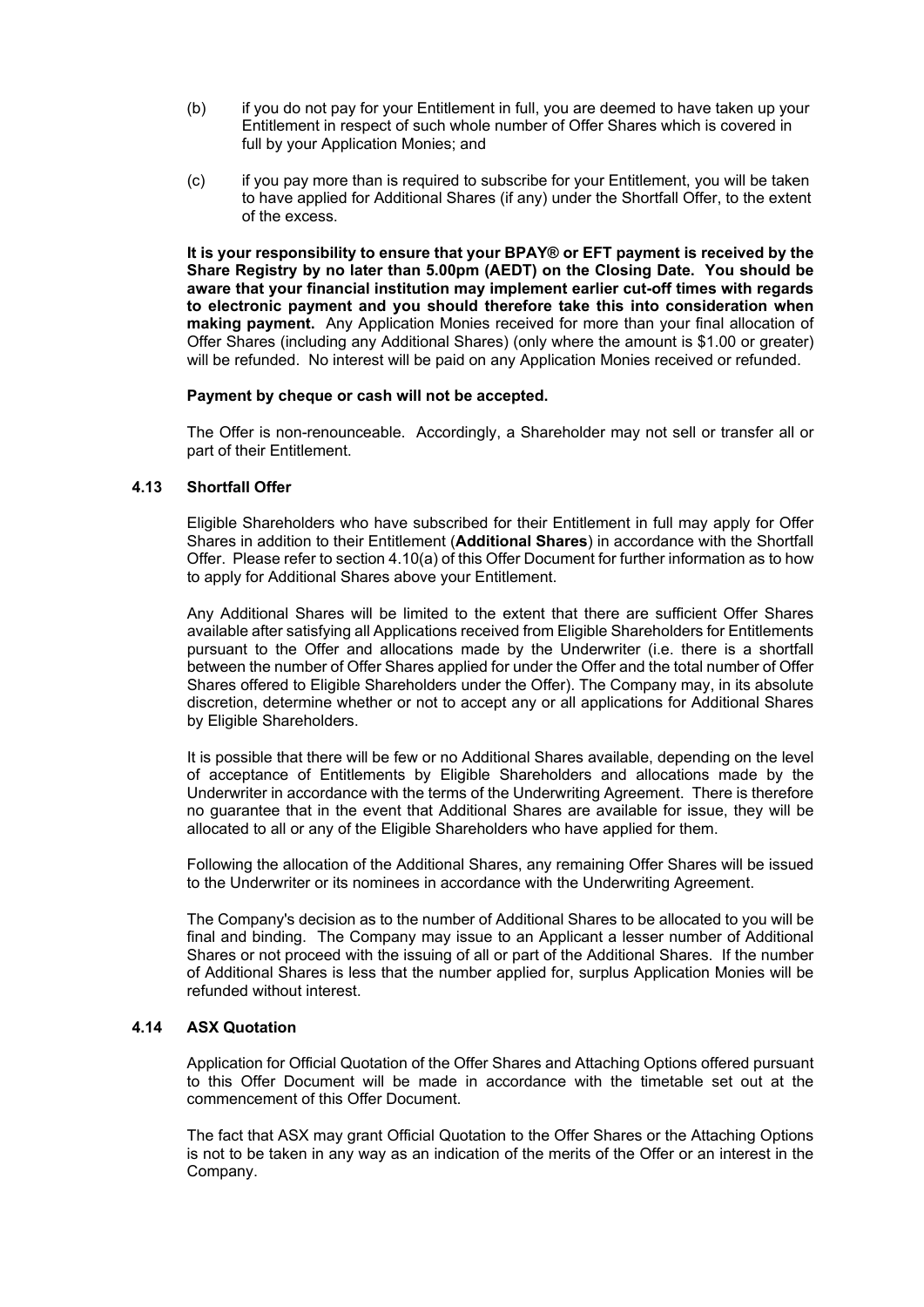#### **4.15 Allotment**

Shares issued pursuant to the Offer will be allotted in accordance with the ASX Listing Rules and timetable set out in section [1.2](#page-2-0) of this Offer Document.

Additional Shares issued will be allotted on a progressive basis. Where the number of Shares issued is less than the number applied for, or where no allotment is made, surplus Application Monies will be refunded (without interest) as soon as practicable after the closing date of the Offer.

Pending the allotment and issue of the Shares or payment of refunds under this Offer Document, all Application Monies will be held by the Company in trust for the Investor in a separate bank account as required by the Corporations Act. The Company, however, will be entitled to retain all interest that accrues on the bank account and each Investor waives the right to claim interest.

Holding statements for Offer Shares and the Additional Shares will be mailed in accordance with the ASX Listing Rules and the timetable set out in section [1.2](#page-2-0) of this Offer Document.

#### **4.16 Offer Document and the Corporations Act**

This Offer Document is issued pursuant to section 708AA of the Corporations Act without disclosure to investors under Part 6D.2 of the Corporations Act.

Accordingly, neither this Offer Document nor the Entitlement and Acceptance Form are required to be lodged or registered with ASIC and no prospectus for the offer will be prepared. In general terms, section 708AA permits certain companies to undertake rights issues without being required to use or provide to shareholders a prospectus or other disclosure document. Accordingly, the level of disclosure in this Offer Document is significantly less than the level of disclosure required in, and what you would ordinarily expect in, a prospectus.

In accordance with the conditions imposed on the Company by section 708AA of the Corporations Act, the Company provided ASX with a notice that complied with the requirements of section 708AA(7) on 20 January 2022. The notice was required to:

- (a) set out information that had been excluded from a continuous disclosure notice in accordance with the ASX Listing Rules and that Investors and their professional advisers would reasonably require, and would reasonably expect to find in a disclosure document, for the purpose of making an informed assessment of:
	- (i) assets and liabilities, financial position and performance, profits and losses and prospects of the Company; or
	- (ii) the rights and liabilities attaching to the Shares offer under this Offer Document; and
- (b) state the potential effect of the issue of the Shares offer under this Offer Document on the control of the Company and the consequences of that effect.

# <span id="page-14-0"></span>**4.17 Overseas Shareholders**

This Offer Document has been prepared to comply with the requirements of the securities laws of Australia.

This Offer Document does not constitute an offer in any jurisdiction in which, or to any person to whom, it would not be lawful to make such an offer. No action has been taken to register or qualify the Offer, the Offer Document or the Offer Shares, or otherwise permit the public offering of the Offer Shares, in any jurisdiction other than Australia.

The distribution of this Offer Document (including an electronic copy) outside Australia and New Zealand may be restricted by law. If you come into possession of this Offer Document, you should observe such restrictions and should seek your own advice on such restrictions.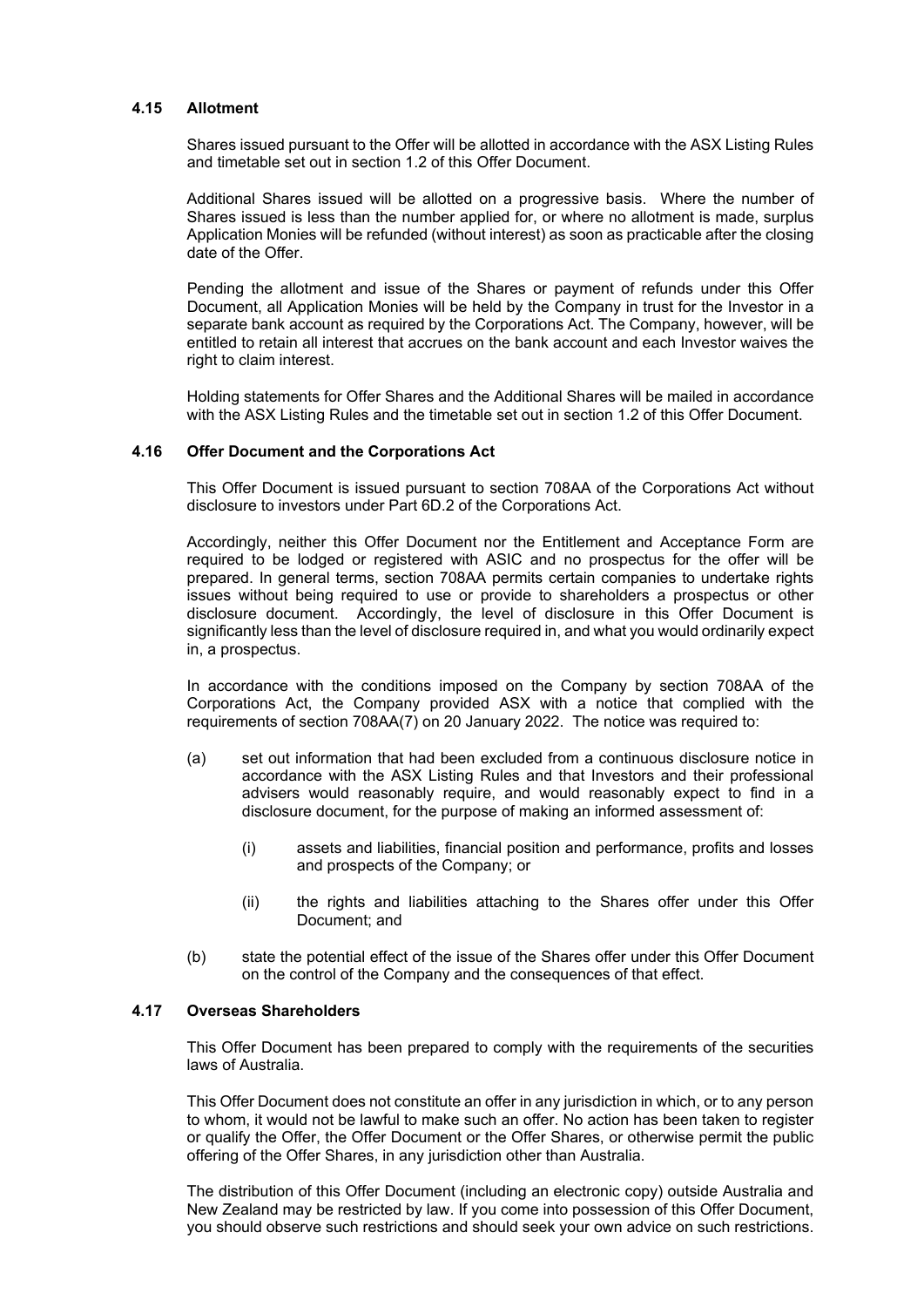Shareholders resident in Australia or New Zealand holding Shares on behalf of persons who are resident overseas are responsible for ensuring that taking up an Entitlement under the Offer does not breach regulations in the relevant overseas jurisdiction. Return of a duly completed Entitlement and Acceptance Form will be taken by the Company to constitute a representation that there has been no breach of those regulations.

Any non-compliance with these restrictions may contravene applicable securities laws.

#### **New Zealand**

The Offer Shares are not being offered or sold to the public within New Zealand other than to existing Shareholders of the Company with registered addresses in New Zealand to whom the Offer of Offer Shares is being made in reliance on the transitional provisions of the *Financial Markets Conduct Act 2013* (New Zealand) and the *Financial Markets Conduct (Incidental Offers) Exemption Notice 2016* (New Zealand).

This document has been prepared in compliance with Australian law and has not been registered, filed with or approved by any New Zealand regulatory authority under the *Financial Markets Conduct Act 2013* (New Zealand). This document is not an investment statement or prospectus under New Zealand law and is not required to, and may not, contain all the information that an investment statement or prospectus under New Zealand law is required to contain.

#### **United States**

None of the information in this Offer Document, or the Entitlement and Acceptance Form that will accompany this Offer Document when it is despatched to Eligible Shareholders, constitutes an offer to sell, or the solicitation of an offer to buy, any securities in US. Neither this Offer Document (or any part of it), the accompanying ASX announcements nor the Entitlement and Acceptance Form when that is to be made available, may be released or distributed directly or indirectly, to persons in US.

The Offer Shares have not been, and will not be, registered under the U.S. Securities Act or the securities laws of any state or other jurisdiction of US. The Entitlements may not be taken up by persons in US or by persons (including nominees or custodians) who are acting for the account or benefit of a person in US, and the Offer Shares may not be offered, sold or resold in US or to, or for the account or benefit of, a person in US except in transactions exempt from, or not subject to, the registration requirements of the U.S. Securities Act of 1933 and applicable securities laws of any state or other jurisdiction in US.

Ineligible Shareholders are not entitled to participate in the Entitlement Offer.

# **4.18 Enquiries**

Any questions concerning the Offer should be directed to the Company's Share Registry, Computershare on 1300 855 080 (within Australia) or +61 3 9415 4000 (outside Australia) Monday to Friday 8:30am – 5:00pm AEDT.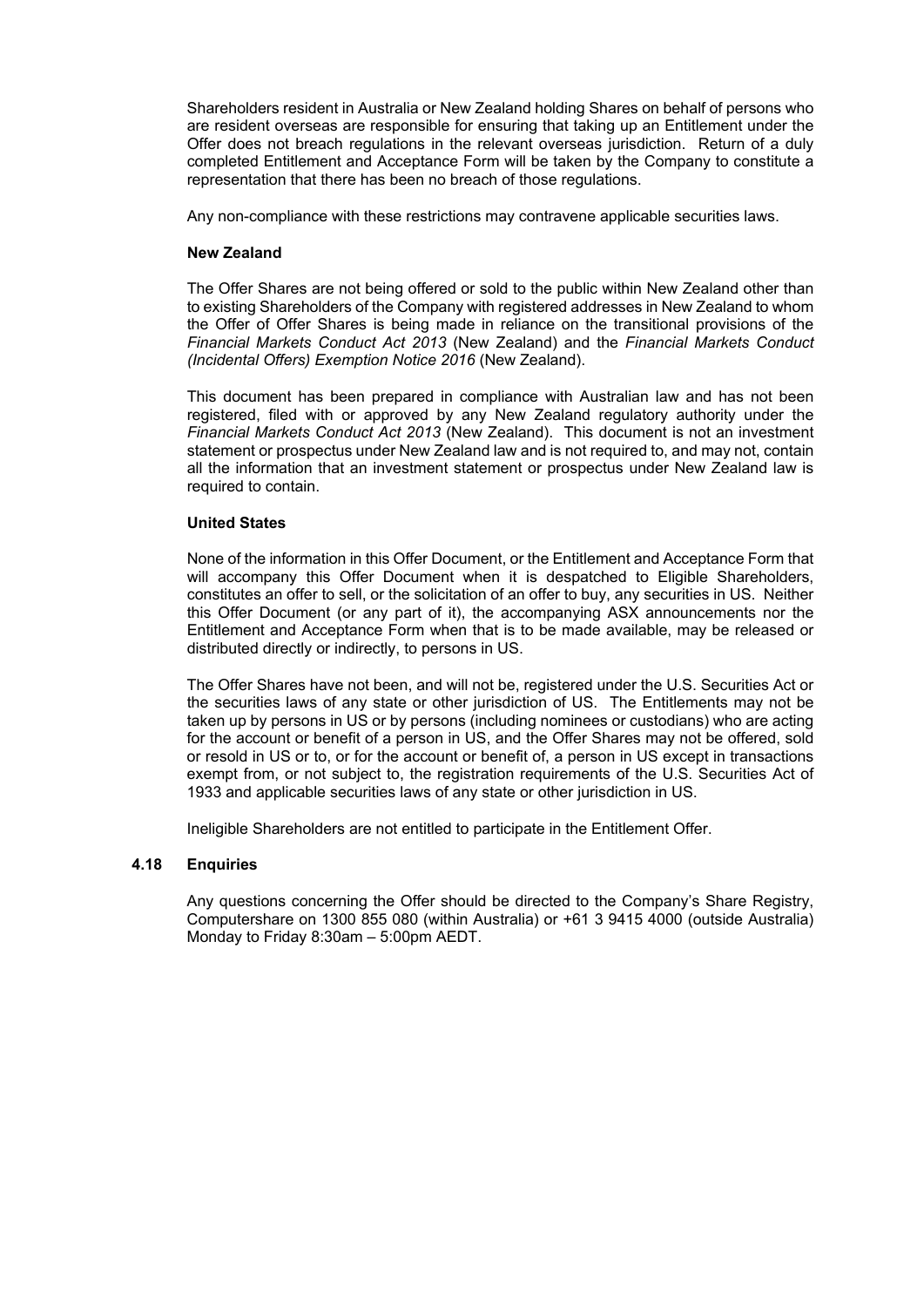# **5. Purpose and effect of the Offer**

# <span id="page-16-0"></span>**5.1 Use of funds raised**

Completion of the Offer will result in an increase in cash at hand of up to approximately \$3.4 million (before the payment of the costs associated with the Offer).

The Company intends to apply the funds raised under the Offer and the proceeds of the Placement (approximately \$5.7 million in total) to:

- (a) finalise the depressive burden validation trial and submit the data for FDA approval pursuant to a De Novo application;
- (b) establish the depressive burden trial with Medibio's existing research partner, Medbridge Health, for monitoring of sleep disturbance patience's in the home environment;
- (c) establish the trial with a commercial partner to monitor the effects of pharmaceuticals in psychiatric patients;
- (d) increase the promotion, sales and marketing activities for the Company's corporate and consumer products, ilumen and LUCA, particularly in the USA; and
- (e) general working capital.

The above statement is a statement of current intentions as at the date of this Offer Document. As with any budget, intervening events and new circumstances have the potential to affect the manner in which the funds are ultimately applied. The Board reserves the right to alter the way funds are applied.

# **5.2 Effect of the Offer**

The principal effect of the Offer will be to:

- (a) increase the cash reserves and issued capital by up to approximately \$3,435,091 immediately after completion of the Offer prior to deducting the estimated expenses of the Offer; and
- (b) increase the total number of Shares on issue from 2,061,051,123 (inclusive of the Stage 1 Placement Shares) by to up to 687,018,109 Shares, such that there will be approximately 2,938,118,482 Shares on issue following completion of the Offer and factoring in the issue of the Stage 2 Placement Shares.

Please see section [5.3](#page-16-1) of this Offer Document for further details.

#### <span id="page-16-1"></span>**5.3 Effect on capital structure**

The effect of the Offer on the capital structure of the Company, assuming all Offer Shares are issued, is set out below.

| <b>Shares</b>                                                                                  | <b>Number</b> |
|------------------------------------------------------------------------------------------------|---------------|
| Shares on issue as at the date of Offer Document (including the<br>Tranche 1 Placement Shares) | 2,061,051,123 |
| Shares offered pursuant to the Offer                                                           | 687,018,109   |
| Tranche 2 Placement Shares to be issued under the Tranche 2<br>Placement                       | 190,049,250   |
| Total Shares on issue after completion of the Offer                                            | 2,938,118,482 |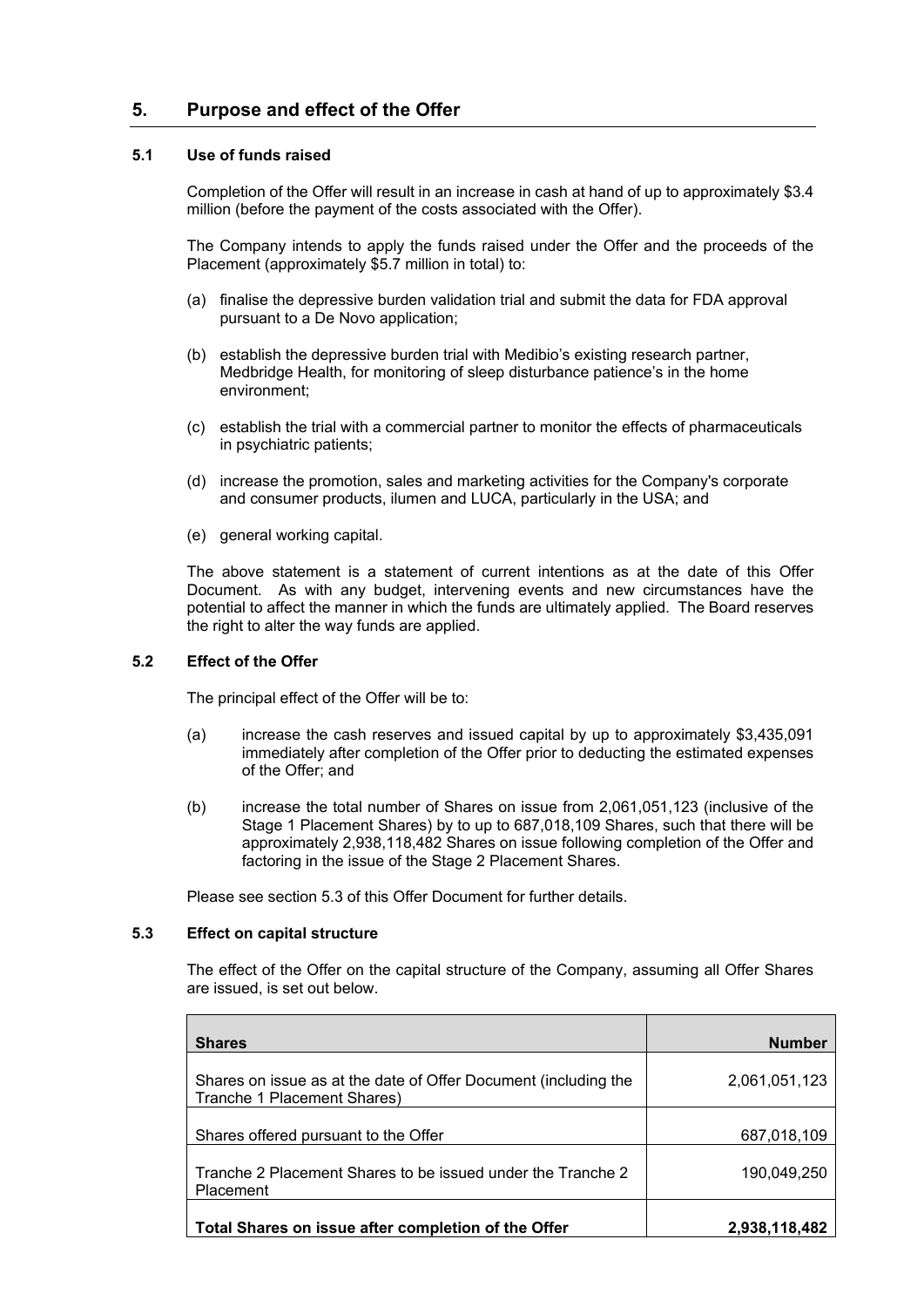| <b>Options</b>                                                                           | <b>Number</b> |
|------------------------------------------------------------------------------------------|---------------|
| Options on issue as at date of the Offer Document                                        |               |
| Quoted Options expiring 28 February 2024, exercisable at \$0.015 per<br>Option (MEBOC)   | 205,111,009   |
| Unlisted Options, expiring 6 October 2023, exercisable at \$0.012 per<br>Option (MEBAN)  | 10,210,500    |
| Unlisted Options, expiring various dates and exercisable at various<br>prices (MEBAD)    | 52, 137, 113  |
| Unlisted Options, expiring 8 December 2025, exercisable at \$0.011<br>per Option (MEBAO) | 11,250,000    |
| Unlisted Options, expiring 2 June 2022, exercisable at \$0.03 per<br>Option (MEBAE)      | 27,500,000    |
| Options offered pursuant to the Offer and Placement                                      |               |
| Tranche 1 Placement Options to be issued under the Tranche 1<br>Placement                | 130,000,000   |
| Tranche 2 Placement Options to be issued under the Tranche 2<br>Placement                | 95,024,625    |
| Options to be issued under the Offer                                                     | 343,509,055   |
| Underwriter Options to be issued to the Underwriter                                      | 56,853,315    |
| Total options on issue after completion of the Offer                                     | 931,595,617   |

#### **5.4 Possible dilutive effect**

The dilutionary effect of the Offer on your shareholding will depend on whether you are an Eligible Shareholder and if so, whether you elect to subscribe for some or all of your Entitlement.

If Eligible Shareholders take up all of their entitlements under the Offer, Eligible Shareholders will hold the same percentage interest in the Company as they did immediately prior to completion of the Offer.

However, to the extent that any Shareholder fails to take up their full Entitlement to Offer Shares under the Offer, or is are Ineligible Shareholders unable to participate in the Offer, that Shareholder's percentage holding in the Company will be diluted.

Please refer to Sectio[n 5.5](#page-17-0) of this Offer Document for detail of the effect of the Offer on voting power in the Company.

# <span id="page-17-0"></span>**5.5 Effect of Offer on Voting Power in the Company**

As the acquisition of Shares under the Offer and Shortfall Offer does not satisfy the requirements of exception 10 of section 611 of the Corporations Act, no person (including the Underwriter or any sub-underwriters) will be entitled to acquire Offer Shares pursuant to the Offer or Shortfall Offer if to do so would result in their, or another person's, Voting Power in the Company increasing from 20% or below to more than 20%, or from a starting point above 20% to below 90%, unless an exception to the restrictions contained in section 606 of the Corporations Act applies.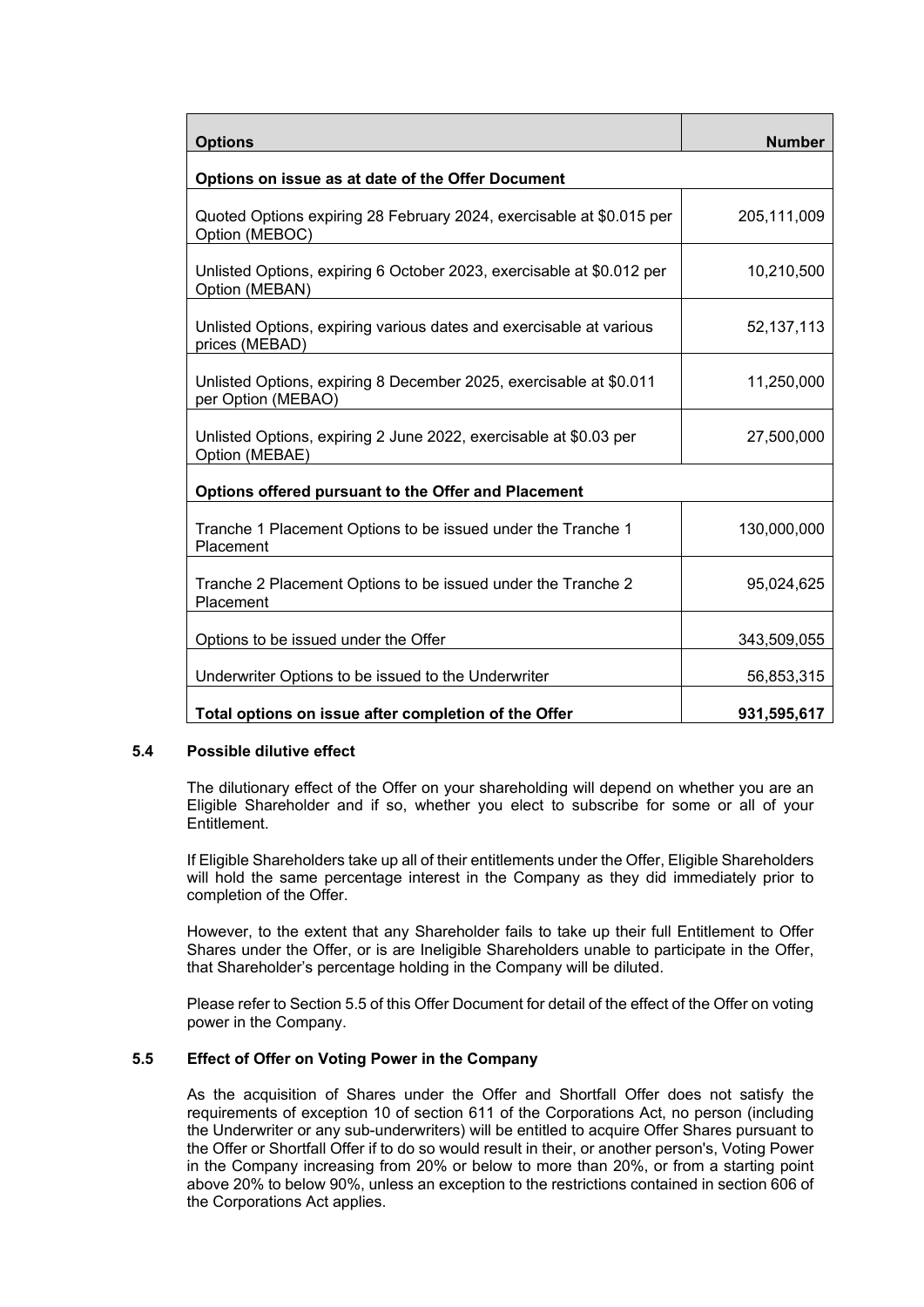Accordingly, as there are currently no exceptions to the restrictions contained in section 606 of the Corporations Act and in light of the size of the Offer, the Offer is not expected to have any material effect or consequence on the control of the Company.

Details of the control implications are set out below.

Shareholders should note that if they do not participate in the Offer, then following completion of the Offer and the Placement, their Voting Power will be diluted by 29.85%. Examples of how the dilution may impact Shareholders are set out below.

The below table assumes that:

- the Placement Shares are placed in accordance with the firm commitments received by the Company;
- no Shares are issued before the Record Date, as a result of the exercise of Options; and
- those Entitlements not accepted by the shareholder are placed as Additional Shares or subscribed by the Underwriter.

| <b>Holder</b> | <b>Record Date</b> |       | <b>Entitlement</b> | <b>Post-Tranche 2</b><br><b>Placement</b> |       | Post-Offer    |       |
|---------------|--------------------|-------|--------------------|-------------------------------------------|-------|---------------|-------|
|               | <b>Shares</b>      | %     | <b>Shares</b>      | <b>Shares</b>                             | $\%$  | <b>Shares</b> | $\%$  |
| Shareholder 1 | 100.000.000        | 4.85% | 33.333.333         | 100.000.000                               | 4.44% | 100.000.000   | 3.40% |
| Shareholder 2 | 50.000.000         | 2.43% | 16.666.667         | 50.000.000                                | 2.22% | 50.000.000    | 1.70% |
| Shareholder 3 | 20,000,000         | 0.97% | 6,666,667          | 20,000,000                                | 0.89% | 20,000,000    | 0.68% |
| <b>Total</b>  | 2,061,051,123      | 100%  | 687,018,109        | 2,251,100,373                             | 100%  | 2,938,118,482 | 100%  |
|               |                    |       |                    |                                           |       |               |       |

Shareholders should also note that if all Shareholders do not take up their Entitlement and accordingly, are ineligible to subscribe for any Additional Shares, the Underwriter will obtain a maximum Voting Power of 29.85% of the Company. The table below sets out examples of the possible voting power of the Underwriter based on the participation of Shareholders in the Offer.

This table assumes that:

- the Placement Shares are placed in accordance with the firm commitments received by the Company;
- no Shares are issued before the Record Date, as a result of the exercise of Options; and
- those Entitlements not accepted are placed solely with the Underwriter or its associates.

| Underwriter's<br><b>Voting Power Pre-</b><br><b>Offer</b> | <b>Total Shareholder</b><br>take up of<br><b>Entitlements</b> | Shares taken up<br>by Underwriter<br>under Shortfall | Underwriter's<br><b>Voting Power</b><br><b>Post-Offer</b> |
|-----------------------------------------------------------|---------------------------------------------------------------|------------------------------------------------------|-----------------------------------------------------------|
| 0%                                                        | 100%                                                          |                                                      | 0%                                                        |
| 0%                                                        | 50%                                                           | 100,000,000                                          | 3.40%                                                     |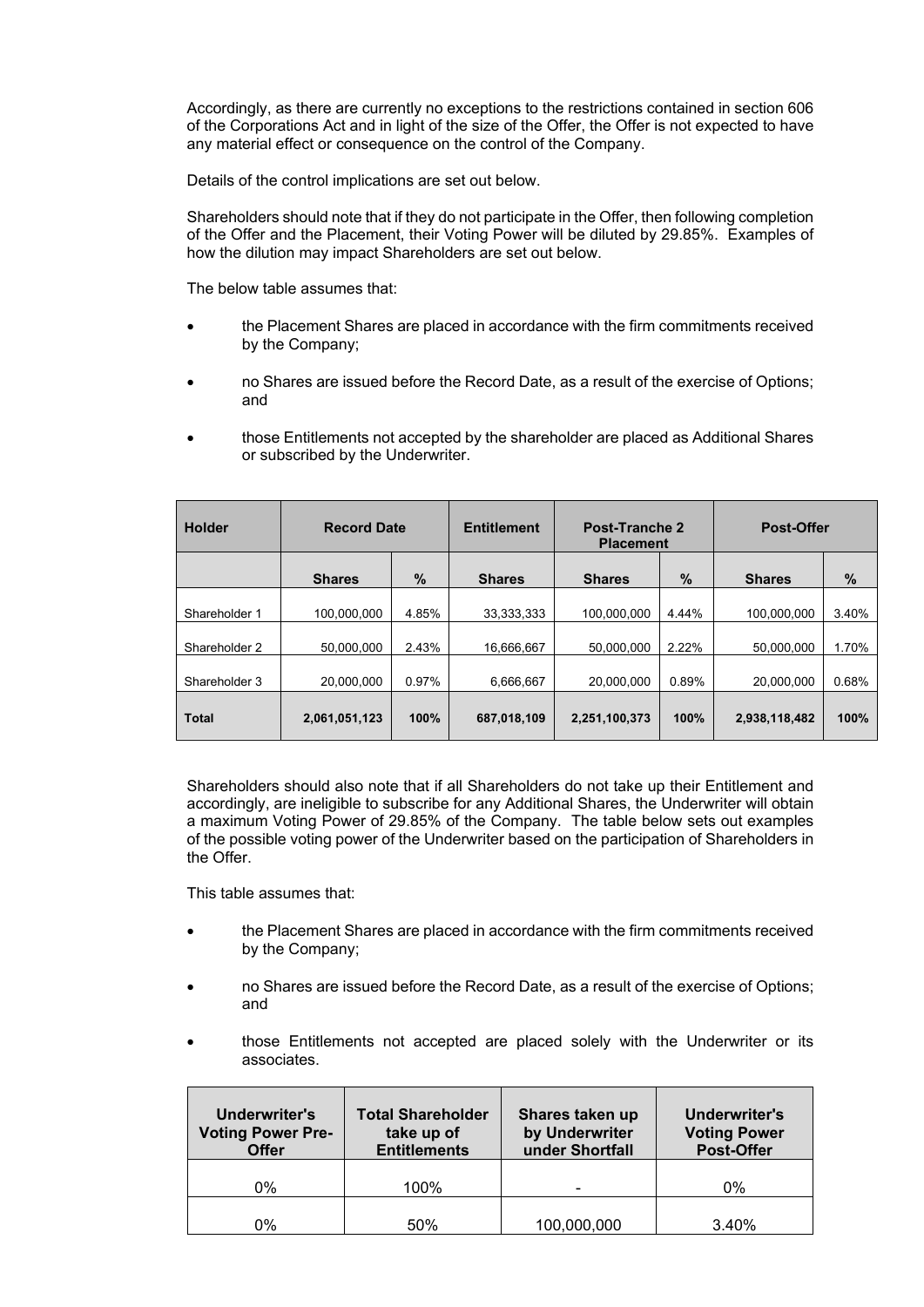| 0% | 25% | 150,000,000 | 5.11% |
|----|-----|-------------|-------|
| 0% | 0%  | 200,000,000 | 6.81% |

# **5.6 Details of substantial holders**

Based on publicly available information as at the close of trading on 19 January 2022, those persons which (together with their associates) have a relevant interest in 5% or more of the Shares on issue are set out below:

| <b>Substantial</b><br><b>Shareholder</b> | At date of Offer Document |      |               | On completion of Offer |
|------------------------------------------|---------------------------|------|---------------|------------------------|
|                                          | $\%$<br><b>Shares</b>     |      | <b>Shares</b> | $\%$                   |
| <b>FIL Limited</b>                       | 121,928,459               | 7.7% | 121,928,459   | 4.44%                  |
| Total                                    | 121,928,459               | 7.7% | 121,928,459   | 4.44%                  |

If a substantial holder of the Company does not participate in the Offer, and the Offer and any Shortfall is fully subscribed, their holding will be diluted.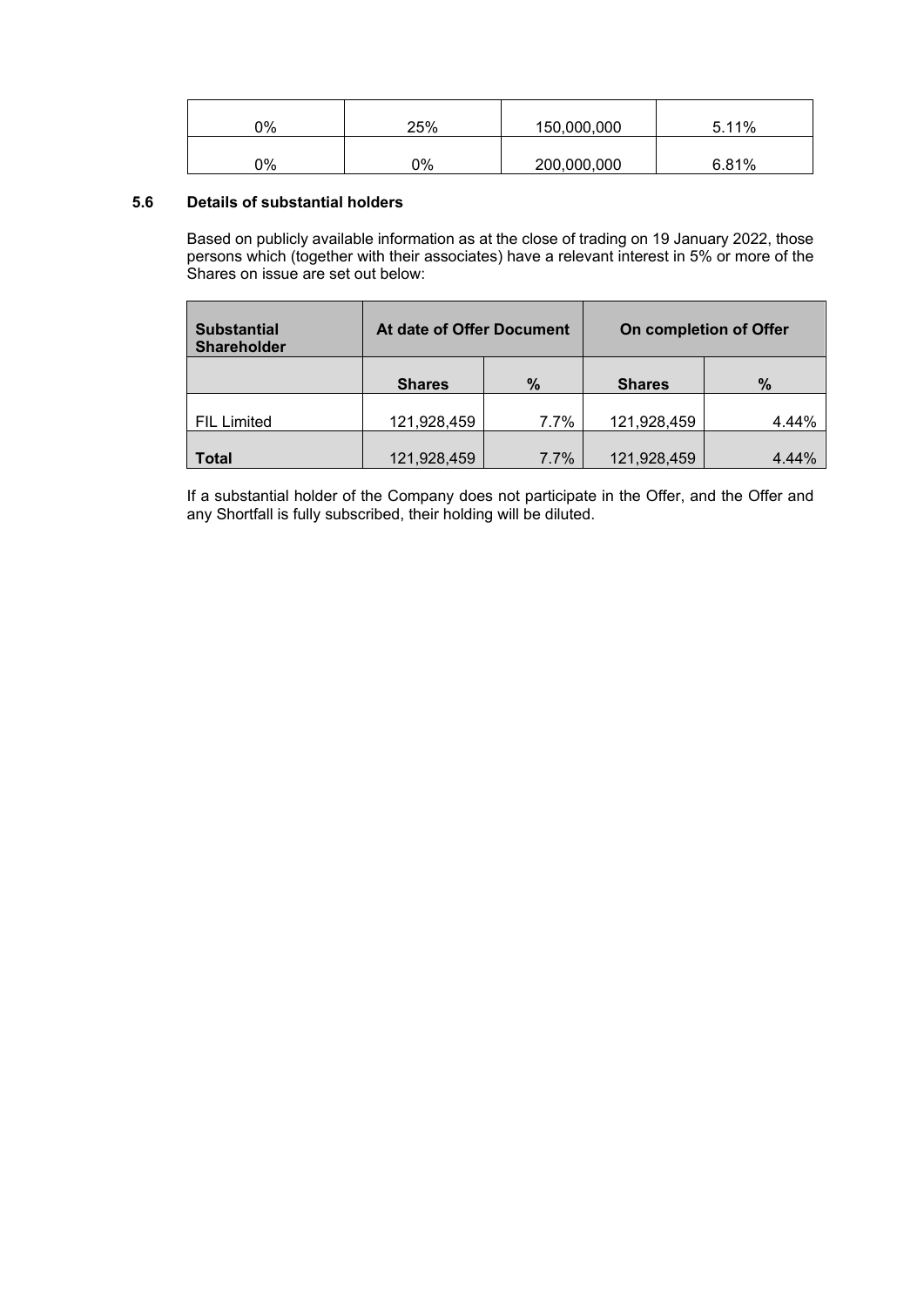# <span id="page-20-0"></span>**6. Risk Factors**

# **6.1 Introduction**

An investment in the Company is not risk free and should be regarded as speculative.

There are specific risks which relate directly to the Company's activities. In addition, there are other general risks, many of which are largely beyond the control of the Company and the Directors. The risks identified in this section, or other risk factors, may have a material impact on the financial performance of the Company and the market price of the Shares and the underlying Shares.

The following is not intended to be an exhaustive list of the risk factors to which the Company is exposed and do not take into account the individual circumstances of Shareholders.

The Directors strongly recommend potential Investors to consider the risk factors described below, together with information contained elsewhere in this Offer Document and consult with their professional advisers before deciding whether to apply for Shares under this Offer Document.

The following is not intended to be an exhaustive list of the risk factors to which the Company is exposed.

#### **6.2 Specific risks**

#### (a) **Competition regulation and loss of reputation**

The health industry is intensely competitive and subject to rapid and significant change. A number of companies, both in Australia and abroad, may be pursuing the development of products that target the same markets that the company is targeting. The Company's products may compete with existing products that are already available to customers. In addition, a number of companies, both in Australia and abroad, may be pursuing the development of products that target the same customers that the Company is targeting. The Company may face competition from parties who have substantially greater resources.

#### (b) **Regulatory approvals and investigations**

The research, development, manufacture, marketing and sale of products using the Company's technology are subject to varying degrees of regulation by a number of government authorities in Australia and overseas. Specifically, the Company anticipates submitting a De Novo application to the U.S. Food and Drug Administration (**FDA**) in 2022 for its depression medical software device MEB-001, the FDA will review that application and determine if it is appropriate to clear MEB-001 for marketing in the US.

Such approval from the FDA is reliant on regulator interpretation of data from trial and other development activities, and can take longer, require additional work (including further trials) or may not be provided at all. As a result, the Company's development programs on MEB-001 and any other product requiring FDA approval, may be delayed, incurring additional cost and may require additional funding to obtain such approvals. Any disruption, delay or failure of the Company to obtain any necessary approvals could impact adversely on the Company.

In addition to regulatory approvals for applications made by the Company, the Company may also become subject to regulatory investigations by any one or more regulatory bodies for current or historical actions by the Company. Depending on the outcome of regulatory investigations, the Company may be fined or sanctioned and its reputation and brand may be negatively impacted, which could adversely affect its business prospects, financial condition and results of operation.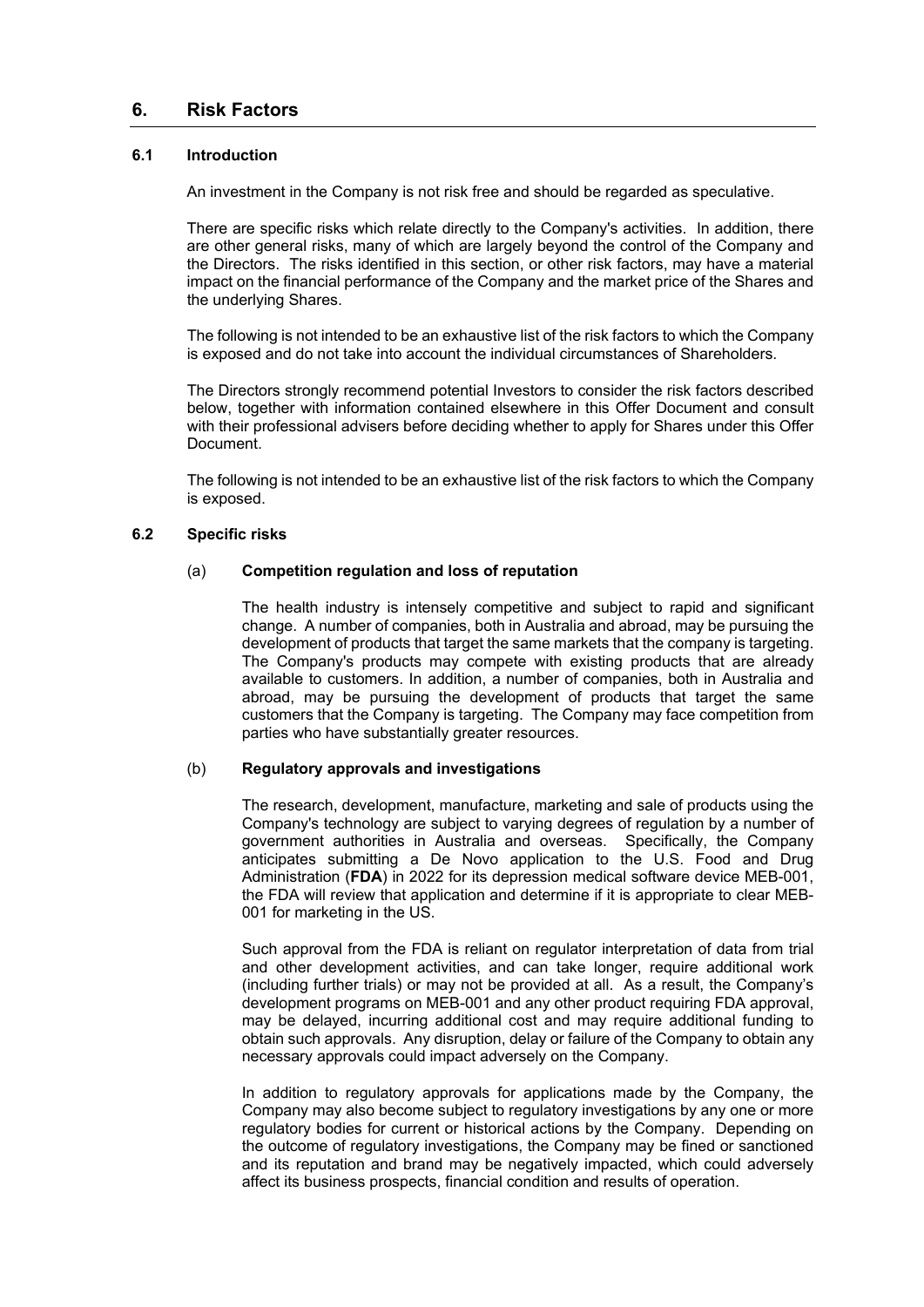# (c) **Dependence upon key personnel**

The Company depends on the talent and experience of its personnel as its primary asset. There may be a negative impact on the Company if any of its key personnel leave. It may be difficult to replace them, or to do so in a timely manner or at comparable expense. Additionally, any key personnel of the Company who leave to work for a competitor may adversely impact the Company.

In summary, the Company's ability to attract and retain personnel will have a direct impact on its ability to achieve its commercialisation and commitments. Additionally, increases in recruitment, wages and contractor costs may adversely impact upon the financial performance of the Company.

#### (d) **Requirement to raise additional funds**

The Company may be required to raise additional equity or debt capital in the future. There is no assurance that it will be able to raise that capital when it is required or, even if available, the terms may be unsatisfactory. If the Company is unsuccessful in obtaining funds when they are required, the Company may need to delay or scale down its operations.

#### (e) **Research & Development Grant (Commonwealth)**

Currently, the Company is eligible for an annual R&D Tax Incentive refund. The R&D Tax Incentive is an Australian Government program under which companies receive cash refunds for 43.5% of eligible expenditures on research and development. There is no guarantee that this program will continue or that the eligibility criteria will not change. Refunds are subject to audit by the Australian Tax Office and AusIndustry and repayment is required in certain circumstances, should the relevant regulators deem the claim is not in accordance with the relevant legalisation.

#### (f) **Growth**

There is a risk that the Company may be unable to manage its future growth successfully. The ability to hire and retain skilled personnel as outlined above may be a significant obstacle to growth.

#### (g) **Intellectual Property**

The Company's ability to leverage its innovation and expertise depends upon its ability to protect its intellectual property and any improvements to it. The intellectual property may not be capable of being legally protected, may be the subject of unauthorised disclosure, and may be unlawfully infringed. The Company may incur substantial costs in asserting or defending its intellectual property rights.

#### (h) **Risk of delay and continuity of operations**

The Company may experience delays in achieving some or all of its milestones, including but not limited to product development, obtaining regulatory approvals, or generating licensing opportunities and sales and revenue generation. The Company is also dependent on, amongst other things, its technology, key personnel and IT systems. Any disruption or delay to any key inputs could impact adversely on the Company.

#### (i) **Liability claims**

The Company may be exposed to liability claims, including but not limited to those that could arise in connection with its provision of services, such as if they are provided in fault and/or cause harm to its customers. As a result, the Company may have to expend significant financial and managerial resources to defend against such claims. If any such claim against the Company is successful, the Company may be fined or sanctioned and its reputation and brand may be negatively impacted,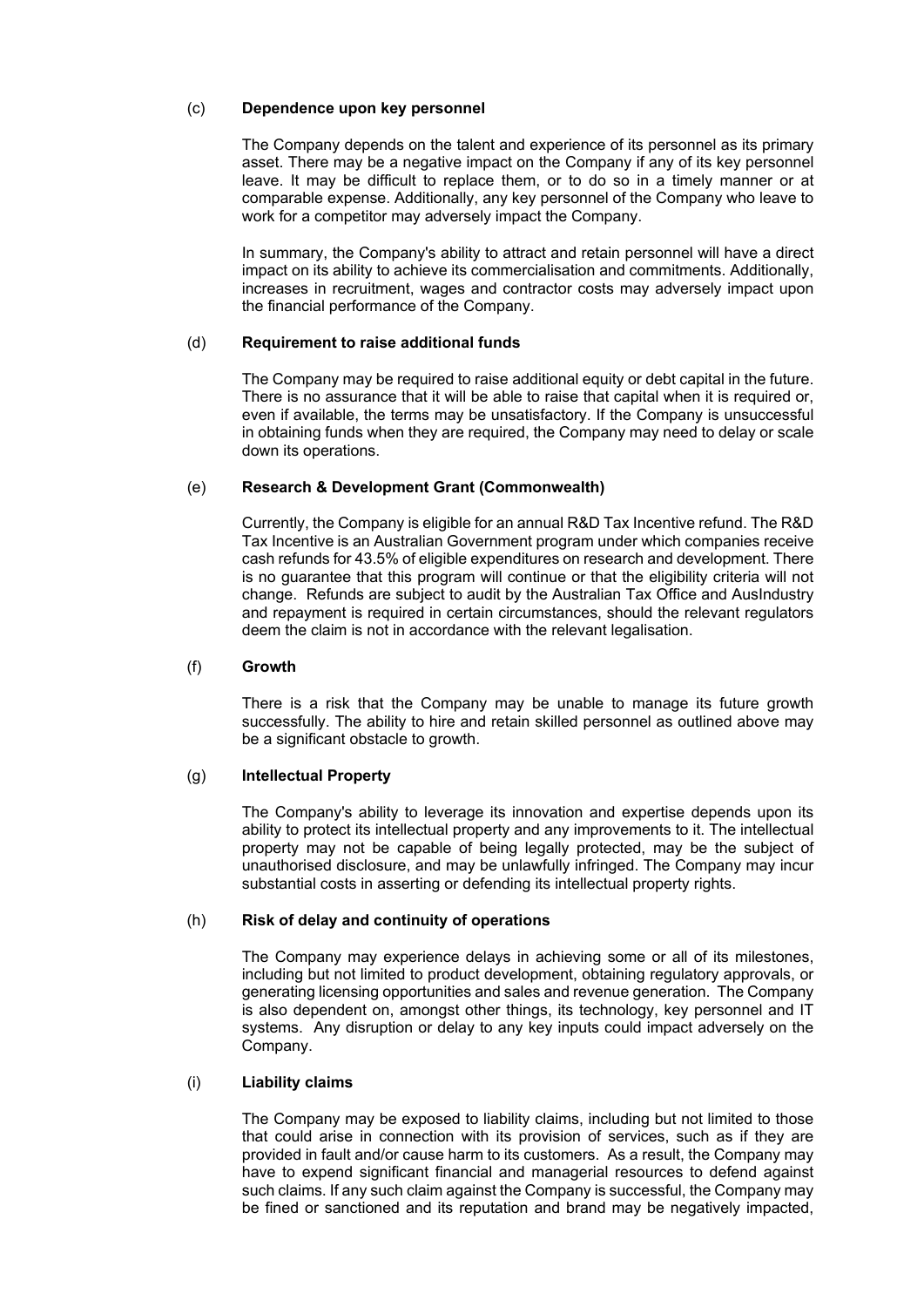which could adversely affect its business prospects, financial condition and results of operation.

The Company may be exposed to claims from employees, including those who have left the company or may leave it in future for unfair dismissal.

#### (l) **Contractual risks**

As a party to contracts, the Company may face claims of breach or noncompliance by a contracting party. No assurance can be given that all contracts will be fully performed by all contracting parties and that the Company will be successful in securing compliance with the terms of each contract by the relevant third party.

#### (m) **Exchange rate risk**

The expenditure of the Company is and will be in Australian and US currencies, exposing the Company to fluctuations and volatility of the rates of exchange between the Australian dollar and the US dollar as determined in international markets.

#### (n) **Commercialisation**

Developing software and technology involves the expenditure of significant funds and often involves an extended period of time to achieve a return on investment. While the Company's business strategy is to continue to make investments in innovation in the development and commercialisation of its technologies, the company may not generate significant revenues from these investments for several years (if at all).

# (o) **COVID-19**

The COVID-19 pandemic and associated restrictions on social distancing imposed by governments has had and continues to have an impact on the Company business and in particular on the Company's operations in Minneapolis, US. Furthermore, the progress of the clinical trials undertaken by the Company in US has been hindered by the closure of sleep clinics across the US as a result of COVID-19.

It should be further noted of the possible impacts of COVID-19 on the FDA's ability continue to process applications in the normal course of ordinary business due to the pandemic impacts. As such, the Company may be impacted by delays in processing any submissions lodged with FDA, ultimately impacting the Company's progression.

There are also other changes in the domestic and global macroeconomic environment associated with the events relating to COVID-19 that are beyond the control of the Company and may be exacerbated in an economic recession or downturn. These include but are not limited to:

- changes in inflation, interest rates and foreign currency exchange rates;
- changes in employment levels and labour costs;
- changes in aggregate investment and economic output; and
- other changes in economic conditions which may affect the revenue or costs of the Company.

While it is difficult for the Company to quantify the extent and duration of the impact of the COVID-19 pandemic on the global economy, any sustained period of economic downturn as a result of the pandemic may disrupt or delay the Company's intended programs and may impact the Company's ability to raise capital in the near to medium-term future.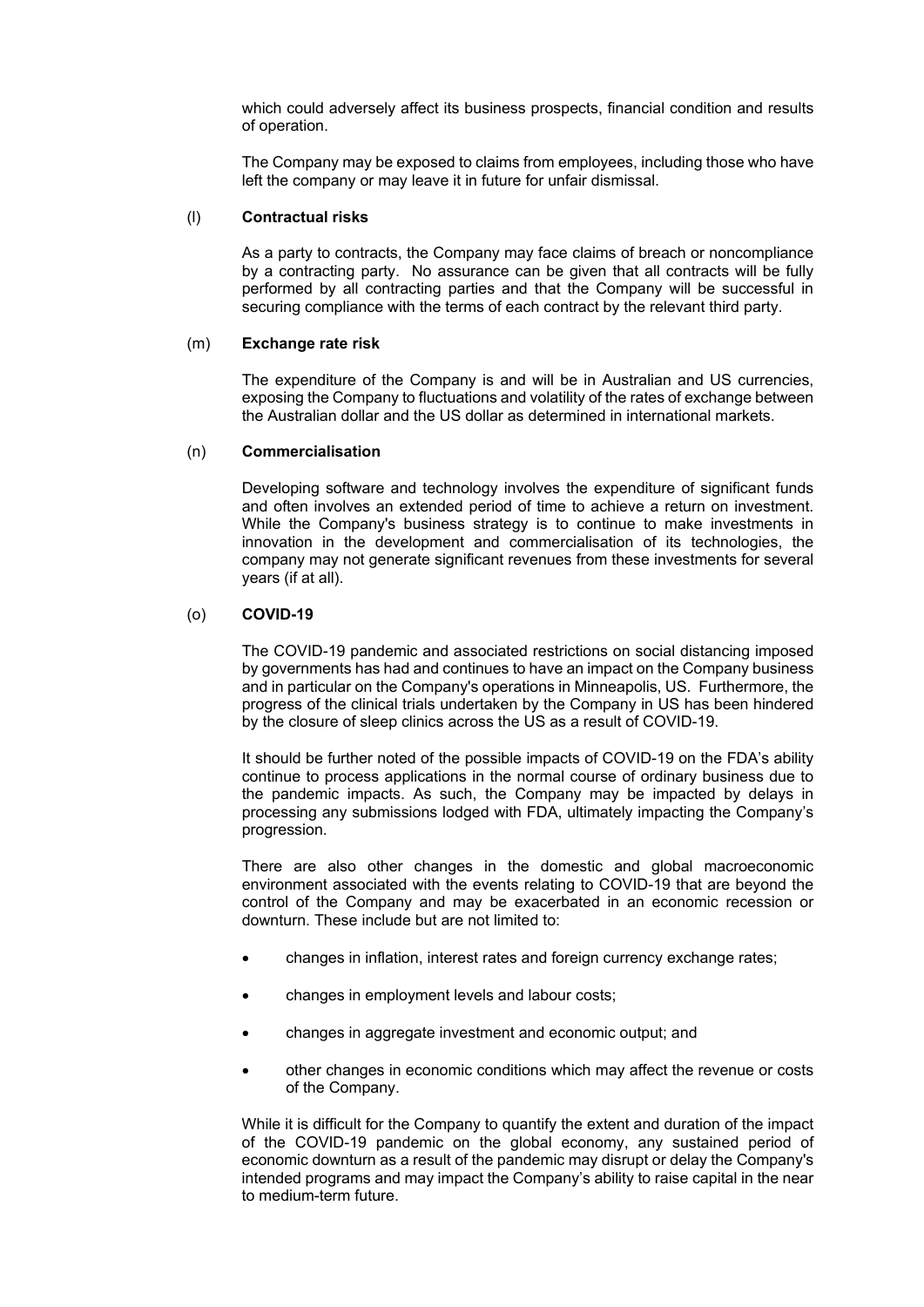With the emergence of the COVID-19 pandemic and its impact on the global macroeconomic environment, there is the risk of future pandemics which may or may not be connected with COVID-19 or any future variants of the virus.

#### **6.3 General risks**

#### (a) **Economic risks and market conditions**

Factors, such as, but not limited to, world economic conditions, political instability, stock market trends, interest rates, exchange rates, inflation levels, commodity prices, industrial disruption, environmental impacts, international competition, taxation changes and legislative or regulatory changes may all have an adverse impact on our revenues, operating costs, profit margins and Share price. These factors are beyond the control of the Company and the Company cannot predict how they will impact its business.

#### (b) **Changes in legislation and government regulation**

Government legislation in Australia or any other relevant jurisdiction, including changes to the taxation system, may affect future earnings and relative attractiveness of investing in the Company. Changes in government policy or statutory changes may affect the Company and the attractiveness of an investment in it.

# (c) **Unforeseen risk**

There may be other risks which the Directors are unaware of at the time of issuing this Offer Document which may impact on the Company, its operations and/or the valuation and performance of the Company's securities.

#### (d) **Combination of risk**

The Company may not be subject to a single risk. A combination of risks, including any of the risks outlined in this Section could affect the performance valuation, financial performance and prospects of the Company.

#### (e) **Unforeseen expenditure risk**

Expenditure may need to be incurred that has not been taken into account in the preparation of this Offer Document. Although the Company is not aware of any additional expenditure requirements other than those announced on the ASX and disclosed in this Offer Document, if such expenditure is subsequently incurred, this may adversely affect the expenditure proposals of the Company.

#### (f) **Market conditions**

Equities market conditions may affect the value of the Company's quoted securities regardless of the Company's operating performance. Equities market conditions are affected by many factors such as:

- (i) general economic outlook;
- (ii) introduction of tax reform or other new legislation;
- (iii) interest rates and inflation rates;
- (iv) changes in investor sentiment toward particular market sectors;
- (v) the demand for, and supply of, capital; and
- (vi) terrorism or other hostilities.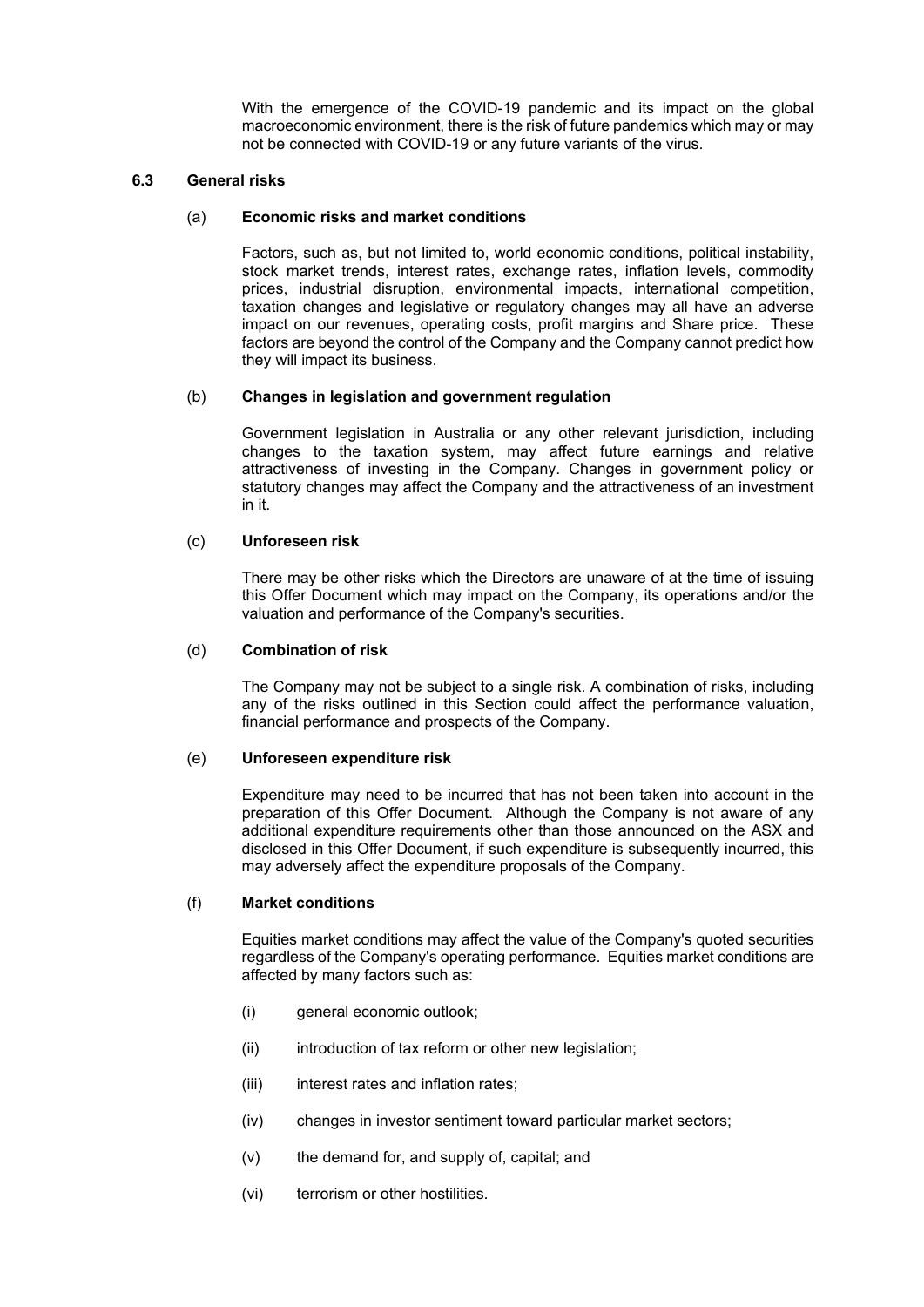The market price of securities can fall as well as rise and may be subject to varied and unpredictable influences on the market for equities in general and biotechnology stocks in particular. Neither the Company nor the Directors warrant the future performance of the Company or any return on an investment in the Company.

#### (g) **Additional requirements for capital**

The Company's capital requirements depend on numerous factors. Depending on the Company's ability to generate income from its operations, the Company may require further financing in addition to amounts raised under the Offer. Any additional equity financing will dilute shareholdings, and debt financing, if available, may involve restrictions on financing and operating activities. If the Company is unable to obtain additional financing as needed, it may be required to reduce the scope of its operations and may be prevented from progressing the commercialisation of its products. There is however no guarantee that the Company will be able to secure any additional funding or be able to secure funding on terms favourable to the Company.

#### (h) **Speculative investment**

The above list of risk factors ought not to be taken as exhaustive of the risks faced by the Company or by investors in the Company. The above factors, and others not specifically referred to above, may in the future materially affect the financial performance of the Company and the value of the securities offered under this Offer Document.

Therefore, the Shares to be issued pursuant to this Offer Document carry no guarantee with respect to the payment of dividends, returns of capital or the market value of those securities.

Potential investors should consider that an investment in the Company is speculative and should consult their professional advisers before deciding whether to apply for securities pursuant to this Offer Document.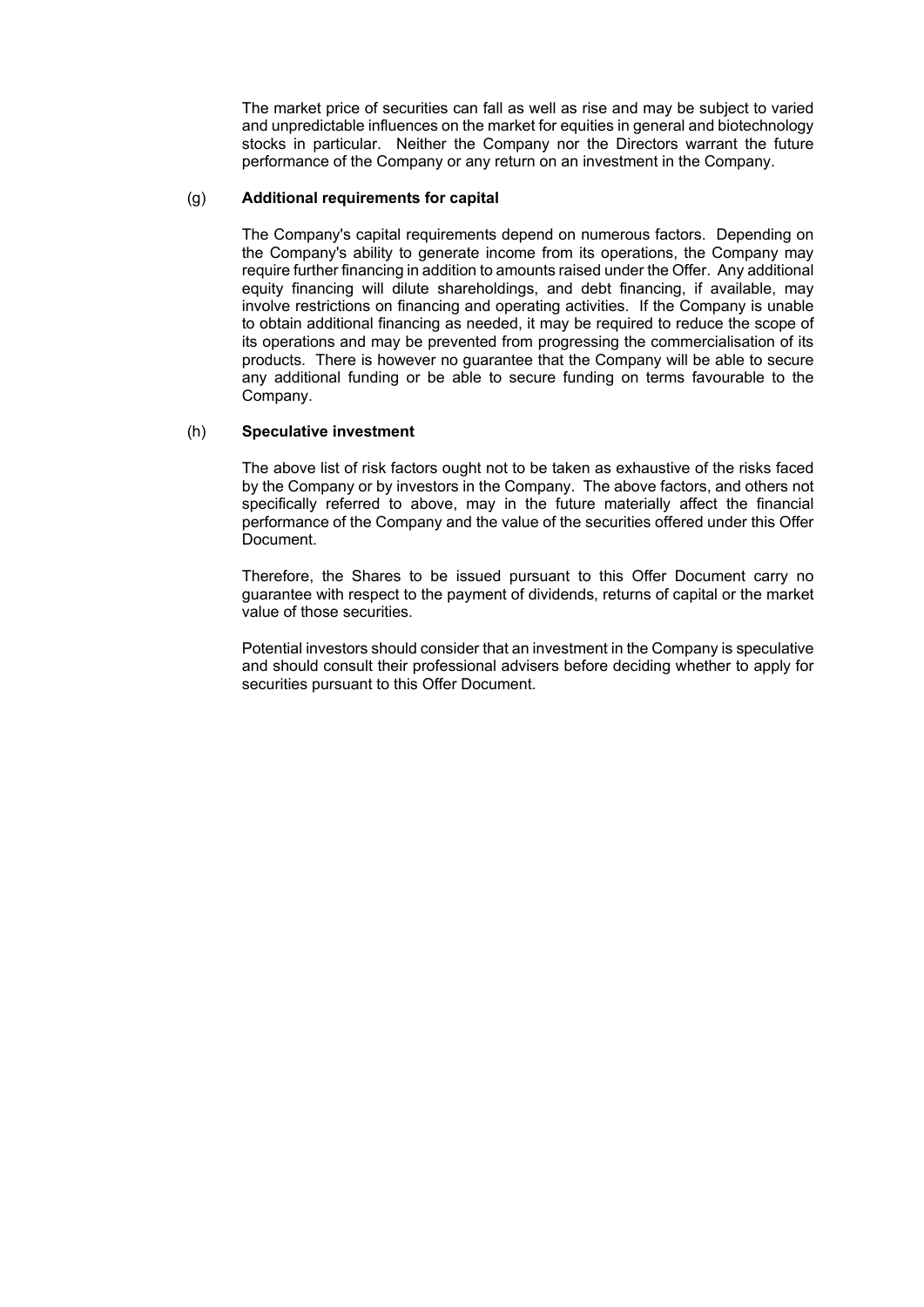# **7. Additional information**

# **7.1 Continuous disclosure obligations**

The Company is listed on the ASX and its Shares are quoted on the ASX under the code: MEB.

The Company is a 'disclosing entity' (as defined in section 111AC of the Corporations Act) and is subject to regular reporting and disclosure obligations under the Corporations Act and the ASX Listing Rules, including the preparation of annual reports and half yearly reports. The Company is required to disclose to ASX any information of which it is or becomes aware concerning the Company and which a reasonable person would expect to have a material effect on the price or value of the Company's securities.

This Offer Document is issued pursuant to section 708AA of the Corporations Act without disclosure to investors under Part 6D.2 of the Corporations Act.

This Offer Document is intended to be read in conjunction with the publicly available information in relation to the Company which has been notified to ASX and does not include all of the information that would be included in a prospectus or other disclosure document that is required to satisfy the Corporations Act. Investors should therefore have regard to the other publicly available information in relation to the Company before making a decision whether or not to invest.

Having taken such precautions and having made such enquiries as are reasonable, the Company believes that it has complied with the general and specific requirements of ASX as applicable from time to time throughout the three months before the issue of this Offer Document which required the Company to notify ASX of information about specified events or matters as they arise for the purpose of ASX making that information available to the stock market conducted by ASX.

# **7.2 Market price of Shares**

The Company is a disclosing entity for the purposes of the Corporations Act and its Shares are enhanced disclosure securities quoted on ASX.

The highest, lowest and last market sale prices of the Shares on ASX during the three months immediately preceding the date this Offer Document and the respective dates of those sales were:

|         | <b>Share Price</b> | <b>Date</b>     |
|---------|--------------------|-----------------|
| Highest | \$0.009            | 18 October 2021 |
| Lowest  | \$0.005            | 19 January 2022 |
| Last    | \$0.005            | 19 January 2022 |

#### **7.3 Interests of Directors**

The interests of the Directors hold either directly or through their controlled entities in the securities of the Company as at the date of this Offer Document are as follows:

| <b>Director</b>  | <b>Shares</b> | <b>Options</b> | <b>Entitlement</b><br>(Offer Shares) |
|------------------|---------------|----------------|--------------------------------------|
| Claude Solitario | 52,220,086    | 24,150,000     | 17,406,695                           |
| Peter Carlisle   | 6,115,125     | 8,159,556      | 2,038,375                            |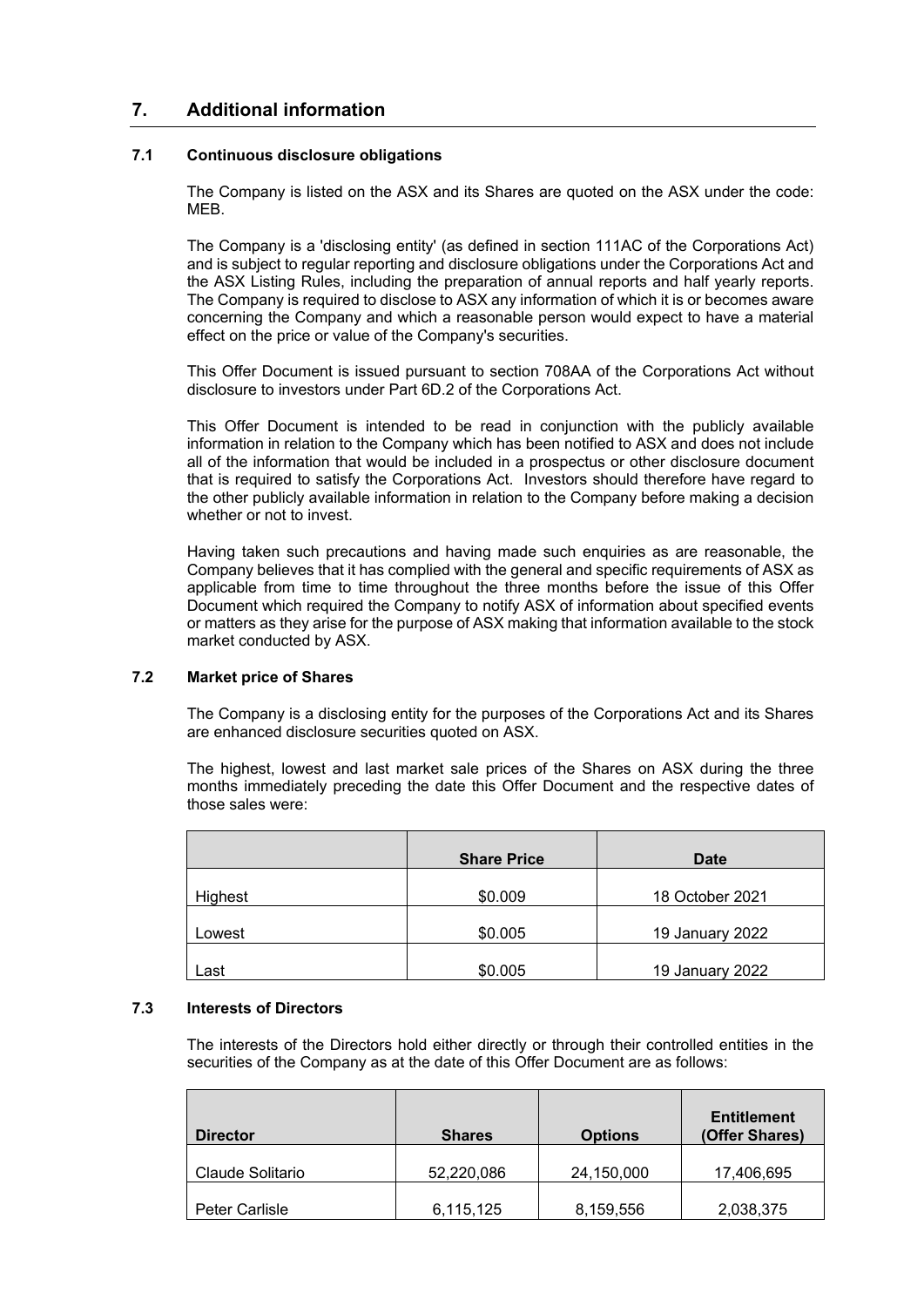| <b>Director</b> | <b>Shares</b> | <b>Options</b> | <b>Entitlement</b><br>(Offer Shares) |
|-----------------|---------------|----------------|--------------------------------------|
| Melanie Levdin  | Nil           | 4,800,000      | Nil                                  |

The Board recommends all Eligible Shareholders take up their Entitlements.

# **7.4 Financial forecasts**

The Directors have considered the matters set out in ASIC Regulatory Guide 170 and believe that they do not have a reasonable basis to forecast future earnings on the basis that the operations of the Company are inherently uncertain. Accordingly, any forecast or projection information would contain such a broad range of potential outcomes and possibilities that it is not possible to prepare a reliable best estimate forecast or projection.

# **7.5 Clearing House Electronic Sub-Register System (CHESS) and Issuer Sponsorship**

The Company currently operates an electronic issuer-sponsored register and an electronic CHESS sub-register. The two sub-registers together will comprise the Company's register of Shares.

The Company will not issue certificates. Investors who are allotted Shares under this Offer Document will be provided with a transaction confirmation statement which sets out the number of Shares allotted to the Investor. Investors who elect to hold Shares on the issuersponsored sub-register will be provided with a holding statement (similar to a bank account statement) which sets out the number of Shares allotted to the Shareholder under this Offer Document. For Investors who elect to hold their Shares on the CHESS sub-register, the Company will issue an advice that sets out the number of the Shares allotted to the Investor under this Offer Document. At the end of the month of allotment, CHESS, acting on behalf of the Company, will provide those Shareholders with a holding statement that confirms the number of Shares held and any transactions during that month.

A holding statement (whether issued by CHESS or the Company) will also provide details of the applicable Holder Identification Number in case of a holding on the CHESS sub-register or Reference Number in case of a holding on the issuer-sponsored sub-register. Following distribution of these initial holding statements, a holding statement will also be provided to each Shareholder at the end of any subsequent month during which the balance of that Shareholder's holding of securities in the Company changes.

A Shareholder may request a holding statement at any other time. However, a charge may be imposed by the Share Registry for additional statements.

#### **7.6 Privacy Act**

If you complete an application for Shares, you will be providing personal information to the Company (directly or by the Share Registry). The Company collects, holds and will use that information to assess your application, service your needs as a holder of equity securities in the Company, facilitate distribution payments and corporate communications to you as a Shareholder and carry out administration.

The information may also be used from time to time and disclosed to persons inspecting the register, bidders for your securities in the context of takeovers, regulatory bodies, including the Australian Taxation Office, authorised securities brokers, print service providers, mail houses and the Share Registry.

You can access, correct and update the personal information that we hold about you. Please contact the Company or the Share Registry if you wish to do so at the relevant contact numbers set out in this Offer Document.

Collection, maintenance and disclosure of certain personal information is governed by legislation including the *Privacy Act 1988* (Cth), the Corporations Act and certain rules such as the ASX Settlement Operating Rules. You should note that if you do not provide the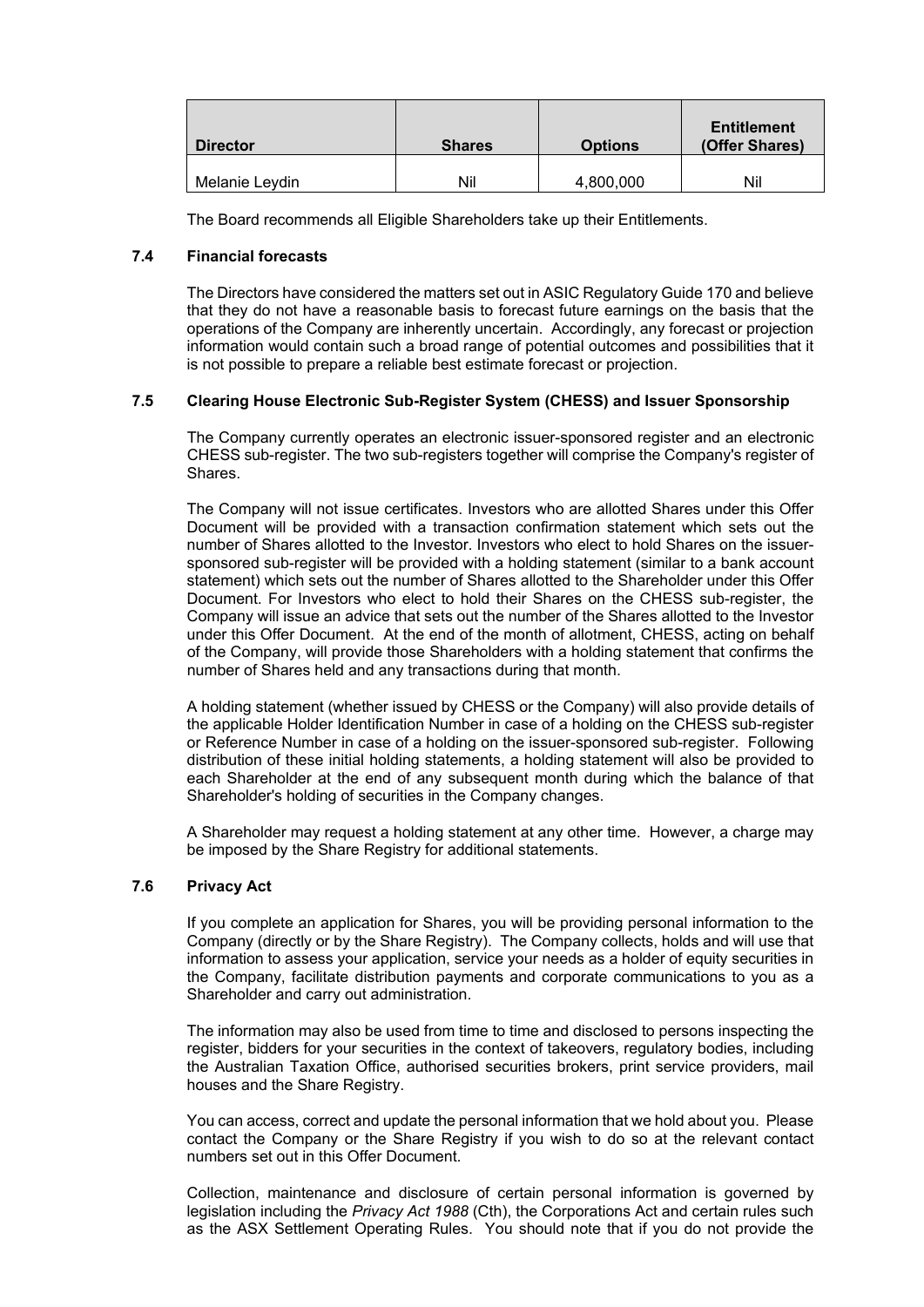information required on the application for Shares, the Company may not be able to accept or process your application.

If you do not provide the information required on the Entitlement and Acceptance Form, the Company may not be able to accept or process the application.

# **7.7 Rights issue exception not available**

No nominee has been appointed for Ineligible Shareholders under section 615 of the Corporations Act and, as such, Eligible Shareholders will not be able to rely on the exception for rights issues in Item 10 of Section 611 of the Corporations Act. Accordingly, when an Eligible Shareholder applies for some or all of their Entitlement, they must have regard to section 606 of the Corporations Act. Eligible Shareholders who may be at risk of exceeding the 20% Voting Power threshold in section 606 as a result of acceptance of their Entitlement or subscribing for Additional Shares pursuant to the Shortfall Offer should seek professional advice before completing and returning the Entitlement and Acceptance Form.

#### **7.8 Litigation**

So far as the Company is aware, there are no legal or arbitration proceedings, active or threatened against, or being brought by, the Company which may have a material effect on the Company's financial position.

## **7.9 No cooling-off rights**

Cooling-off rights do not apply to an investment in Offer Shares. You cannot, in most circumstances, withdraw your application once it has been accepted.

#### **7.10 Alteration of terms**

The Company reserves the right, at its discretion, to vary all or part of the Offer at any time, subject to the Corporations Act and ASX Listing Rules and any other law or regulation to which the Company is subject.

#### <span id="page-27-1"></span>**7.11 Placement**

The Company has entered into a capital raising mandate with the Underwriter on 11 December 2021 (**Underwriter Mandate**), pursuant to which the Underwriter has agreed to manage the Placement. The Company has agreed to pay to the Underwriter the follow fees:

- (a) an aggregate fee of 6% (plus GST) of the total gross amount raised under the Placement; and
- <span id="page-27-2"></span>(b) an entitlement to subscribe for options to acquire shares in the Company at an issue price of \$0.00001 per option on the basis of ten (10) options for every \$1.00 of all funds raised under the Offer and Placement. Such options will be in the same class and on the same terms as the Attaching Options (i.e. MEBOC) (**Underwriter Options**);
- (c) In addition, the Company has agreed to pay the Underwriter a monthly retainer fee of \$6,000 (excluding GST) for ongoing corporate advisory services for a period of 24 months.

# <span id="page-27-0"></span>**7.12 Underwriting**

The Company has entered into an underwriting agreement with the Underwriter dated 20 January 2022 (**Underwriting Agreement**), pursuant to which the Underwriter has agreed to partially underwrite the Offer for an amount up to \$1 million by procuring Applications for any Offer Shares that are not subscribed for by Eligible Shareholders pursuant to the Offer. The Underwriter has the right to, in consultation with the Company, nominate and determine who is to receive all of the Offer Shares not subscribed for as Entitlement.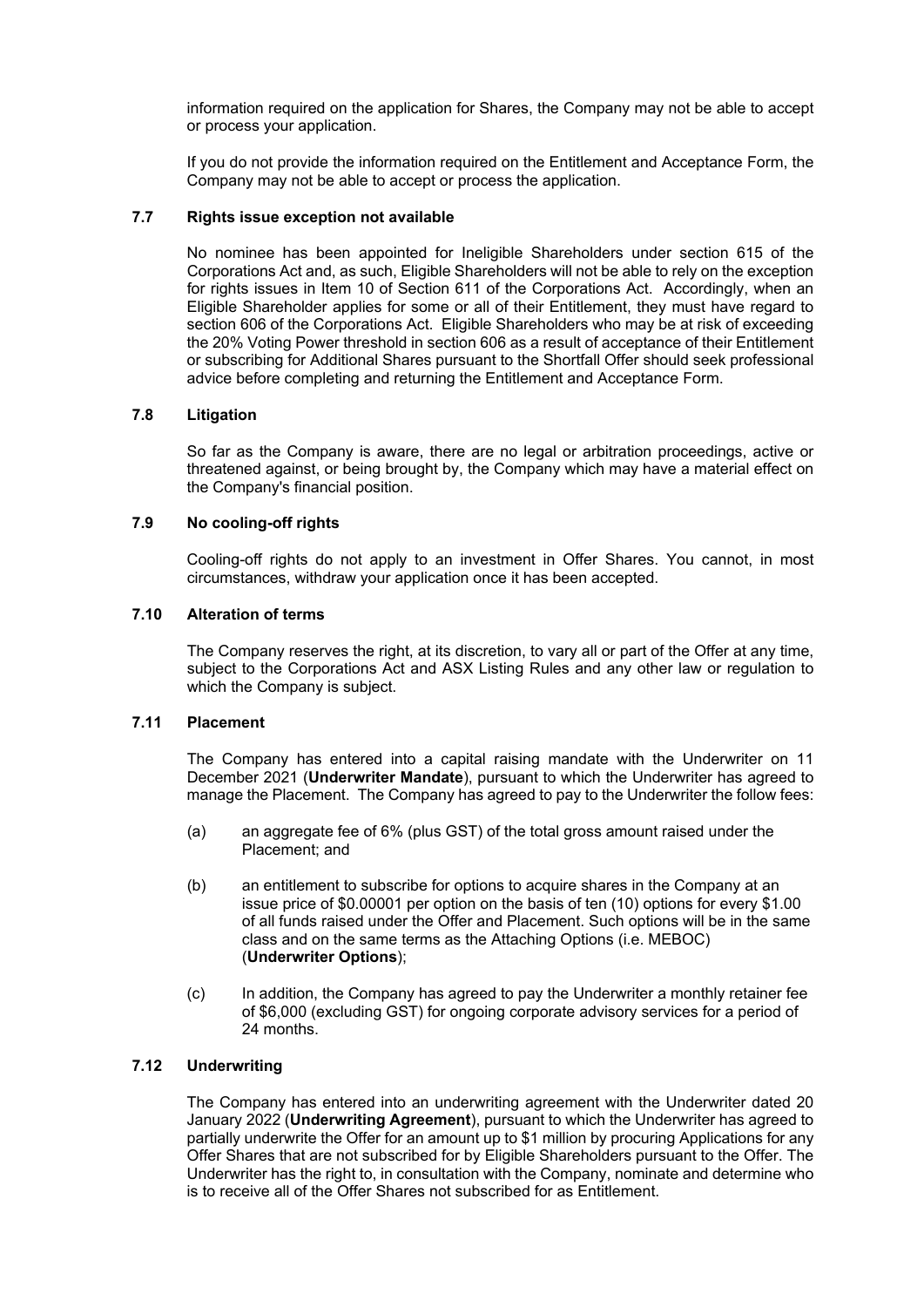The Underwriter will only be required to perform its underwriting obligations if the Company receives valid applications for less than \$1 million.

The Company has agreed to pay to the Underwriters the following fees:

- (a) an issue management fee of \$20,000;
- (b) an aggregate fee of 6% (plus GST) of the total amount underwritten by the Underwriter; and
- (c) an entitlement to subscribe for the Underwriter Options.

The Company will also be required to indemnify the Underwriters for certain costs and expenses incurred by it in relation to the Offer, including certain legal fees.

The Underwriting Agreement contains various representations, warranties, indemnities and undertakings in favour of the Underwriters that are not unusual for an underwriting arrangement of this sort. In particular, the Underwriting Agreement contains various representations and warranties by the Company relating to the Company and its business, including information provided to the Underwriter and disclosed to the ASX. The Underwriting Agreement also imposes various obligations on the Company, including undertakings to do certain things, including providing certain notices to the Underwriter and the ASX within prescribed periods. The Underwriting Agreement also places certain restrictions on the Company for a period of three months from the date of the Underwriting Agreement, including restrictions on amendments to its constitution, disposing of the whole or a substantial part of its business or property and restrictions on the issue of Shares by the Company.

The obligation of the Underwriter to underwrite the Offer is conditional on customary conditions including, amongst others, the dispatch of this Offer Document and certain events not occurring during the period the Offer is open.

If certain events occur, the Underwriter has the right to terminate the Underwriting Agreement. In summary, these include (terms below as defined in the Underwriting Agreement, unless the context indicates otherwise):

- (a) (Indices fall): any of the All Ordinaries Index, XKO 3510 Health Eq & Services Index or the Standard and Poors/ASX Small Resources Index as published by ASX is at any time after the date of the Underwriting Agreement at a level that is 10% or more below its respective level as at the close of business on the Business Day prior to the date of the Underwriting Agreement; or
- (b) (No Official Quotation): ASX has indicated before the Shortfall Notice Deadline Date that Official Quotation will not be granted in accordance with the Timetable or will be granted with such conditions attached so as to represent a Material Adverse Effect (as defined below), having been granted, is subsequently withdrawn, withheld or qualified; or
- (c) (Restriction on allotment): the Company is prevented from allotting the Offer Shares and Attaching Options (**Offer Securities**) within the time required by the Underwriting Agreement, the Corporations Act, the ASX Listing Rules, any statute, regulation or order of a court of competent jurisdiction by ASIC, ASX or any court of competent jurisdiction or any governmental or semi-governmental agency or authority; or
- (d) (Misleading statement): it transpires that there is a statement or omission made by the Company including without limitation a statement or omission in the Offer Document or otherwise in connection with the Offer, the Placement or an ASX announcement relating to the Offer or the Placement and that statement or omission is or becomes misleading or deceptive or likely to mislead or deceive; or
- (e) (ASIC or other prosecution): ASIC gives notice of an intention to hold a hearing, examination or investigation, or it requires information to be disclosed in connection with the Offer, the Placement or the Company; or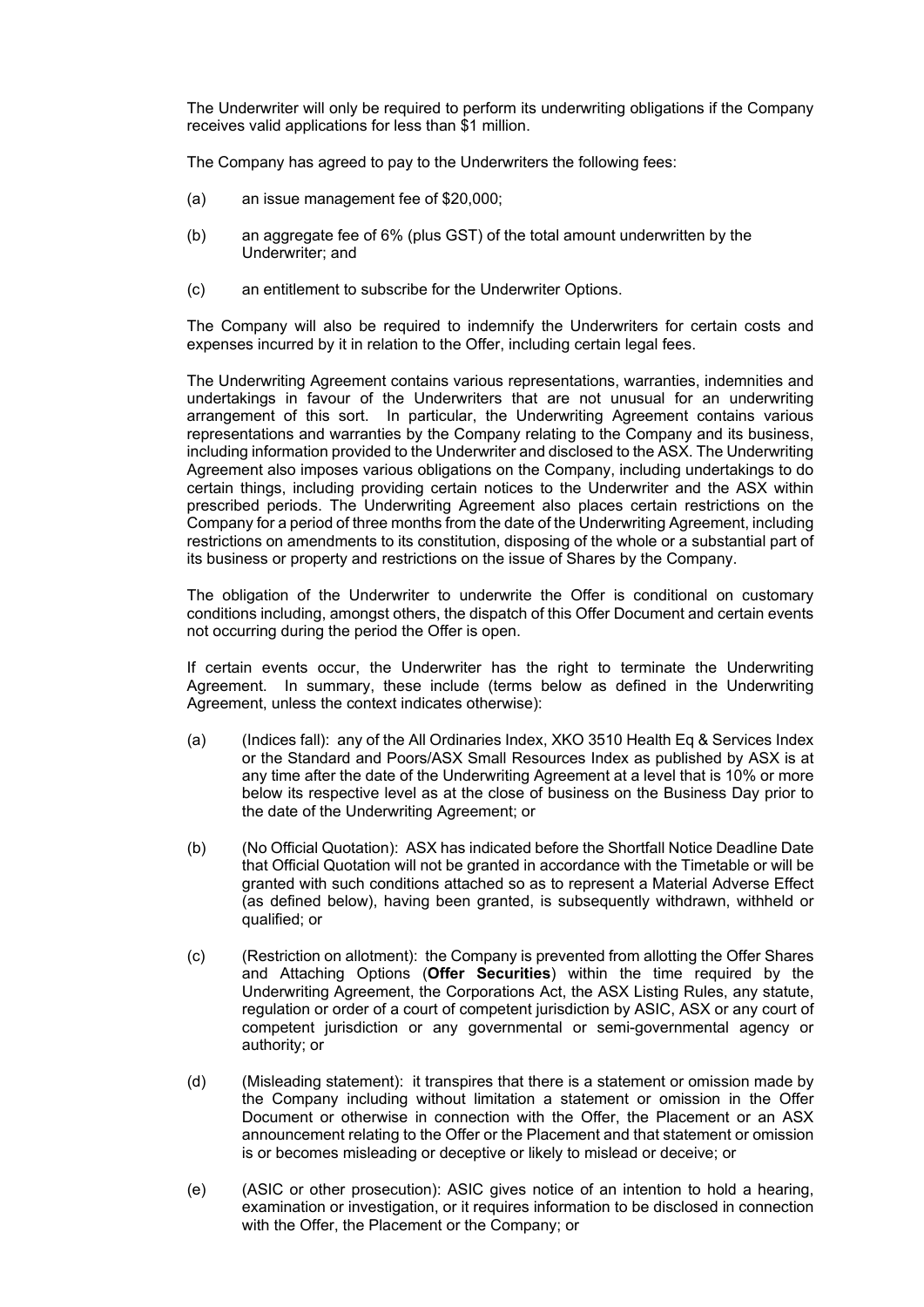- (f) (Takeovers Panel): the Takeovers Panel makes a declaration that circumstances in relation to the affairs of the Company are unacceptable circumstances under Pt 6.10 of the Corporations Act, or an application for such a declaration is made to the Takeovers Panel and the Takeovers Panel elects to hear the application; or
- (g) (Hostilities): there is an outbreak of hostilities or a material escalation of hostilities (whether or not war has been declared) after the date of the Underwriting Agreement involving one or more of Australia, New Zealand, Japan, Russia, the United Kingdom, the United States of America, or the Peoples Republic of China or any member of the European Union, or a terrorist act is perpetrated on any of those countries or any diplomatic, military, commercial or political establishment of any of those countries anywhere in the world; or
- (h) (Authorisation): any authorisation which is material to anything referred to in the Offer is repealed, revoked or terminated or expires, or is modified or amended in a manner unacceptable to the Underwriter; or
- (i) (Indictable offence): a director or a senior manager of the Company and each of its subsidiaries (**Relevant Company**) is charged with an indictable offence; or
- (j) (Termination Events): in the reasonable opinion of the Underwriter reached in good faith, the occurrence of a Termination Event has or is likely to have, or two or more Termination Events together have or are likely to:
	- (i) have a Material Adverse Effect, being:
		- (A) a material adverse effect which is likely to result in the price of Shares on ASX falling by more than 10% during a period of one week; or
		- (B) a material adverse effect on the assets, condition, trading or financial position, performance, profits and losses, results, prospects, business or operations of the Company and its subsidiaries either individually or taken as a whole; or
		- (C) a material adverse effect on the tax position of either;
			- (1) the Company and its subsidiaries either individually or taken as a whole; or
			- (2) a majority of Australian resident shareholders in the Company; or
	- (ii) could give rise to a liability of the Underwriter under the Corporations Act or otherwise, and,

any of the following events occurs:

- (i) (Default): default or breach by the Company under the Underwriting Agreement of any material terms, condition, covenant or undertaking;
- (ii) (Contravention of constitution or Act): a contravention by a Relevant Company of any provision of its constitution, the Corporations Act, the ASX Listing Rules or any other applicable legislation or any policy or requirement of ASIC or ASX;
- (iii) (Adverse change): an event occurs that causes a Material Adverse Effect in the assets, liabilities, financial position, trading results, profits, forecasts, losses, prospects, business or operations of any Relevant Company including, without limitation, if any forecast disclosed to ASX prior to the date of the Underwriting Agreement becomes incapable of being met or in the Underwriter's reasonable opinion, unlikely to be met in the projected time;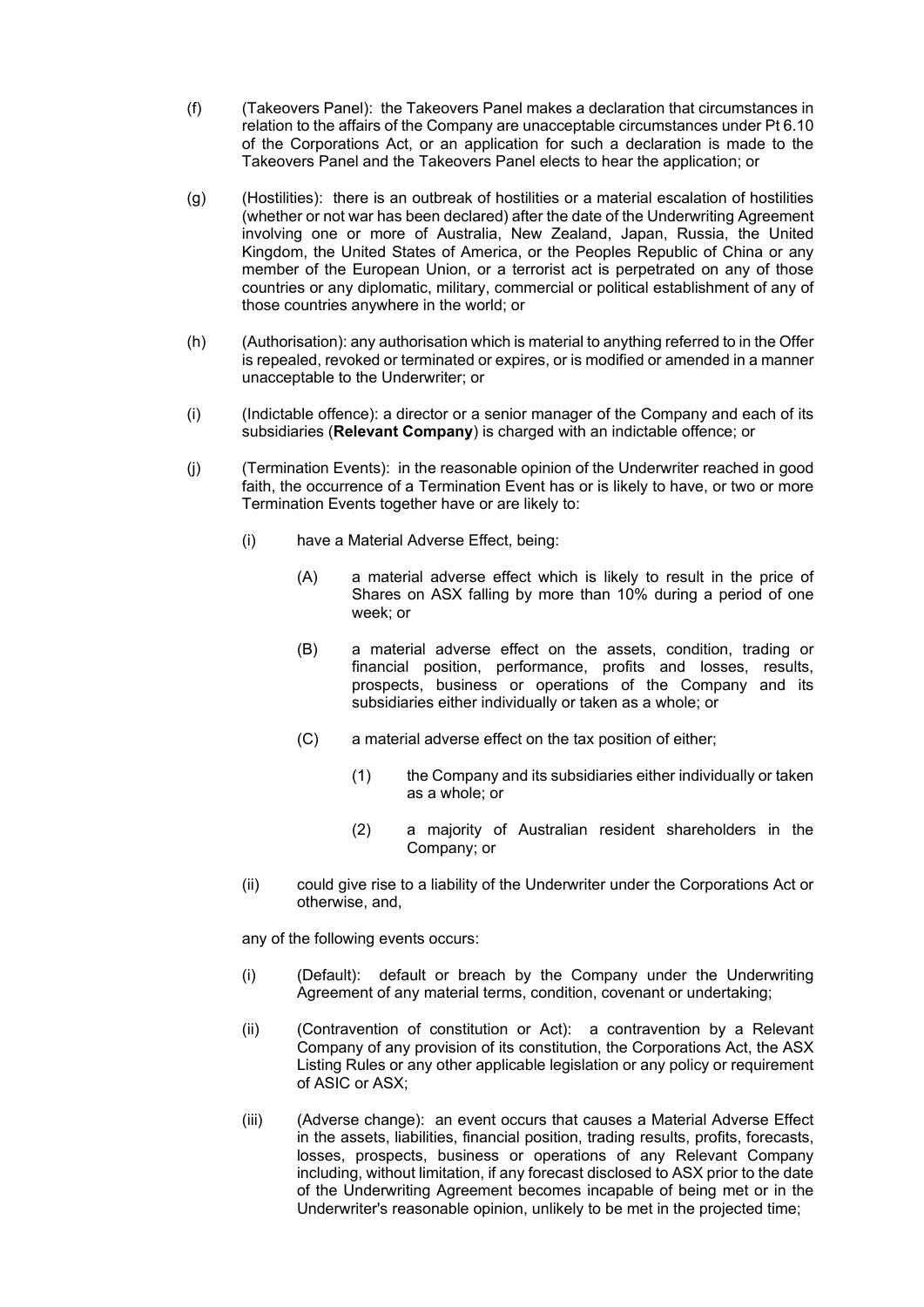- (iv) (Public statements): without the prior approval of the Underwriter a public statement is made by the Company in relation to the Offer or the Placement;
- (v) (Change in Act or policy): there is introduced, or there is a public announcement of a proposal to introduce, into the Parliament of Australia or any of its States or Territories any Act or prospective Act or budget or the Reserve Bank of Australia or any Commonwealth or State authority adopts or announces a proposal to adopt any new, or any major change in, existing, monetary, taxation, exchange or fiscal policy;
- (vi) (Prescribed Occurrence): a Prescribed Occurrence occurs, being:
	- (A) a Relevant Company converting all or any of its Shares into a larger or smaller number of Shares;
	- (B) a Relevant Company resolving to reduce its share capital in any way;
	- (C) a Relevant Company:
		- (1) entering into a buy back agreement or;
		- (2) resolving to approve the terms of a buy back agreement under section 257C or 257D of the Corporations Act;
	- (D) a Relevant Company making an issue of, or granting an option to subscribe for, any of its Shares, or agreeing to make such an issue or grant such an option, other than an issue or agreement to issue in accordance with the Offer, the terms of the Underwriting Agreement or in a manner contemplated by the Underwriter Mandate (including the Underwriter Options Options) or otherwise with the prior written consent of the Underwriter;
	- (E) a Relevant Company issuing, or agreeing to issue, convertible notes;
	- (F) a Relevant Company disposing, or agreeing to dispose, of the whole, or a substantial part, of its business or property;
	- (G) a Relevant Company charging, agreeing to charge, the whole, or a substantial part, of its business or property;
	- (H) a Relevant Company resolving that it be wound up;
	- (I) the appointment of a liquidator or provisional liquidator to a Relevant Company;
	- (J) the making of an order by a court for the winding up of a Relevant Company;
	- (K) an administrator of a Relevant Company, being appointed under section 436A, 436B or 436C of the Corporations Act;
	- (L) a Relevant Company executing a deed of company arrangement; or
	- (M) the appointment of a receiver, or a receiver and manager, in relation to the whole, or a substantial part, of the property of a Relevant Company.;
- (vii) (Suspension of debt payments): the Company suspends payment of its debts generally;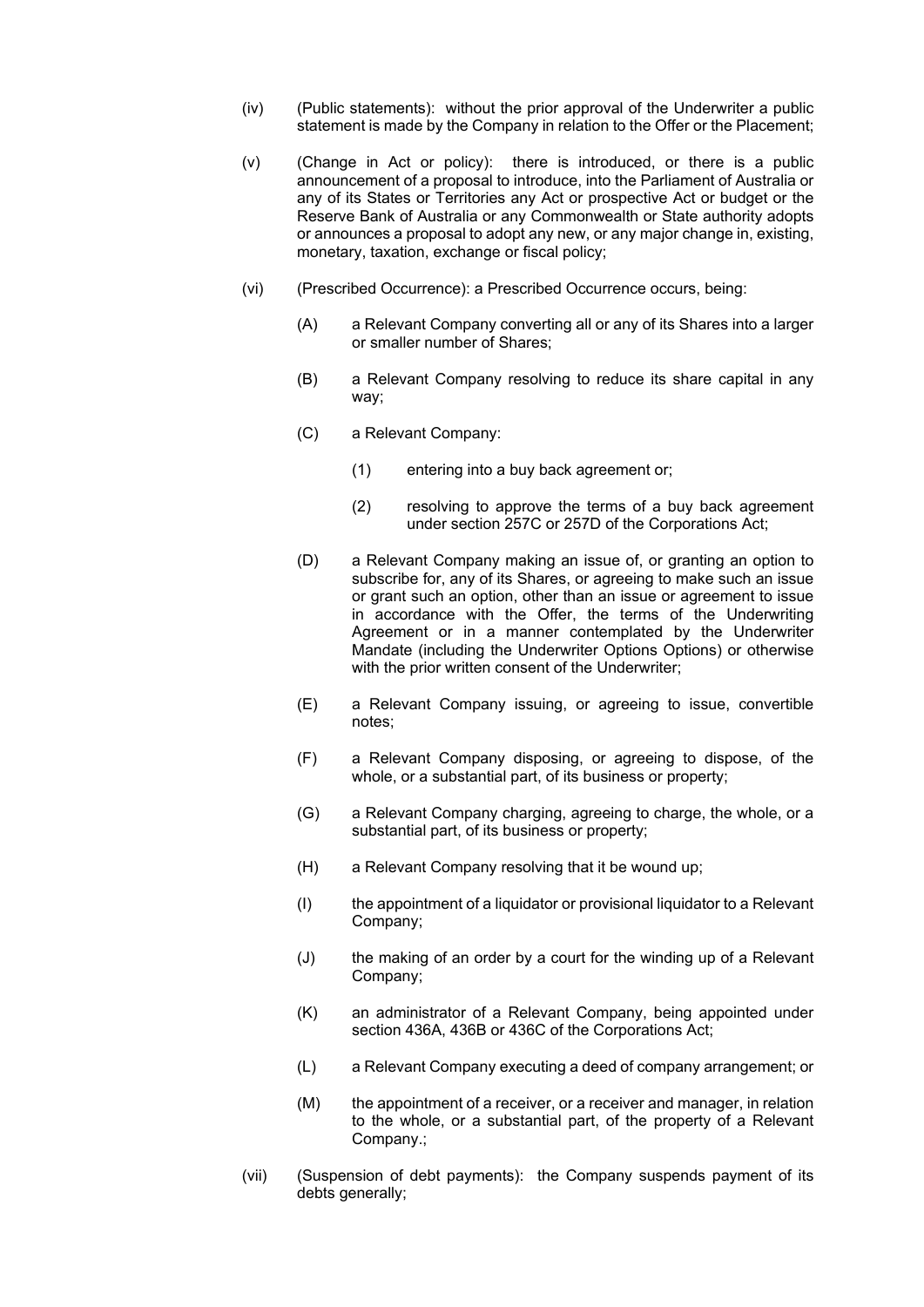- (viii) (Event of Insolvency): an Event of Insolvency occurs in respect of a Relevant Company, being:
	- (A) a receiver, manager, receiver and manager, trustee, administrator, Controller or similar officer is appointed in respect of a person or any asset of a person;
	- (B) a liquidator or provisional liquidator is appointed in respect of a corporation;
	- (C) any application (not being an application withdrawn or dismissed within 7 days) is made to a court for an order, or an order is made, or a meeting is convened, or a resolution is passed, for the purpose of:
	- (D) appointing a person referred to in paragraphs (a) or (b);
	- (E) winding up a corporation; or
	- (F) proposing or implementing a scheme of arrangement;
	- (G) any event or conduct occurs which would enable a court to grant a petition, or an order is made, for the bankruptcy of an individual or his estate under any Insolvency Provision;
	- (H) a moratorium of any debts of a person, or an official assignment, or a composition, or an arrangement (formal or informal) with a person's creditors, or any similar proceeding or arrangement by which the assets of a person are subjected conditionally or unconditionally to the control of that person's creditors or a trustee, is ordered, declared, or agreed to, or is applied for and the application is not withdrawn or dismissed within 7 days;
	- (I) a person becomes, or admits in writing that it is, is declared to be, or is deemed under any applicable Act to be, insolvent or unable to pay its debts; or
	- (J) any writ of execution, garnishee order, mareva injunction or similar order, attachment, distress or other process is made, levied or issued against or in relation to any asset of a person.;
- (ix) (Judgment against a Relevant Company): a judgment in an amount exceeding \$50,000 is obtained against a Relevant Company and is not set aside or satisfied within 7 days;
- (x) (Litigation): litigation, arbitration, administrative or industrial proceedings are after the date of the Underwriting Agreement commenced or threatened against any Relevant Company, other than any claims disclosed to the ASX prior to the date of the Underwriting Agreement;
- (xi) (Board and senior management composition): there is a change in the composition of the board or a change in the senior management of the Company before completion (in accordance with the Underwriting Agreement) without the prior written consent of the Underwriter (such consent not to be unreasonably withheld);
- (xii) (Change in shareholdings): there is a material change in the major or controlling shareholdings of a Relevant Company or a takeover offer or scheme of arrangement pursuant to Chapter 5 or 6 of the Corporations Act is publicly announced in relation to a Relevant Company;
- (xiii) (Timetable): there is a delay in any specified date in the Timetable which is greater than 3 Business Days;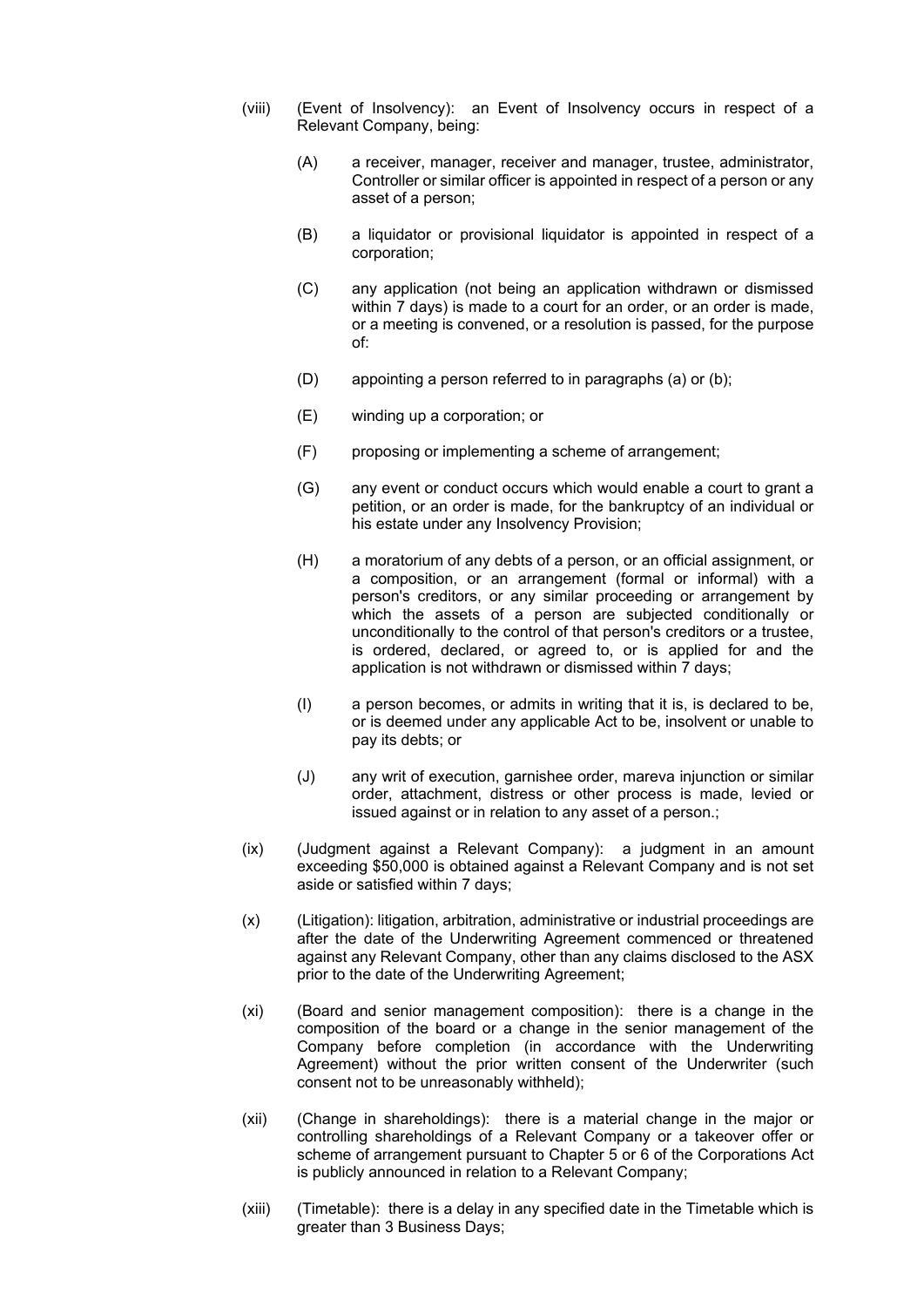- (xiv) (Force Majeure): a Force Majeure affecting the Company's business or any obligation under the Agreement lasting in excess of 7 days occurs;
- (xv) (Certain resolutions passed): a Relevant Company passes or takes any steps to pass a resolution under section 254N, section 257A or section 260B of the Corporations Act or a resolution to amend its constitution, except as disclosed to ASX or to the Underwriter prior to the date of the Underwriting Agreement or with the prior written consent of the Underwriter (which must not be unreasonably withheld or delayed);
- (xvi) (Capital Structure): any Relevant Company alters its capital structure in any manner not contemplated by the Offer, the Underwriting Agreement or the Underwriter Mandate;
- (xvii) (Investigation): any person is appointed under any legislation in respect of companies to investigate the affairs of a Related Company;
- (xviii) (Market Conditions): a suspension or material limitation in trading generally on ASX occurs or any material adverse change or disruption occurs in the existing financial markets, political or economic conditions of Australia, Japan, the United Kingdom, the United States of America or other international financial markets;
- (xix) (Shares are not fully paid ordinary): all Shares issued pursuant to the Offer and in accordance with the terms of the Underwriting Agreement must, from the date of allotment, rank equally in all respects with other fully paid ordinary shares in the Company and will be free of all encumbrances; or
- (xx) (Suspension): the Company is removed from the Official List or, after the date of the Underwriting Agreement, the Shares become suspended from Official Quotation and that suspension is not lifted within 3 trading days following such suspension.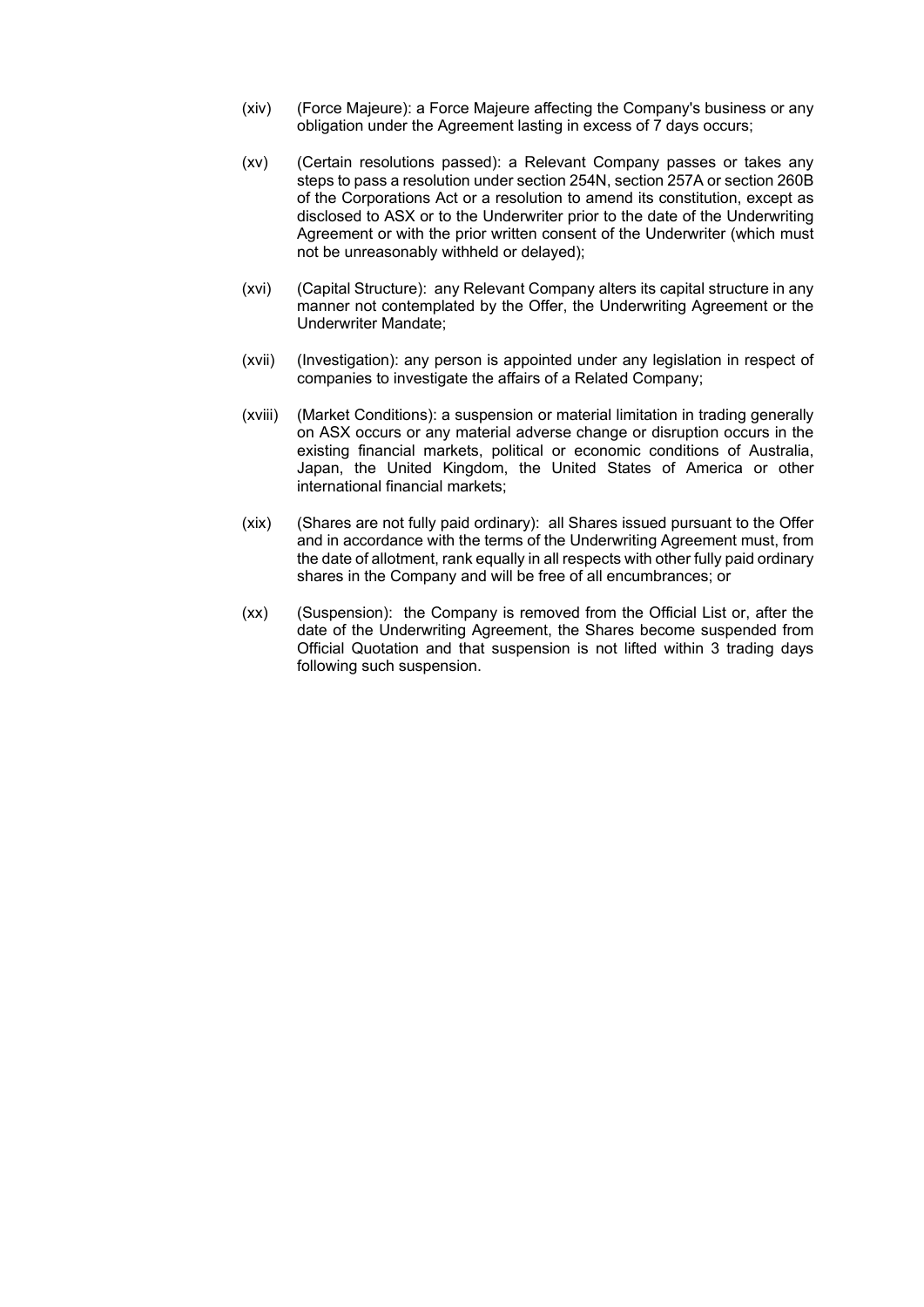# <span id="page-33-0"></span>**8. Definitions**

**\$** or **Dollars** means dollars in Australian currency (unless otherwise stated).

**AEDT** means Australian Eastern Daylight Savings Time.

**Additional Shares** has the meaning given to that term in section [4.13](#page-13-0) of this Offer Document.

**Applicant** means an Eligible Shareholder has submitted an Application.

**Application** means an application for Offer Shares or Additional Shares pursuant to this Offer Booklet.

**Application Monies** means monies received by the Company from Applicants with respect to the Entitlement and Acceptance Form.

**ASIC** means the Australian Securities and Investments Commission.

**ASTC** means ASX Settlement Pty Ltd ACN 008 504 532.

**ASX** means ASX Limited ACN 008 624 691 or the financial market operated by it, as the context requires.

**ASX Listing Rules** means the listing rules of the ASX.

**ASX Settlement Operating Rules** means the settlement rules of the securities clearing house which operates CHESS.

**Attaching Option** means a free attaching quoted MEBOC Option, offered to participants in the Offer (or where the context requires, under the Shortfall Offer) for nil consideration on the basis of an entitlement to one (1) Attaching Option for every two (2) Offer Shares issued, and such Attaching Option issued on the terms and conditions set out in the Schedule to this Offer Document.

**Board** means the board of Directors unless the context indicates otherwise.

**Business Day** means a day that is not a Saturday, Sunday or a public holiday in Melbourne, Victoria.

**CHESS** means Clearing House Electronic Sub-register System of ASTC.

**Closing Date** means 5.00pm (AEDT) on the date specified in the timetable set out at section [1.2](#page-2-0) this Offer Document or such other date as may be determined by the Directors.

**Company** means Medibio Limited ACN 008 130 336.

**Constitution** means the constitution of the Company as at the date of this Offer Document.

**Corporations Act** means the *Corporations Act 2001* (Cth), as amended.

**Directors** means the directors of the Company as at the date of this Offer Document.

**EGM** means the Extraordinary General Meeting to be held on 11 February 2022 to approve, among other things, the issue of the Tranche 2 Placement Shares, the Placement Options and the Underwriter Options.

**Eligible Shareholder** has the meaning given to that term in section [4.6](#page-10-1) of this Offer Document.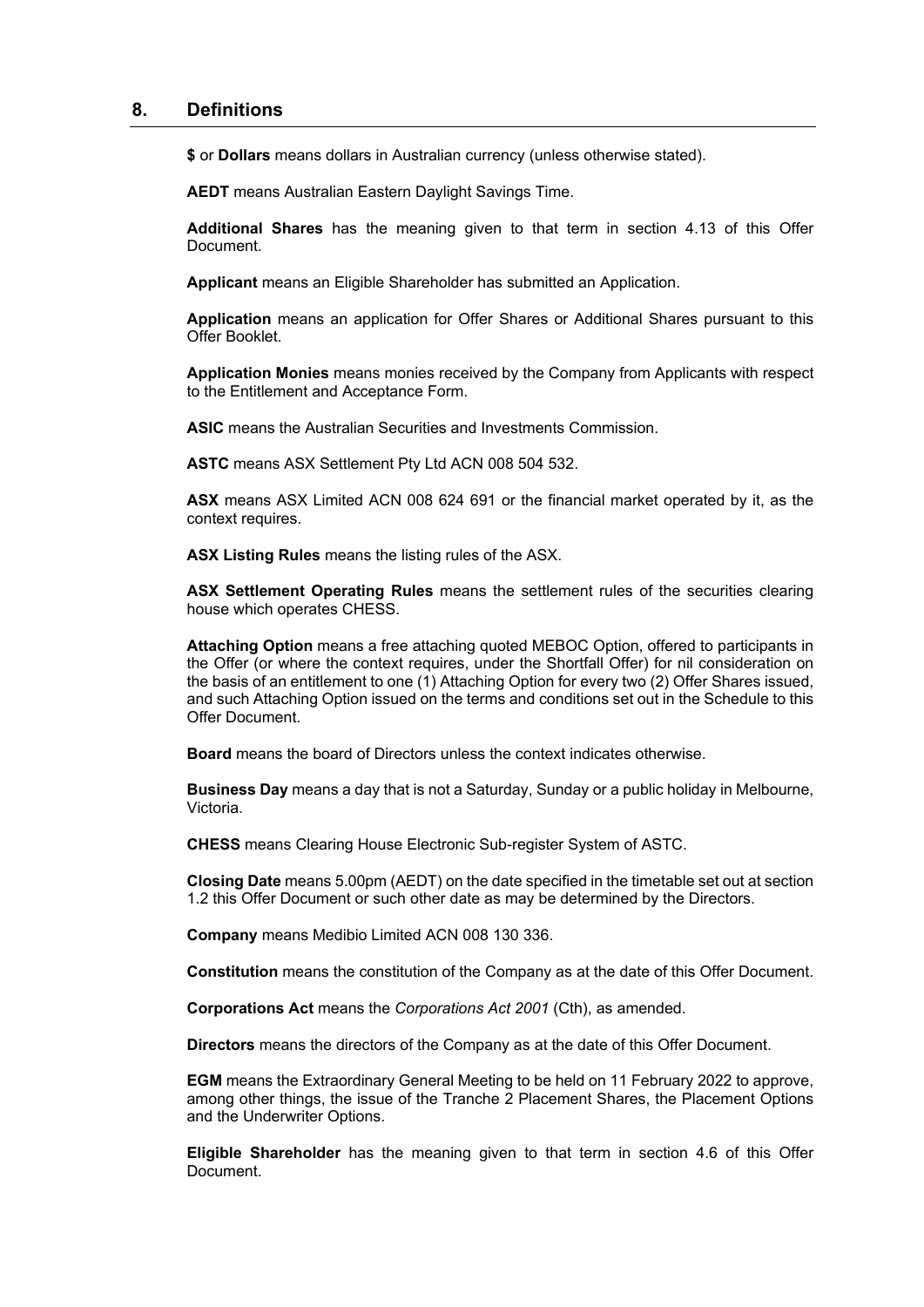**Entitlement** means the non-renounceable entitlement for Eligible Shareholders to subscribe for Offer Shares on the basis of one (1) Offer Share for every three (3) Shares held on the Record Date.

**Entitlement and Acceptance Form** means the entitlement and acceptance form either attached to or accompanying this Offer Document.

**Ineligible Shareholders** means any Shareholder who is not an Eligible Shareholder.

**Issue Price** means \$0.005 (0.5 cents) per Offer Share.

**Investor** means an investor participating in the Offer.

**Listing Rules** means the official listing rules of ASX, as amended from time to time.

**Offer** means the non-renounceable entitlement issue of one (1) New Share for every three (3) Shares held by those Eligible Shareholders registered at the Record Date at the Issue Price.

**Offer Document** means this document dated, 20 January 2022 under which the Offer is made, and includes any amended or replacement summary document.

**Offer Share** means a new fully paid Share in the capital of the Company to be issued pursuant to the Offer or Shortfall Offer.

**Official Quotation** means official quotation on ASX.

**Option** means an option to acquire a Share.

**Optionholder** means a holder of an Option.

**Placement** means the Tranche 1 Placement and Tranche 2 Placement.

**Placement Shares** means the Tranche 1 Placement Shares and the Tranche 2 Placement Shares issued pursuant to the Tranche 1Placement and Tranche 2 Placement respectively.

**Placement Options** means Tranche 1 Placement Options and the Tranche 2 Placement Options.

**Record Date** means 7.00pm (AEDT) on the date specified in the timetable set out at section [1.2](#page-2-0) this Offer Document.

**Regulation S** means Regulation S promulgated under the US Securities Act**.**

**Share** means a fully paid ordinary share in the capital of the Company.

**Share Registry** means Computershare Investor Services Pty Limited ACN 078 279 277**.**

**Shareholder** means a holder of a Share.

**Shortfall** means the extent to which Eligible Shareholders do not subscribe for New Shares (including Additional Shares) pursuant to the Entitlement Offer.

**Shortfall Offer** means the entitlement offer to Eligible Shareholders to subscribe for Additional Shares in excess of their Entitlement in accordance with section [4.13](#page-13-0) of this Offer Document.

**Tranche 1 Placement** means the placement undertaken by the Company on 15 December 2021 under which the Tranche 1 Placement Shares were issued to sophisticated investors and professional investors to raise \$1.3 million (before costs and expenses) in accordance with sections 708(8) and 708(11) of the Corporations Act.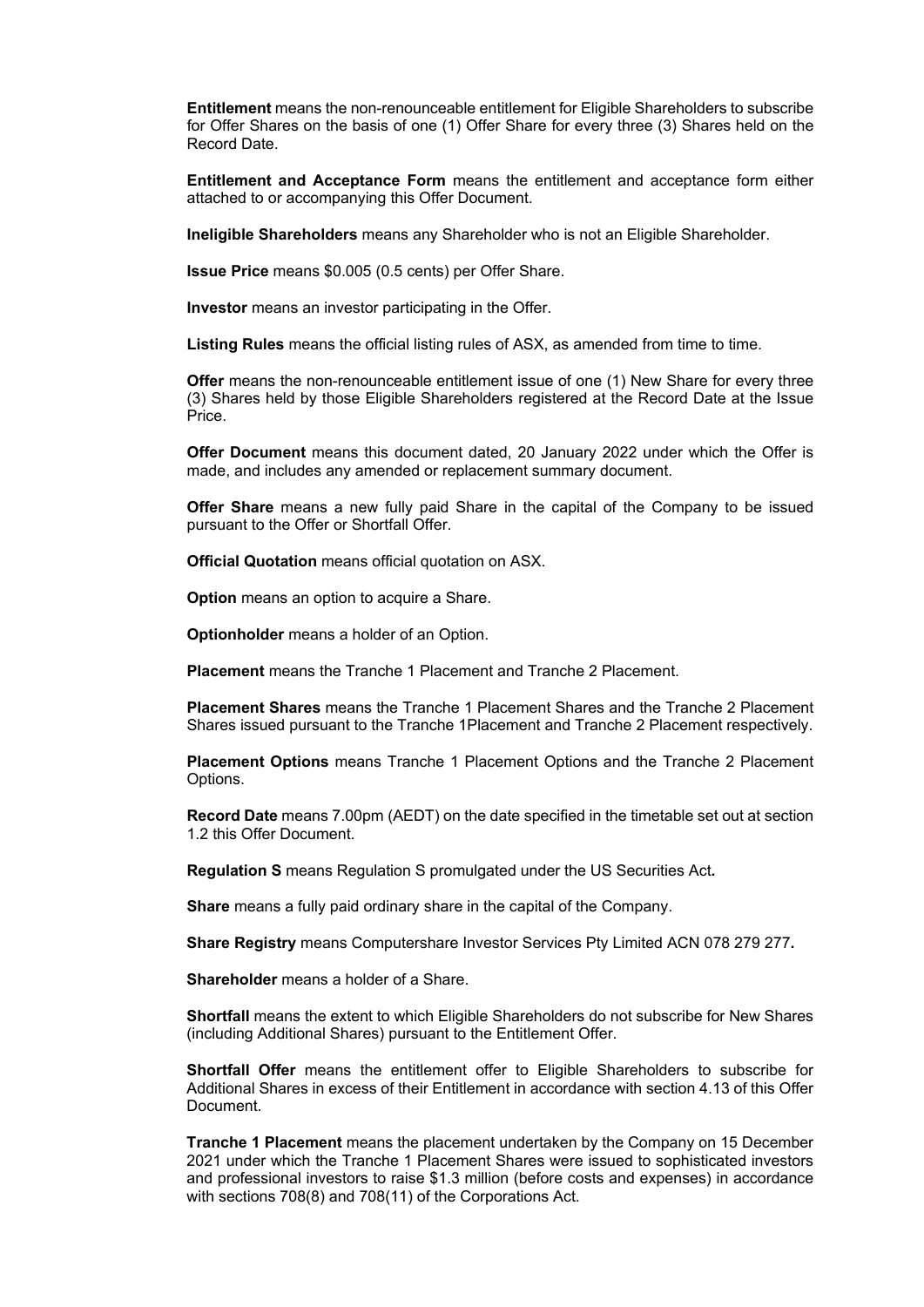**Tranche 2 Placement** means the placement undertaken by the Company on 15 December 2021 under which the Tranche 2 Placement Shares are to be issued to sophisticated investors and professional investors, subject to shareholder approval at the EGM, and to raise \$950,246.25 (before costs and expenses) in accordance with sections 708(8) and 708(11) of the Corporations Act.

**Tranche 1 Placement Options** means approximately 130,000,000 free attaching Options issued in the same class and on the same terms as the Attaching Options in connection with the Tranche 1 Placement.

**Tranche 2 Placement Options** means approximately 95,024,625 free attaching Options issued in the same class and on the same terms as the Attaching Options in connection with the Tranche 2 Placement.

**Tranche 1 Placement Shares** means approximately 260,000,000 Shares issued without shareholder approval under the Company's existing placement capacity pursuant to ASX Listing Rule 7.1 and pursuant to the Tranche 1 Placement.

**Tranche 2 Placement Shares** means approximately 190,049,250 Shares issued subject to shareholder approval at the EGM pursuant to the Tranche 2 Placement.

**Underwriter** means CPS Capital Group Pty Ltd ACN 088 055 636.

**Underwriter Options** has the meaning given to that term in sectio[n 7.11](#page-27-1)[\(b\).](#page-27-2)

**Underwriting Agreement** means the underwriting agreement between the Underwriter and the Company dated 20 January 2022, as summarised in sectio[n 7.11](#page-27-1) of this Offer Document.

**US** means the United States of America.

**US Person** means, among other things and subject to certain exceptions:

- (a) any natural person resident in the US;
- (b) any partnership, corporation or other entity organised or incorporated in the US;
- (c) any trust of which any trustee is a US person;
- (d) any agency or branch of a foreign entity located in the US;
- (e) any account held by a dealer or other fiduciary that either is organised, incorporated or resident in the US or holds for the benefit or account of a US Person; or
- (f) any partnership or corporation that is organised or incorporated in a foreign jurisdiction by a US person principally for the purpose of investing in securities not registered under the US Securities Act.

**US Securities Act** means the *United States Securities Act of 1933*, as amended.

**Voting Power** has the meaning given to that term in the Corporations Act.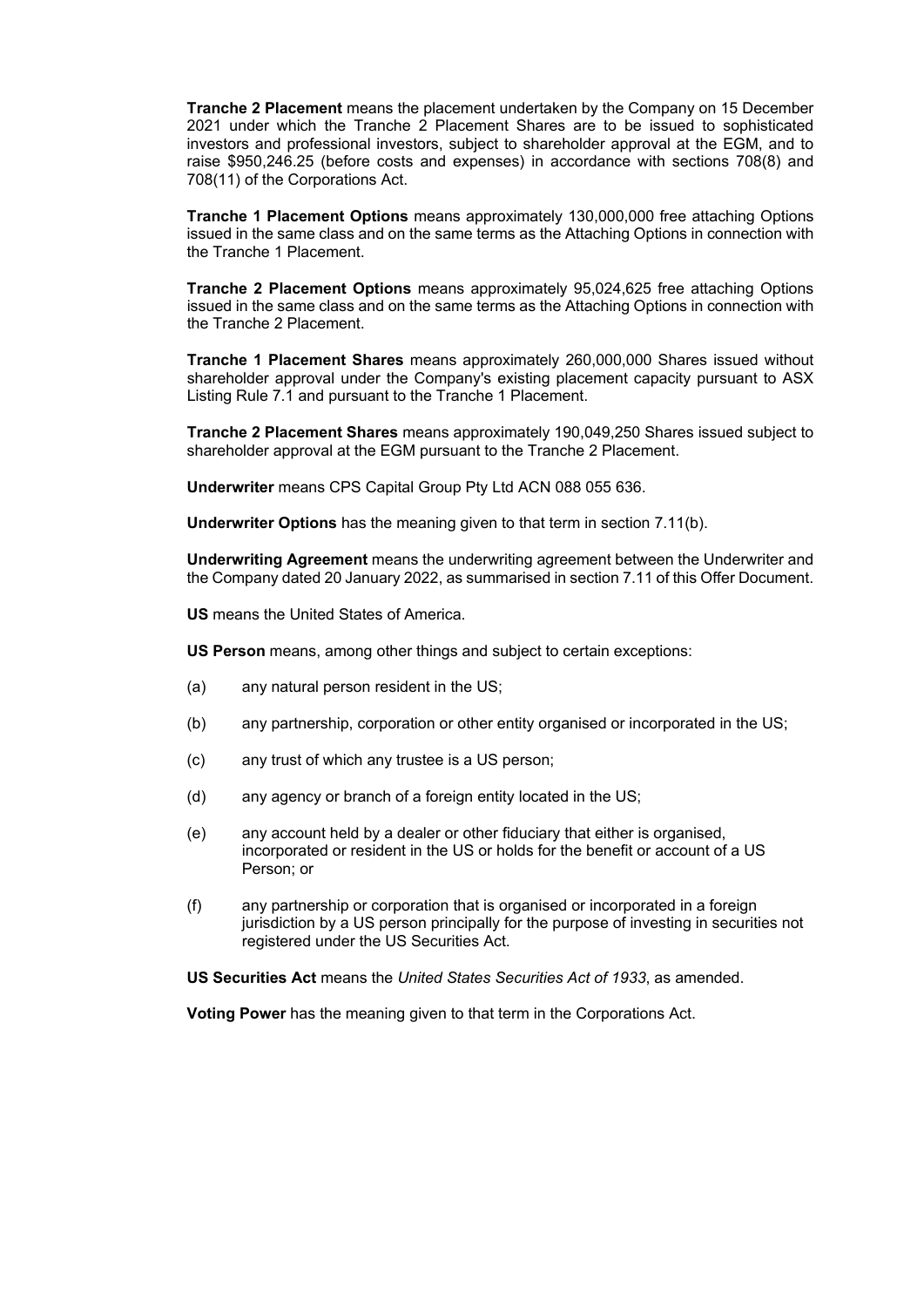# **9. Corporate Directory**

#### **Directors**

Mr Claude Solitario Managing Director & CEO

Mr Peter Carlisle Non-Executive Director

Ms Melanie Leydin Non-Executive Director

#### **Company Secretary**

Mr Mathew Watkins

# **Registered Office**

Level 4, 96-100 Albert Road South Melbourne, Victoria 3205

Telephone: +61 3 9692 7222<br>Facsimile: +61 3 9077 9233 Facsimile: +61 3 9077 9233 Website: [www.medibio.com.au](http://www.medibio.com.au/)

#### **Legal adviser**

Gadens Level 13, Collins Arch 447 Collins Street MELBOURNE VIC 3000

# **Share Registry**

**ASX Code**

MEB

Computershare Investor Services Pty Limited GPO Box 2975 Melbourne VIC 3001

Telephone: 1300 855 080 (within Australia) or +61 3 9415 4000 (outside Australia)

Offer Website: [https://meb2022entoffer.thereachagency.com](https://meb2022entoffer.thereachagency.com/)

Website: [www.investorcentre.com.au](http://www.investorcentre.com.au/)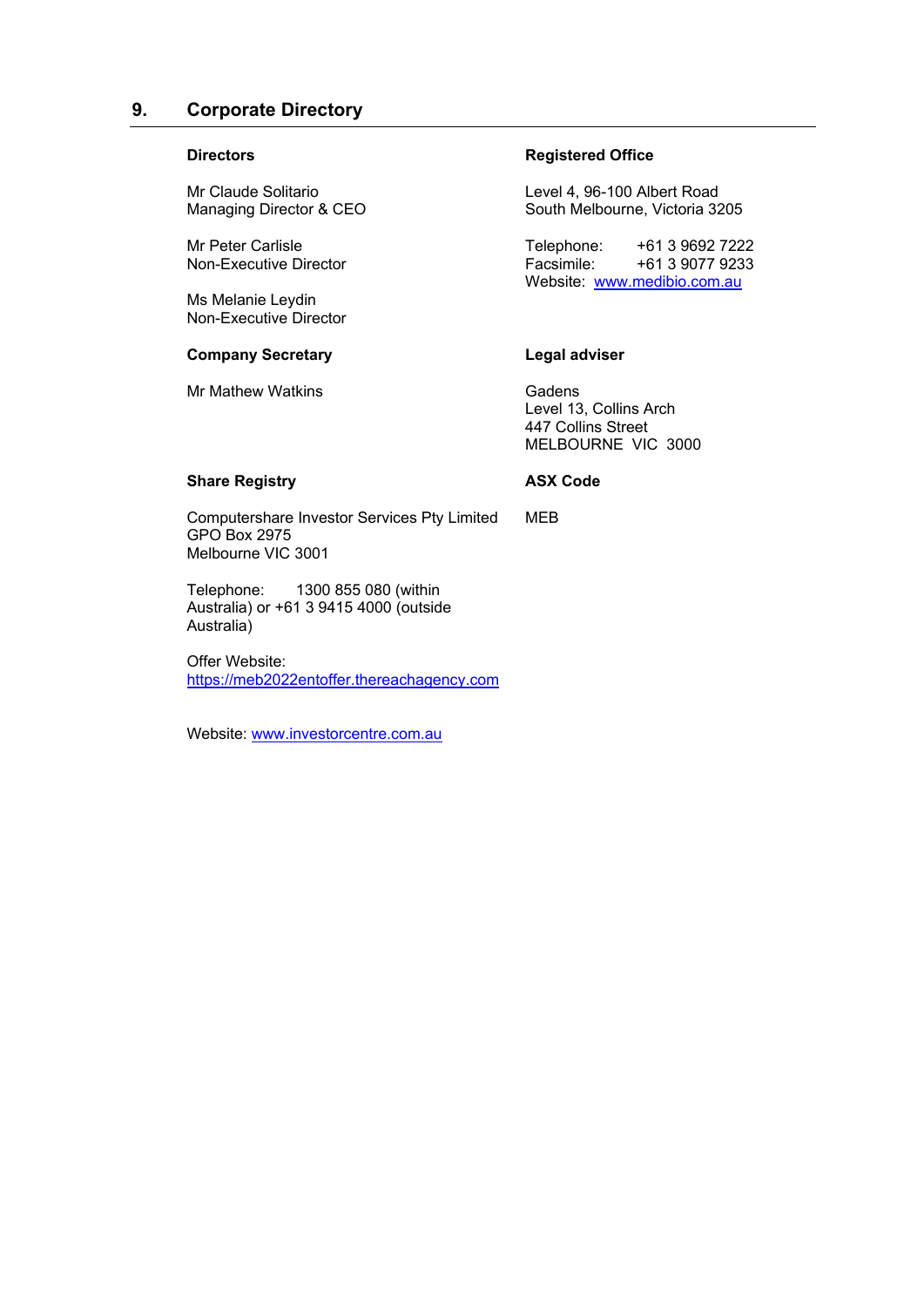# **Schedule – Rights and liabilities attaching to the Attaching Options**

#### **Terms of Options**

The Attaching Options to be issued under the Offer and the Placement entitle the holder to subscribe for Shares on the following terms and conditions.

#### (a) **Entitlement**

- (i) Each Attaching Option entitles the Attaching Option holder to subscribe for, and be allotted, one ordinary Share in the capital of the Company.
- (ii) Shares issued on the exercise of Attaching Options will rank equally with all existing Shares on issue, as at the exercise date, and will be subject to the provisions of the Constitution of the Company and any escrow restrictions imposed on them by the ASX.

#### (b) **Exercise of Attaching Option**

- (i) The Attaching Options are exercisable at any time from the issue date.
- (ii) The Attaching Options expire on 28 February 2024.
- (iii) The exercise price per Attaching Option is \$0.015 (1.5 cents).
- (iv) Each Attaching Option is exercisable by the Attaching Option holder signing and delivering a notice of exercise of Attaching Option together with the exercise price in full for each Share to be issued upon exercise of each Attaching Option to the Company's Share Registry. Unless a holder is exercising all of their Attaching Options, Attaching Options must be exercised in parcels of not less than 1,000.
- (v) The Attaching Options cannot be exercised if, as a result of the exercise, the Attaching Optionholder or any of its associates would breach the provisions of Chapter 6 (and specifically section 606) of the Corporations Act.
- (vi) Remittances must be made payable to 'Medibio Limited'.
- (vii) All Attaching Options will lapse on the earlier of the:
	- (A) receipt by the Company of notice from the Attaching Option holder that the Attaching Option holder has elected to surrender the Attaching Option; and
	- (B) expiry of the final date and time for exercise of the Attaching Option.
- (viii) In the event of liquidation of the Company, all unexercised Attaching Options will lapse.

#### (c) **Quotation**

- (i) The Attaching Option are in an existing class of quoted options. Subject to meeting the requirements of the ASX Listing Rules and the Corporations Act, the Company intends to apply to the ASX for Official Quotation of the Attaching Options but makes no guarantee that it will make any such application, or that if an application for Official Quotation is made that it will be successful.
- (ii) If the Shares of the Company are quoted on the ASX, the Company will apply to the ASX for, and will use its best endeavours to obtain, quotation of all Shares issued on the exercise of any Attaching Options within 10 Business Days (as defined in the ASX Listing Rules) of issue. The Company gives no assurance that such quotation will be granted.